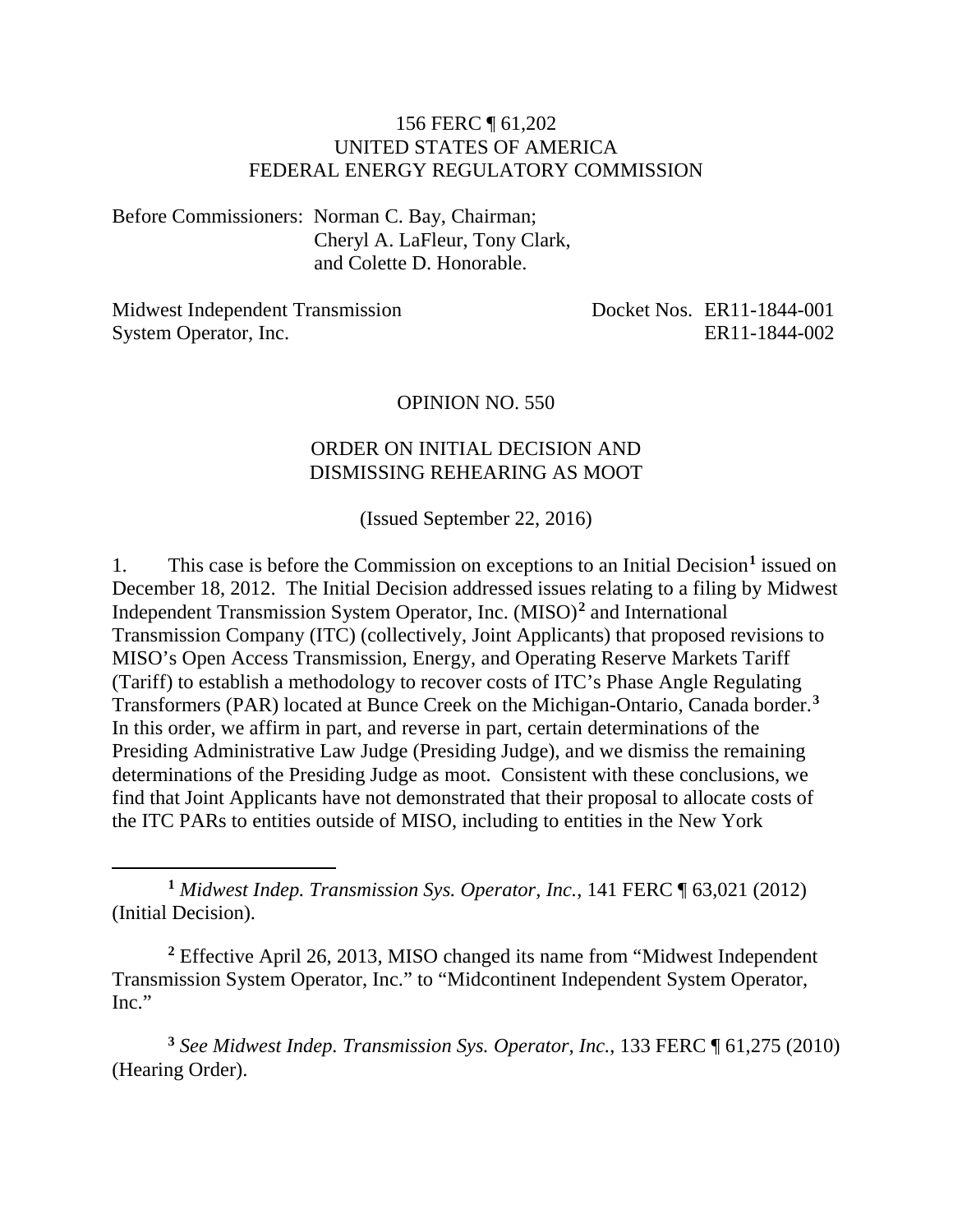Independent System Operator, Inc. (NYISO) or PJM Interconnection, L.L.C. (PJM) regions, is just and reasonable. We also dismiss requests for rehearing of the Hearing Order as moot.

## **I. Background**

<span id="page-1-0"></span> $\overline{a}$ 

# **A. Lake Erie Loop Flow**

# **1. ITC PARs**

2. Loop flow issues have been common and volatile in the Lake Erie region. In the 1990s, unscheduled flows increased between Ontario and Michigan, as well as Ontario and New York, culminating in numerous transmission line relief and curtailment events in 1998. In response, Detroit Edison Company (Detroit Edison) and Ontario Hydro (a predecessor company to Hydro One Networks) developed plans to modify existing interconnection facilities between Ontario and Michigan to improve electric reliability and address Lake Erie loop flow problems. On December 8, 1998, Detroit Edison submitted a request to the U.S. Department of Energy to amend its Presidential Permit. One requested modification was the installation of an 850 mega volt ampere (MVA) PAR at the Bunce Creek station switchyard on the Michigan-Ontario interface (Original PAR).**[4](#page-1-0)**

3. On June 29, 2000, the Commission authorized a series of DTE Energy Company intra-corporate transactions which, among other things, resulted in the transfer of ownership, operation, and control of certain Detroit Edison transmission facilities to ITC.**[5](#page-1-1)** As a result of this corporate restructuring, Detroit Edison and ITC jointly applied to the U.S. Department of Energy to rescind Detroit Edison's Presidential Permit and issue a new Presidential Permit to ITC. The new permit, issued on April 19, 2001, transferred Detroit Edison's international transmission facilities to ITC, including the Original PAR.**[6](#page-1-2)**

**<sup>4</sup>** Initial Decision, 141 FERC ¶ 63,021 at P 88 (citing Ex. ITC Tab F at 6).

<span id="page-1-1"></span>**<sup>5</sup>** *See DTE Energy Company, The Detroit Edison Company, and International Transmission Company*, 91 FERC ¶ 61,317 (2000).

<span id="page-1-2"></span>**<sup>6</sup>** Initial Decision, 141 FERC ¶ 63,021 at P 89 (citing Dep't of Energy, Presidential Permit, Int'l Transmission Co., Order No. PP-230-2 (Apr. 19, 2001) (Presidential Permit)).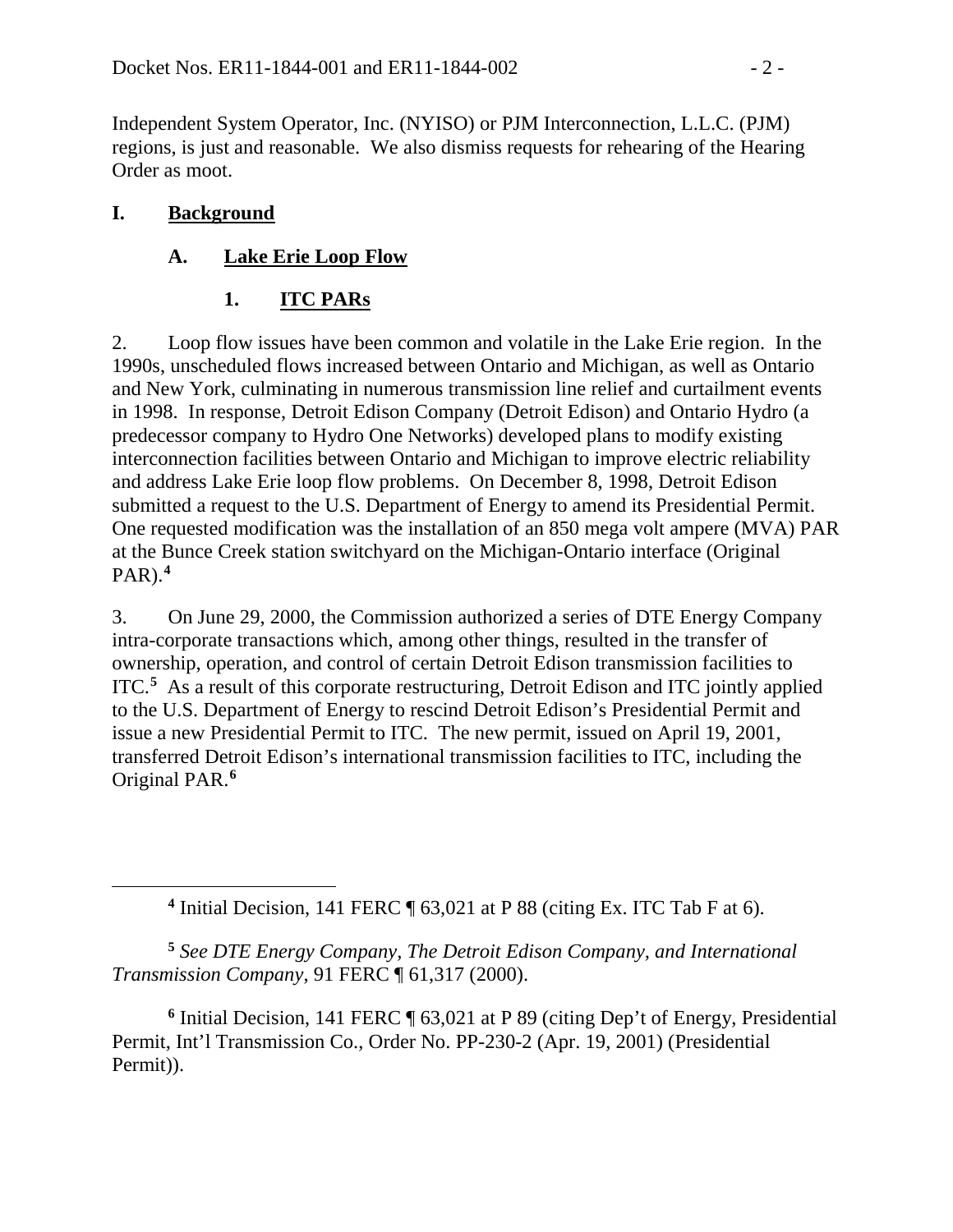4. In March 2003, the Original PAR failed while in service, and the tower supporting the Canadian side of the Bunce Creek transmission line collapsed due to inclement weather. ITC ordered replacement facilities for the Original PAR after service on the Bunce Creek line was restored.**[7](#page-2-0)** Because of the failure of the Original PAR, ITC chose a different design for the new PARs, opting for two 700 MVA units connected in series (ITC PARs) instead of a singular 850 MVA unit (i.e., the Original PAR). **[8](#page-2-1)**

## **2. NYISO Proceedings**

5. Beginning in January 2008, a small number of market participants submitted transactions to NYISO to export power to PJM, scheduled as circuitous flows around Lake Erie. The scheduled pathway exited NYISO, crossed through both the Independent Electricity System Operator of Ontario (IESO) and MISO, and ultimately sank in PJM. This scheduled pathway benefitted from lower market prices at the NYISO/IESO border, compared to the more congested NYISO/PJM border. However, approximately 80 percent of the power flows associated with this scheduled pathway flowed directly across the NYISO/PJM border.**[9](#page-2-2)**

6. In July 2008, NYISO proposed requiring the use of more direct routing by prohibiting the scheduling of external transactions over eight circuitous pathways. NYISO stated that its proposal was a temporary solution until adequate controls were in place to ensure that actual and scheduled flows more closely aligned. In August 2008, the Commission accepted NYISO's temporary solution.**[10](#page-2-3)** The Commission noted that it had initiated a non-public investigation into the Lake Erie loop flow problem and encouraged affected parties to consider all appropriate long-term solutions, including market solutions and the installation of operational controls such as PARs, to ensure that actual and scheduled flows more closely aligned.

7. In July 2009, the Commission reaffirmed these directives, requiring NYISO and interested entities to develop long-term comprehensive solutions to the Lake Erie loop flow problem.**[11](#page-2-4)** The Commission also directed public disclosure of the Enforcement

<span id="page-2-0"></span> $\overline{a}$ **<sup>7</sup>** Replacement of the tower and transmission line was completed in 2006. *Id.* P 91.

**<sup>8</sup>** *Id.* (citing Ex. ITC Tab F at 9).

<span id="page-2-4"></span><span id="page-2-3"></span><span id="page-2-2"></span><span id="page-2-1"></span>**<sup>9</sup>** *N.Y. Indep. Sys. Operator, Inc.*, 132 FERC ¶ 61,031, at P 2 (2010) (July 2010 Order).

**<sup>10</sup>** *N.Y. Indep. Sys. Operator, Inc.*, 124 FERC ¶ 61,174 (2008).

**<sup>11</sup>** *N.Y. Indep. Sys. Operator, Inc.*, 128 FERC ¶ 61,049, at P 6 (2009).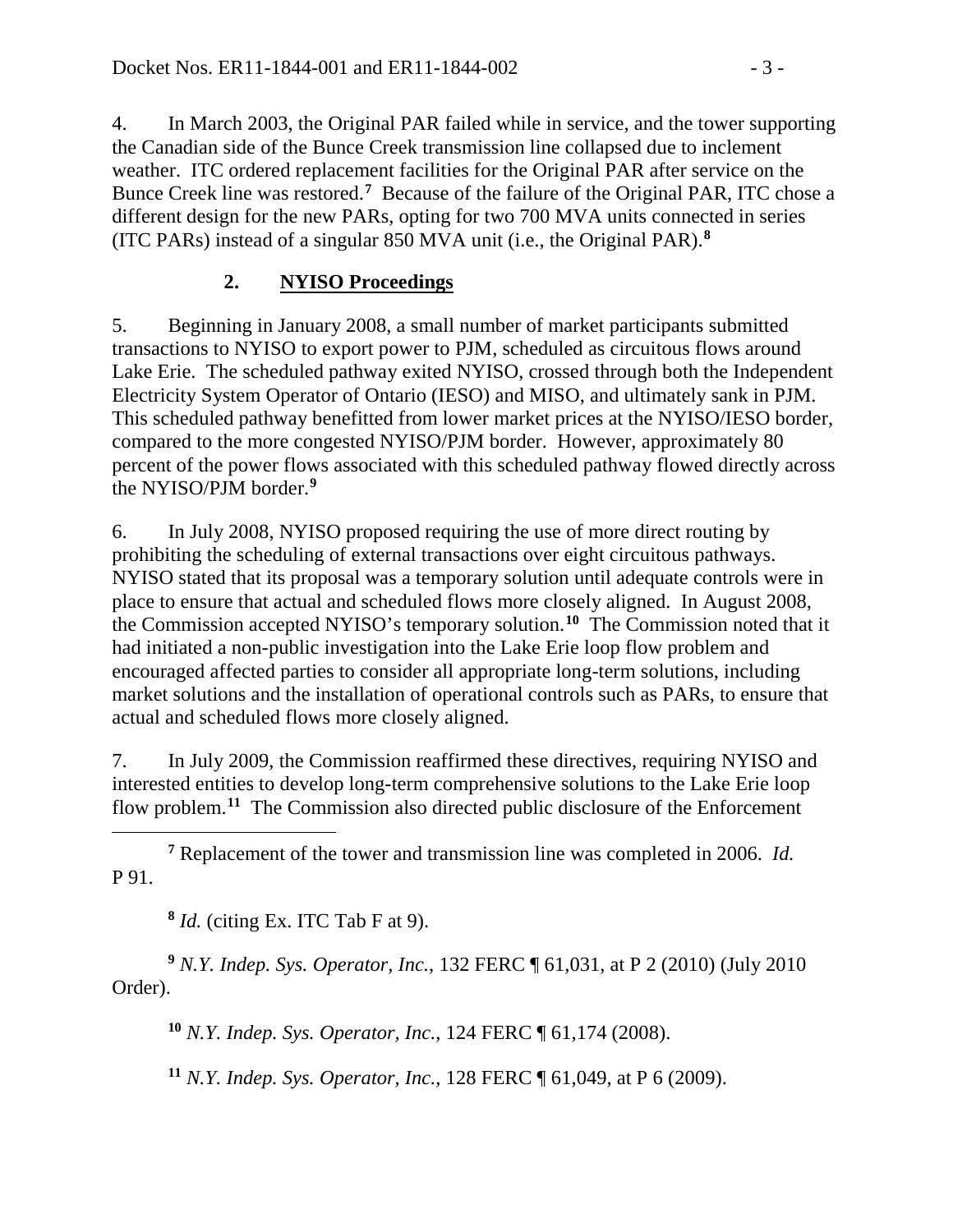Staff Report resulting from the non-public investigation into the Lake Erie loop flow problem. Further, the Commission required NYISO to submit a report addressing its proposed solutions to the Lake Erie loop flow problem, including, among other things, a proposed solution addressing interface pricing and congestion management. In September 2009, the Commission clarified that NYISO should report on the status of all solutions to the Lake Erie loop flow problem, including the installation of PARs.**[12](#page-3-0)**

8. In January 2010, NYISO filed its status report, which recommended the implementation of four market initiatives. The report also stated that the ITC PARs installed on the Ontario-Michigan border would be available for service in early 2010. The report noted, however, that ITC would not execute the operating agreements required to make the ITC PARs operational until an agreement addressing the allocation of costs associated with the ITC PARs was in place. NYISO opposed paying for a portion of the ITC PARs because they were not developed pursuant to a Commission-approved regional planning process. NYISO also noted that a regional study would be initiated during 2010 to identify PARs and other devices capable of influencing Lake Erie loop flow. In the July 2010 Order, the Commission found that the initiatives described by NYISO represented a workable framework for minimizing the occurrence of Lake Erie loop flow. The Commission noted, though, that some issues were not fully addressed in NYISO's report, such as the equitable allocation of the ITC PARs costs. The Commission requested further information on several matters, including implementation of the ITC PARs.**[13](#page-3-1)**

## **B. Procedural History**

### **1. Joint Applicants' Filing and Hearing Order**

9. On October 20, 2010, pursuant to section 205 of the Federal Power Act (FPA),**[14](#page-3-2)** Joint Applicants proposed revisions to the MISO Tariff to establish a methodology to allocate and recover the costs of the ITC PARs among MISO, NYISO, and PJM.**[15](#page-3-3)** Joint Applicants asserted that an initial transfer distribution factor (DFAX) analysis, based on 2015 projections, supported allocating 49.6 percent of the ITC PARs revenue requirement to MISO, 19.5 percent to PJM, and 30.9 percent to NYISO, based on each

**<sup>12</sup>** *N.Y. Indep. Sys. Operator, Inc.*, 128 FERC ¶ 61,239 (2009).

**<sup>13</sup>** July 2010 Order, 132 FERC ¶ 61,031 at PP 40-42.

**<sup>14</sup>** 16 U.S.C. § 824d (2012).

<span id="page-3-1"></span><span id="page-3-0"></span> $\overline{a}$ 

<span id="page-3-3"></span><span id="page-3-2"></span>**<sup>15</sup>** Specifically, Joint Applicants proposed the addition of Attachments SS and SS-1, as well as a new Schedule 36, to MISO's Tariff.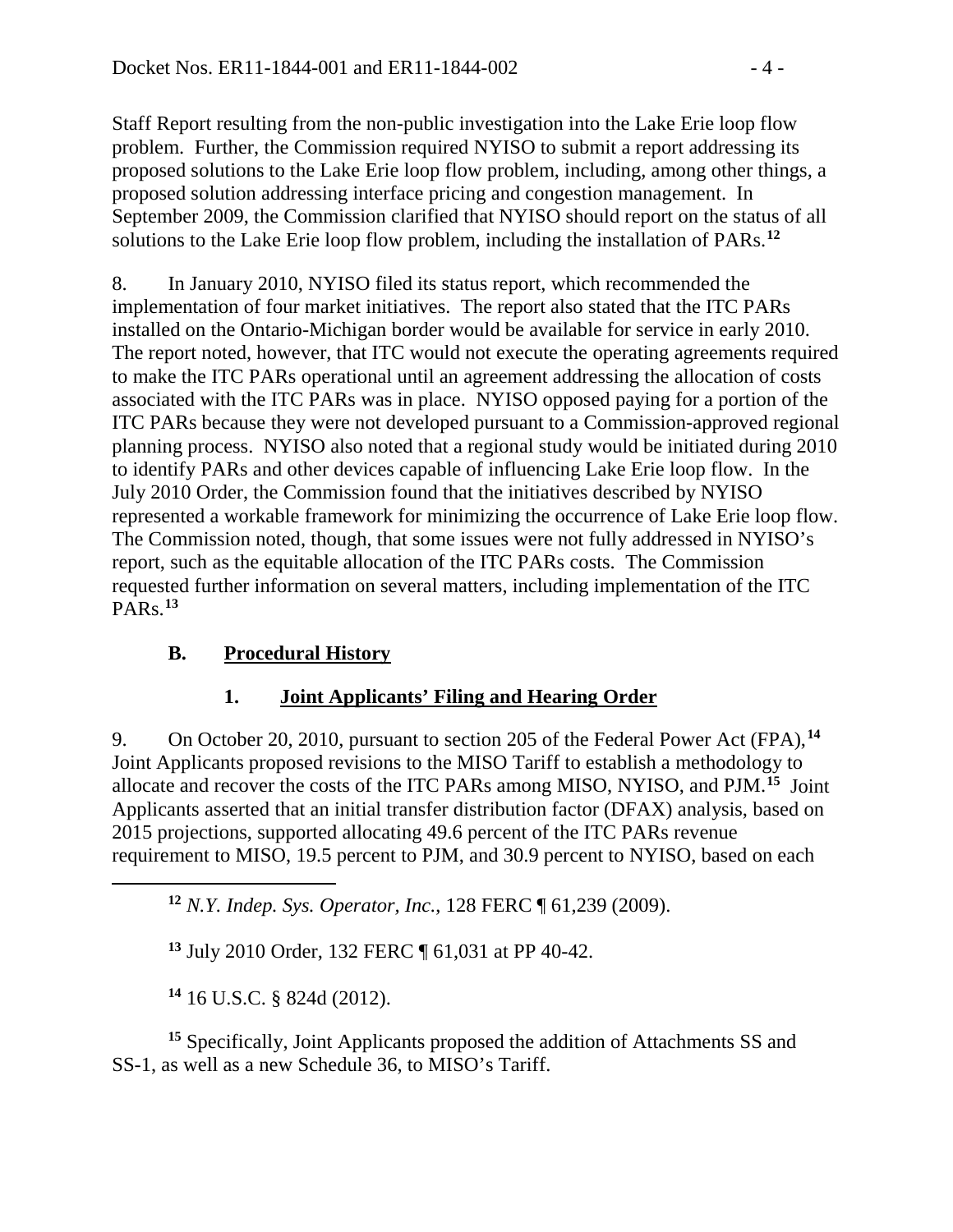region's alleged contribution to the loop flows over the Michigan-Ontario interface that would occur if the ITC PARs were not operational. Joint Applicants further stated that each Regional Transmission Organization (RTO) would determine how its individual share of the ITC PARs revenue requirement would be recovered from load within its region.**[16](#page-4-0)**

10. Numerous parties submitted motions to intervene and notices of intervention, including: Exelon Corporation (Exelon); NYISO; Ontario Power Generation, Inc.; PJM; Maryland Public Service Commission; Old Dominion Electric Cooperative; Dayton Power and Light Company; New England Power Pool Participants Committee; Rockland Electric Company; American Municipal Power, Inc. (AMP); Connecticut Department of Public Utility Control (Connecticut DPUC); Consumers Energy Company; New York Transmission Owners (NYTO)**[17](#page-4-1)** and New York Municipal Power Agency; Baltimore Gas and Electric Company; Duquesne Light Company; Pepco Holdings, Inc.; Consolidated Edison Solutions, Inc. and Consolidated Edison Energy, Inc. (Consolidated Edison); American Electric Power Service Corporation; Illinois Commerce Commission; New York State Public Service Commission (New York Commission); PSEG Companies;**[18](#page-4-2)** Indiana Utility Regulatory Commission; FirstEnergy Service Company; Connecticut Municipal Electric Energy Cooperative; Michigan Public Service Commission; Allegheny Power; MISO Transmission Owners (MISOTO);**[19](#page-4-3)** New York

**<sup>16</sup>** Hearing Order, 133 FERC ¶ 61,275 at PP 10-11.

<span id="page-4-0"></span> $\overline{a}$ 

<span id="page-4-1"></span>**<sup>17</sup>** NYTOs include: Central Hudson Gas & Electric Corporation; Consolidated Edison Company of New York, Inc.; Long Island Power Authority; New York Power Authority; New York State Electric & Gas Corporation; Niagara Mohawk Power Corporation d/b/a/ National Grid; Orange and Rockland Utilities, Inc.; and Rochester Gas and Electric Corporation.

<span id="page-4-2"></span>**<sup>18</sup>** PSEG Companies include Public Service Electric and Gas Company; PSEG Power LLC; and PSEG Energy Resources & Trade LLC.

<span id="page-4-3"></span>**<sup>19</sup>** MISOTOs include: Ameren Services Company, as agent for Union Electric Company d/b/a Ameren Missouri, Ameren Illinois Company d/b/a Ameren Illinois, and Ameren Transmission Company of Illinois; American Transmission Company LLC; City Water, Light & Power (Springfield, IL); Dairyland Power Cooperative; Duke Energy Corporation for Duke Energy Indiana, Inc.; Great River Energy; Hoosier Energy Rural Electric Cooperative, Inc.; Indiana Municipal Power Agency; Indianapolis Power & Light Company; MidAmerican Energy Company; Minnesota Power (and its subsidiary Superior Water, L&P); Montana-Dakota Utilities Co.; Northern Indiana Public Service Company; Northern States Power Company, a Minnesota corporation, and Northern States Power Company, a Wisconsin corporation, subsidiaries of Xcel Energy Inc.; Northwestern Wisconsin Electric Company; Otter Tail Power Company; Southern (continued ...)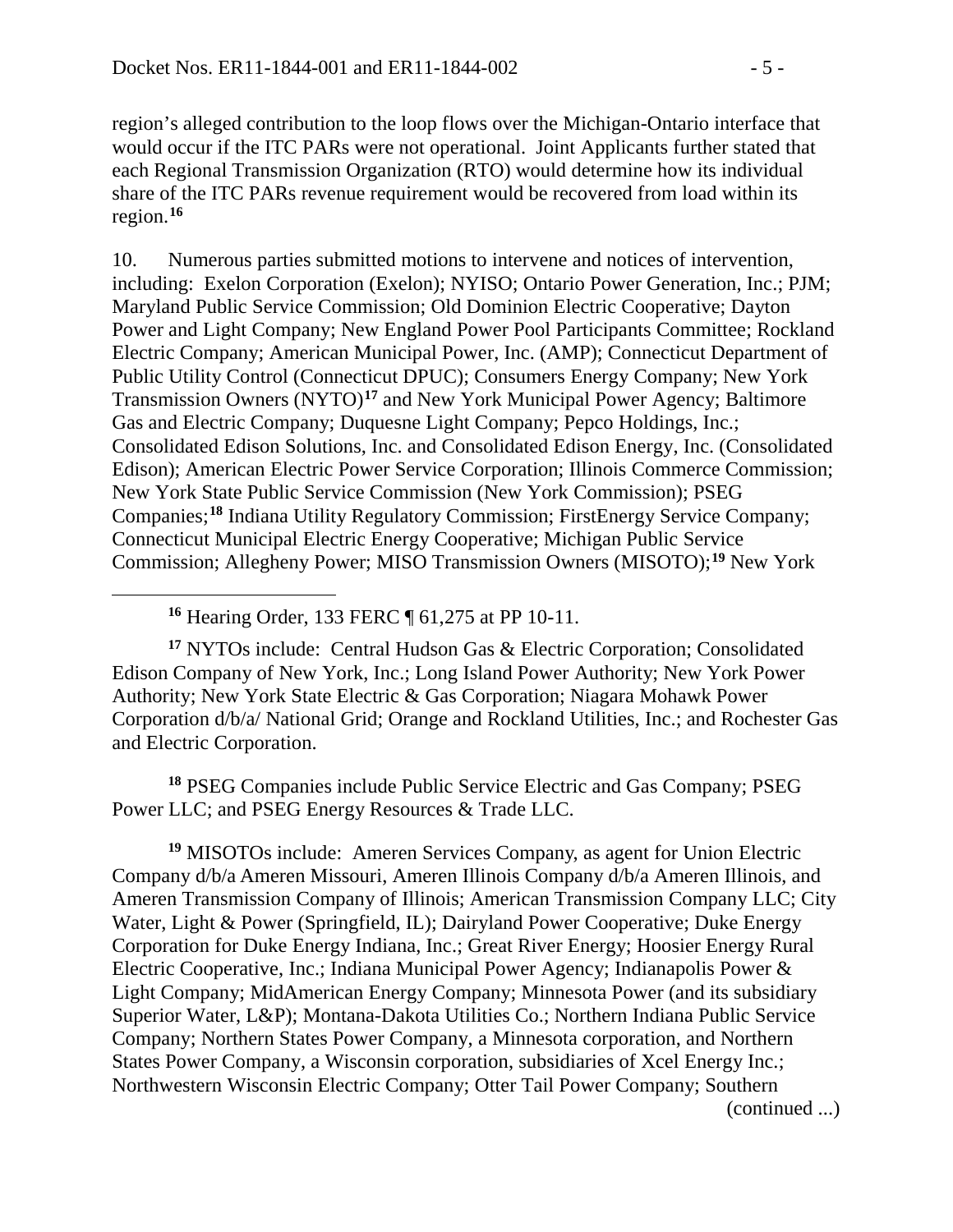$\overline{a}$ 

Association of Public Power; Massachusetts Department of Public Utilities (Massachusetts DPU); Detroit Edison; DC Energy Midwest, LLC; New England Conference of Public Utility Commissioners (NECPUC); ISO New England, Inc. (ISO-NE); IESO; Wisconsin Electric Power Company; PJM Transmission Owners (PJMTO);**[20](#page-5-0)** and Dominion Resources Services.**[21](#page-5-1)**

11. Numerous parties submitted protests and comments, including: NYTOs and New York Municipal Power Agency; NYISO; New York Commission; PSEG Companies, who also submitted a request for summary dismissal and motion to consolidate; PJM; Massachusetts DPU; PJMTOs; NECPUC, who also submitted a motion for summary rejection; AMP.; New England States Committee on Electricity (New England States Committee); Consolidated Edison; New England Power Pool Participants Committee (New England Participants); Connecticut Municipal Electric Energy Cooperative; Michigan Public Service Commission; MISOTOs; Detroit Edison; and ISO-NE. Joint Applicants, MISOTOs, and NYTOs submitted answers.

Illinois Power Cooperative; Southern Indiana Gas & Electric Company (d/b/a Vectren Energy Delivery of Indiana); Southern Minnesota Municipal Power Agency; Wabash Valley Power Association, Inc.; and Wolverine Power Supply Cooperative, Inc.

<span id="page-5-0"></span>**<sup>20</sup>** PJMTOs include: American Electric Power Service Corporation, on behalf of its affiliates Appalachian Power Company, Columbus Southern Power Company, Indiana Michigan Power Company, Kentucky Power Company, Kingsport Power Company, Ohio Power Company and Wheeling Power Company, AEP Appalachian Transmission Company Inc., AEP Indiana Michigan Transmission Company Inc., AEP Kentucky Transmission Company Inc., AEP Ohio Transmission Company Inc., and AEP West Virginia Transmission Company; Exelon; Jersey Central Power & Light Company, Metropolitan Edison Company, Pennsylvania Electric Company, Monongahela Power Company, The Potomac Edison Company, West Penn Power Company, and American Transmission Systems, Inc.; Pepco Holdings, Inc., on behalf of its affiliates Potomac Electric Power Company, Delmarva Power & Light Company, and Atlantic City Electric Company; Old Dominion Electric Cooperative; PPL Electric Utilities Corporation, PPL EnergyPlus, LLC, PPL Brunner Island, LLC, PPL Holtwood, LLC, PPL Martins Creek, LLC, PPL Montour, LLC, PPL Susquehanna, LLC, PPL University Park, LLC, Lower Mount Bethel Energy, LLC, PPL New Jersey Solar, LLC, PPL New Jersey Biogas, LLC, and PPL Renewable Energy, LLC; Public Service Electric and Gas Company; and Virginia Electric and Power Company, doing business as Dominion Virginia Power.

<span id="page-5-1"></span>**<sup>21</sup>** On March 24, 2011, Monitoring Analytics, LLC filed an out-of-time motion to intervene, which the Presiding Judge granted on April 21, 2011.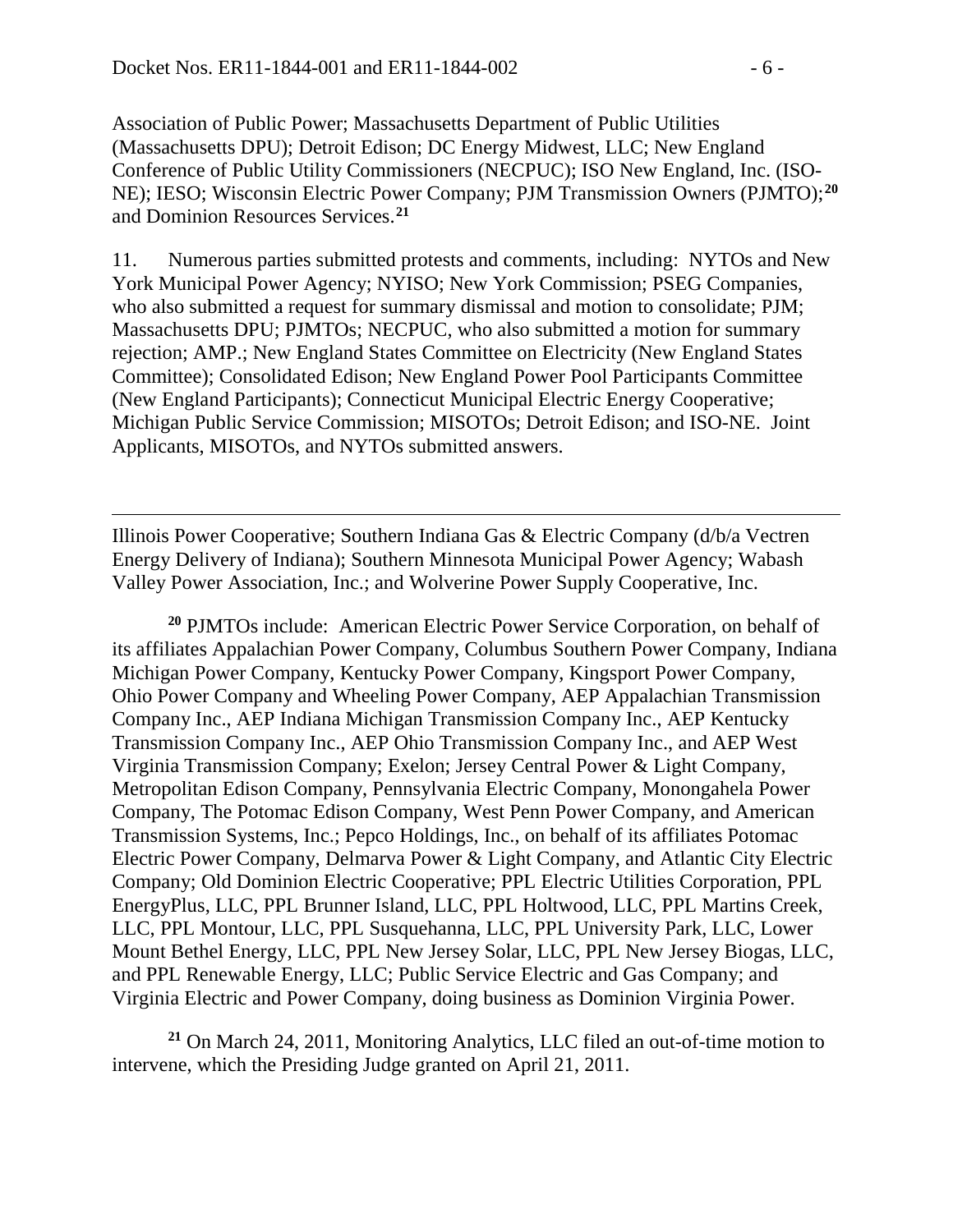12. In the December 30, 2010 Hearing Order, the Commission found that Joint Applicants' filing raised issues of material fact that could not be resolved based on the record before the Commission. Accordingly, the Commission accepted the proposed Tariff revisions for filing, suspended them for a nominal period, made them effective January 1, 2011, subject to refund, and set them for hearing and settlement judge procedures.**[22](#page-6-0)**

#### **2. Requests for Rehearing and Motions to Stay**

13. Requests for rehearing of the Hearing Order were filed by NYISO, NYTOs, New York Commission, PJM, PJMTOs, AMP, Joint Rehearing Parties**[23](#page-6-1)** and MISOTOs. Several parties argue that because there is no customer or contractual relationship between NYISO or PJM and Joint Applicants, the Commission has no authority under section 205 of the FPA to accept the filing.**[24](#page-6-2)** Some parties maintain that the Commission erred by accepting Joint Applicants' proposal despite conflict with the interregional cost allocation proposal in the Order No. 1000 Notice of Proposed Rulemaking,**[25](#page-6-3)** which proposed that cost allocation among neighboring RTOs is a consensual matter.**[26](#page-6-4)** NYTOs argue that the Commission should not have accepted Joint Applicants' filing because doing so would prejudge the Order No. 1000 final rule and they ask the Commission to either reject Joint Applicants' filing without prejudice to refile after the

**<sup>22</sup>** Hearing Order, 133 FERC ¶ 61,275 at PP 1, 44.

<span id="page-6-0"></span> $\overline{a}$ 

<span id="page-6-1"></span>**<sup>23</sup>** Joint Rehearing Parties include: ISO-NE; the New England Participants; NECPUC; Exelon; the New England States Committee; the Massachusetts DPU; and the Connecticut DPUC.

<span id="page-6-2"></span>**<sup>24</sup>** Joint Rehearing Parties Request for Rehearing at 6-7; PJM Request for Rehearing at 4-5 (citing *Commonwealth Edison Co.*, 129 FERC ¶ 61,298, at P 17 (2009) (*Commonwealth Edison*), *on reh'g*, 132 FERC ¶ 61,268 (2010)); NYISO Request for Rehearing at 5-10 (citing *Midwest Indep. Transmission Sys. Operator, Inc.*, 131 FERC ¶ 61,173 (2010); *Commonwealth Edison*, 129 FERC ¶ 61,298); NYTOs Request for Rehearing at 5-6 (citing *In re Permian Basin Area Rate Case*, 390 U.S. 747, 822 (1968) *Permian Basin*); *Commonwealth Edison*, 129 FERC ¶ 61,298); PJMTOs Request for Rehearing at 9.

<span id="page-6-3"></span>**<sup>25</sup>** *See Transmission Planning and Cost Allocation by Transmission Owning and Operating Public Utilities*, Notice of Proposed Rulemaking, FERC Stats. & Regs. ¶ 32,660 (2010) (Order No. 1000 NOPR).

<span id="page-6-4"></span>**<sup>26</sup>** NYTOs Request for Rehearing at 6-7; New York Commission Request for Rehearing at 6-9; AMP Request for Rehearing at 3-6.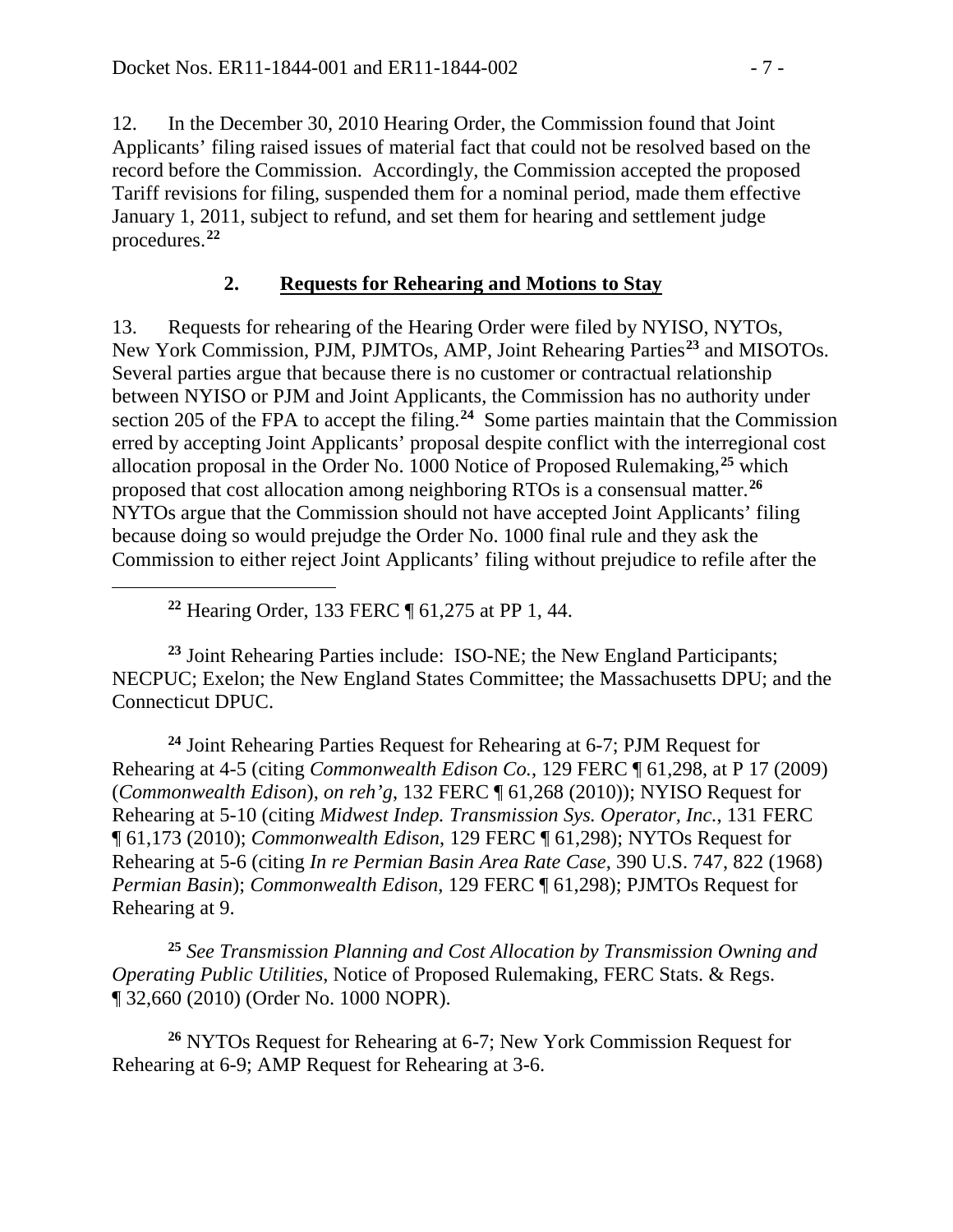$\overline{a}$ 

issuance of the final rule on Order No. 1000 or to hold this proceeding in abeyance pending the issuance of the final rule. Several parties also argue that the cost allocation proposal violates Commission precedent in which the Commission has rejected unilateral filings proposing to compel charges on a neighboring utility without consensus.**[27](#page-7-0)**

14. In addition, PJM argues that, because the ITC PARs replace failed equipment that was planned, developed and placed into service to meet local system needs, the ITC PARs should not be allocated to PJM and NYISO and the Commission should have dismissed Joint Applicants' proposal. Similarly, NYTOs state that under Commission precedent, Joint Applicants may not request payment after-the-fact from non-customers without agreement. PJM and PJMTOs argue that the only agreement between MISO and PJM under which MISO may allocate costs to PJM is their Joint Operating Agreement (JOA); however, they argue the JOA does not permit unilateral section 205 amendments or allocations. PJM also contests Joint Applicants' exclusion of IESO from the cost allocation proposal arguing that it is inconsistent with the principle of cost causation. PJM argues that any cost allocation that spreads 100 percent of the costs among only three of the four regions contributing to loop flow and excludes one of the primary beneficiaries is unjust and unreasonable on its face, and the Commission should dismiss the proposal.**[28](#page-7-1)**

15. Additionally, both NYISO and NYTOs requested that the Commission stay the hearing and settlement judge procedures until the Commission acted on requests for rehearing. New England Power Pool Participants Committee, New England States Committee on Electricity, ISO-NE, and New England Conference of Public Utility

<span id="page-7-1"></span>**<sup>28</sup>** PJM Request for Rehearing at 11 (citing *Illinois Commerce Commission v. FERC*, 576 F.3d 470 (7th Cir. (2009) (*Illinois Commerce Commission I*)).

<span id="page-7-0"></span>**<sup>27</sup>** PJM Request for Rehearing at 9 (citing *So. Cal. Edison Co.*, 70 FERC ¶ 61,087, at 61,250 (1995) (*SoCal Edison*)); PJMTOs Request for Rehearing at 7 (citing *Midwest Indep. Transmission Sys. Operator, Inc.*, 133 FERC ¶ 61,221, at P 439 (2010), c*larifying order on rehearing*, 137 FERC ¶ 61,074 (2011); *Ill. Commerce Comm'n v. FERC*, 721 F.3d 764 (7th Cir. 2013) (*Illinois Commerce Commission II*), *cert. denied sub nom. Schuette v. FERC*, 134 S.Ct. 1277 (2014) *and cert. denied sub nom*. *Hoosier Rural Energy Co-op., Inc. v. FERC*, 134 S.Ct. 1278 (2014); *SoCal Edison*, 70 FERC at 61,250); MISOTOs Request for Rehearing at 9 (citing *SoCal Edison*, 70 FERC ¶ 61,087; *Ft. Pierce Utils. Auth. v. FERC*, 730 F.2d 778, 784 (D.C. Cir. 1984); Order No. 1000 NOPR, FERC Stats. & Regs. ¶ 32,660 at P 164).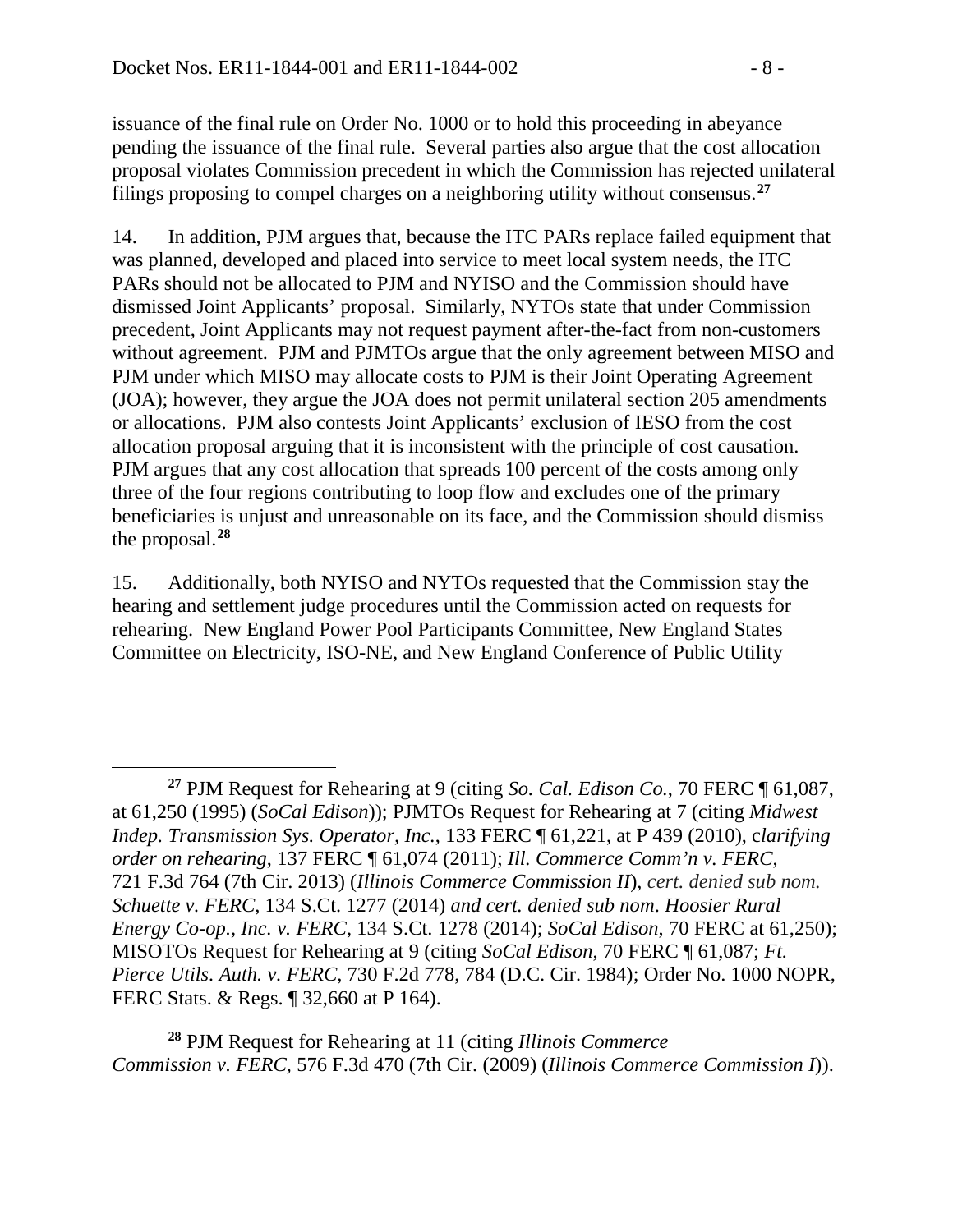Commissioners; PJMTOs; and PJM supported requests to stay, while Joint Applicants submitted a motion in opposition. The Commission denied requests for stay.**[29](#page-8-0)**

#### **3. Hearing and Settlement Judge Procedures and Initial Decision**

16. Settlement conferences began on May 6, 2011. However, on December 13, 2011, NYISO filed a motion to dismiss or for summary disposition of Joint Applicants' filing or, in the alternative, request for expedited action on rehearing requests, arguing that Joint Applicants' filing is inconsistent with the policy enunciated by the Commission in Order No. 1000,**[30](#page-8-1)** which the Commission issued subsequent to the Hearing Order. NYTOs, New York Commission, PJM, and the New York State Division of Consumer Protection submitted answers supporting NYISO's motion to dismiss. On December 28, 2011, Joint Applicants submitted an answer opposing NYISO's motion. NYTOs submitted an answer to Joint Applicants' answer, and NYISO submitted an answer in support of NYTOs' answer. Settlement discussions were terminated on December 20, 2011.

17. The hearing commenced on August 13, 2012, continued until a recess was taken on August 20, 2012, recommenced on September 10, 2012, and continued until September 13, 2012. On October 16, 2012, Joint Applicants, PJM, PJMTOs, NYISO, NYTOs, MISOTOs, and Commission Trial Staff (Trial Staff) filed Initial Briefs; on October 31, 2012, those parties filed Reply Briefs. The Presiding Judge issued the Initial Decision on December 18, 2012.**[31](#page-8-2)** The Presiding Judge ordered that, subject to the Commission's review on exceptions, within 30 days of the issuance of the final order in

<span id="page-8-1"></span>**<sup>30</sup>** *See Transmission Planning and Cost Allocation by Transmission Owning and Operating Public Utilities*, Order No. 1000, FERC Stats. & Regs. ¶ 31,323 (2011), *order on reh'g and clarification*, Order No. 1000-A, 139 FERC ¶ 61,132, *order on reh'g and clarification*, Order No. 1000-B, 141 FERC ¶ 61,044 (2012), *aff'd sub nom. S.C. Pub. Serv. Auth. v. FERC*, 762 F.3d 41 (D.C. Cir. Aug. 14, 2014).

<span id="page-8-2"></span>**<sup>31</sup>** *See* Initial Decision, 141 FERC ¶ 63,021. The parties in the proceeding developed a Joint Statement of Issues containing 11 issues that the Presiding Judge ruled on in the Initial Decision, which are listed in the Appendix of this order.

<span id="page-8-0"></span> $\overline{a}$ **<sup>29</sup>** *Midwest Indep. Transmission Sys. Operator, Inc.*, 134 FERC ¶ 61,185 (2011). In that order, the Commission also denied Organization of PJM States, Inc. and New York State Consumer Protection Board's late-filed motions to intervene but stated that they may direct any requests to intervene in the hearing and settlement judge procedures to the appropriate presiding officer or settlement judge. *Id.* P 10 n.13.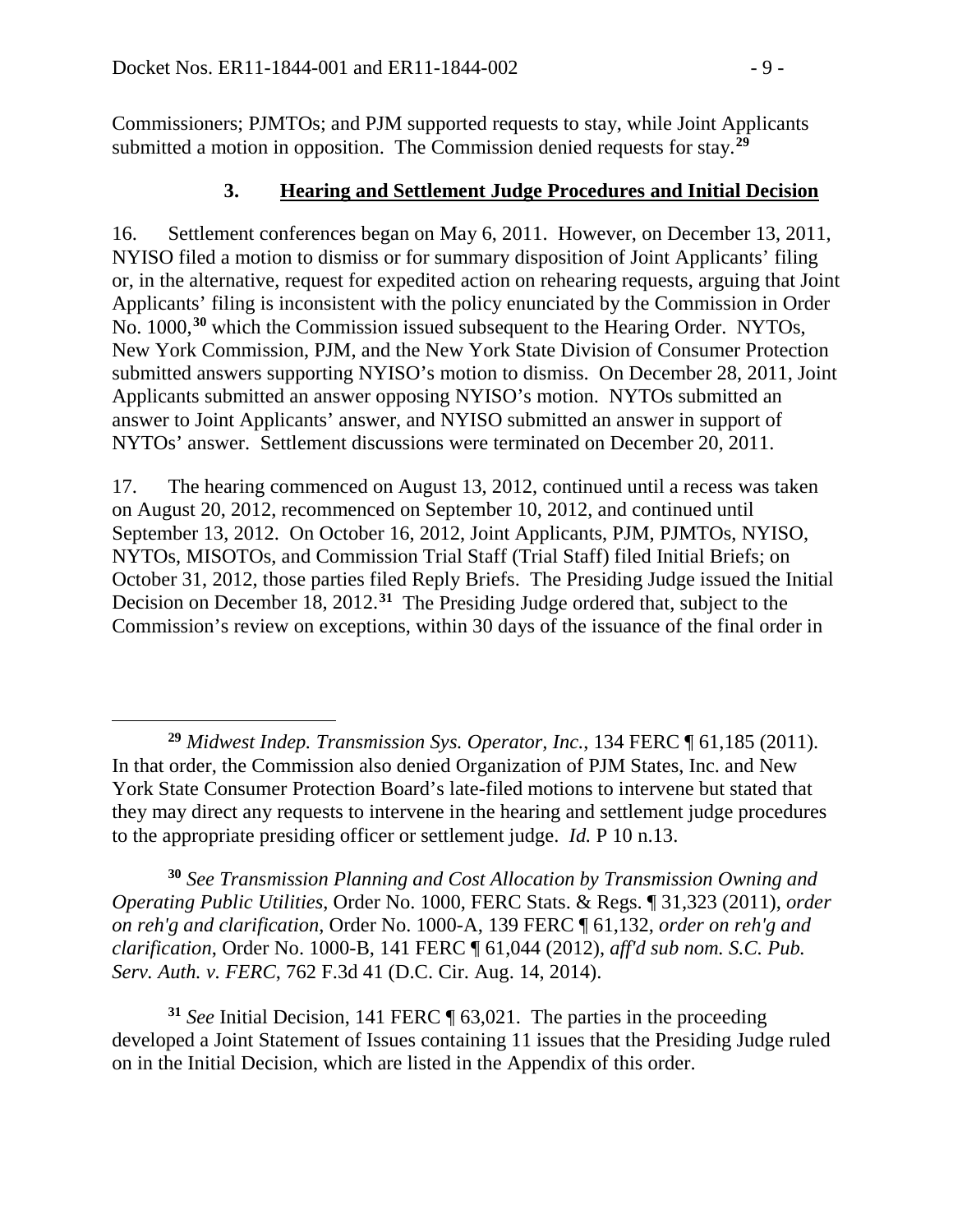this proceeding, all parties shall take appropriate action to implement all the rulings in the Initial Decision.**[32](#page-9-0)**

## **4. Brief on Exceptions and Briefs Opposing Exceptions**

18. On January 17, 2013, Joint Applicants filed a Brief on Exceptions which listed 26 exceptions to the Initial Decision. On February 6, 2013, PJM, MISOTOs, Trial Staff, PJMTOs, NYTOs,**[33](#page-9-1)** and NYISO filed Briefs Opposing Exceptions.**[34](#page-9-2)**

## **II. Discussion**

## **A. Procedural Matters**

## **1. Motions to Lodge**

19. On December 11, 2012, Joint Applicants submitted a motion to lodge a Commission order from a proceeding in Docket No. ER12-1761-001 concerning a filing by PJM to revise its Open Access Transmission Tariff to "establish terms and conditions for recovering from end users costs allocated to PJM under the . . . MISO Tariff[] for the portion of the revenue requirement" for the ITC PARs.**[35](#page-9-3)** Joint Applicants argued that the order was directly relevant to the obligations of NYISO and PJM to pursue deficiencies, if any, in their customers' payments of PARs-related charges.**[36](#page-9-4)** The Presiding Judge denied this motion to lodge in the Initial Decision.**[37](#page-9-5)** Joint Applicants did not except to the Presiding Judge's denial of the motion.

20. On May 23, 2013, Joint Applicants submitted a motion to lodge slide 12 of a 2012 State of the Markets Report issued by the Commission's Office of Enforcement on

**<sup>32</sup>** *Id*. P 925.

<span id="page-9-1"></span><span id="page-9-0"></span> $\overline{a}$ 

**<sup>33</sup>** NYTOs filed errata to their Brief Opposing Exceptions on February 7, 2013.

**<sup>34</sup>** Relevant arguments will be discussed below.

<span id="page-9-4"></span><span id="page-9-3"></span><span id="page-9-2"></span>**<sup>35</sup>** *See PJM Interconnection, L.L.C.*, 141 FERC ¶ 61,200 (2012). This Commission letter order accepted a compliance filing involving, *inter alia*, modifications to Rate Schedule 10 (Michigan-Ontario Interface) in PJM's Open Access Transmission Tariff.

**<sup>36</sup>** Joint Applicants December 11, 2012 Motion to Lodge at 1.

<span id="page-9-5"></span>**<sup>37</sup>** Initial Decision, 141 FERC ¶ 63,021 at P 923.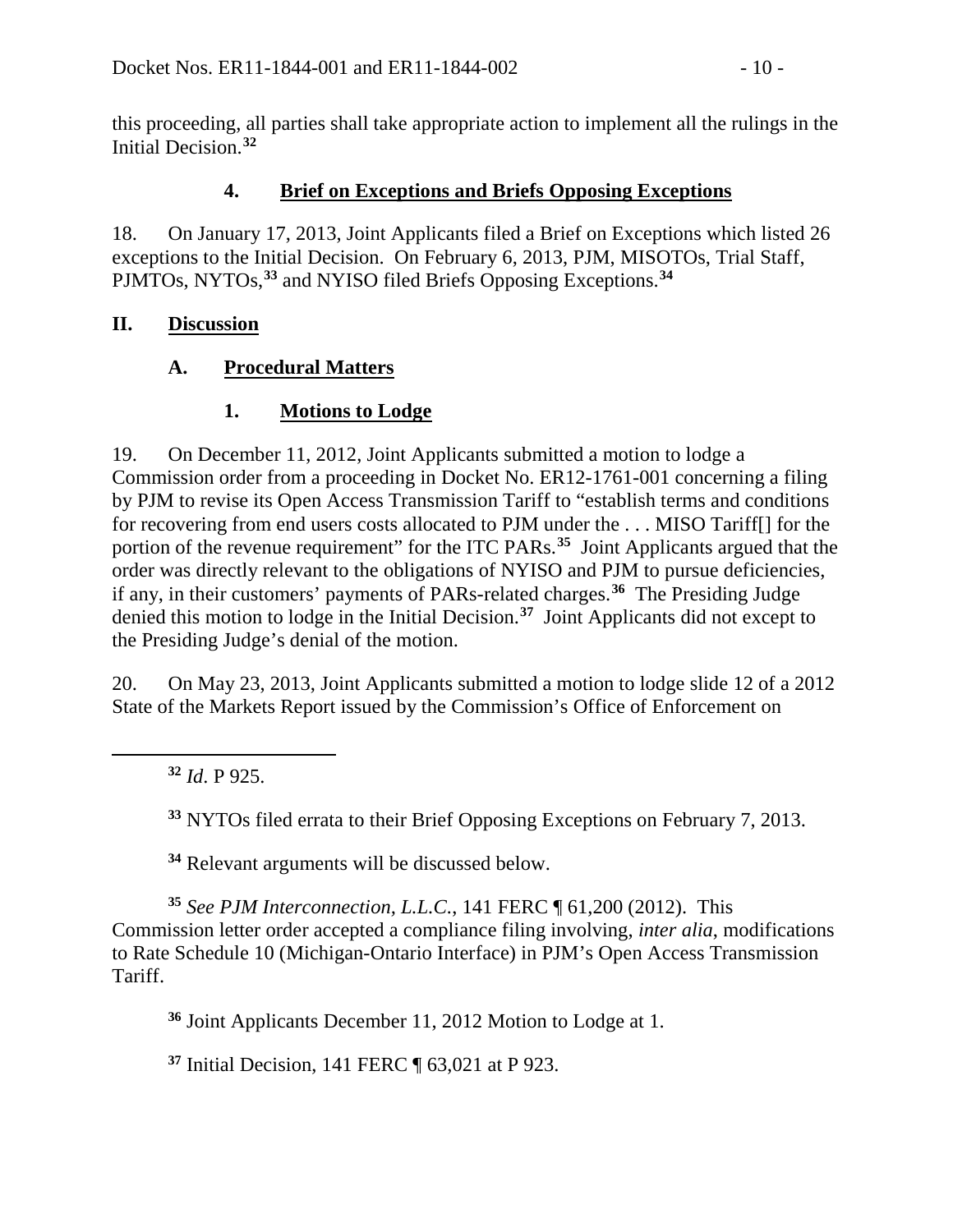May 16, 2013. Joint Applicants claim that language on slide 12 confirms that the nature of Lake Erie loop flow is such that physically controlling flows at the Michigan-Ontario interface also serves to control flows at other interfaces around Lake Erie. **[38](#page-10-0)** Specifically, Joint Applicants note that slide 12 states as follows:

For years, loop flow around Lake Erie has caused difficult-to-manage congestion and reliability costs in the four surrounding regions, New York ISO, Ontario's, Independent Electricity System Operator, MISO and PJM. Full PAR control on the interface was the culmination of more than 20 years of various projects.

Since the complete system of PARs on the Michigan-Ontario interface have gone into service, loop flows have decreased compared to earlier periods. Early reports indicate that congestion costs in Michigan are lower with fewer binding constraints and the interchange capacity across the Michigan-Ontario interface has been boosted.

NYTOs, PJMTOs, NYISO, and Trial Staff submitted answers opposing Joint Applicants' motion to lodge. PJMTOs argue that it is inappropriate to lodge new items for the Commission's consideration since the hearing before the Presiding Judge has been completed and the record is closed. Further, PJMTOs argue that Joint Applicants fail to identify any changes in conditions of fact or other criteria that would warrant reopening the record under Rule 716 of the Commission's regulations.**[39](#page-10-1)** Finally, PJMTOs argue that Joint Applicants have conceded that the report "does not specifically address congestion costs and constraints in locations around Lake Erie other than Michigan."**[40](#page-10-2)** PJM filed an answer supporting Joint Applicants' motion to lodge and state that, to the extent that the excerpt in the report, singled out by Joint Applicants, is pertinent to the Commission's consideration in the ITC PARs cost allocation proceeding, it would be relevant only because it is consistent with the Presiding Judge's findings in the Initial Decision.**[41](#page-10-3)**

21. On April 7, 2014, Joint Applicants submitted a motion to lodge two PARs performance evaluation reports. Joint Applicants state that these reports confirm that the PARs installed on the Ontario-Michigan interface are effectively and consistently

**<sup>38</sup>** Joint Applicants May 23, 2013 Motion to Lodge at 2.

**<sup>39</sup>** 18 C.F.R. § 385.716 (2016).

<span id="page-10-0"></span> $\overline{a}$ 

<span id="page-10-3"></span><span id="page-10-2"></span><span id="page-10-1"></span>**<sup>40</sup>** PJMTOs June 5, 2013 Response to Motion to Lodge at 2 (citing Joint Applicants May 23, 2013 Motion to Lodge).

**<sup>41</sup>** PJM June 7, 2013 Answer to Motion to Lodge at 4.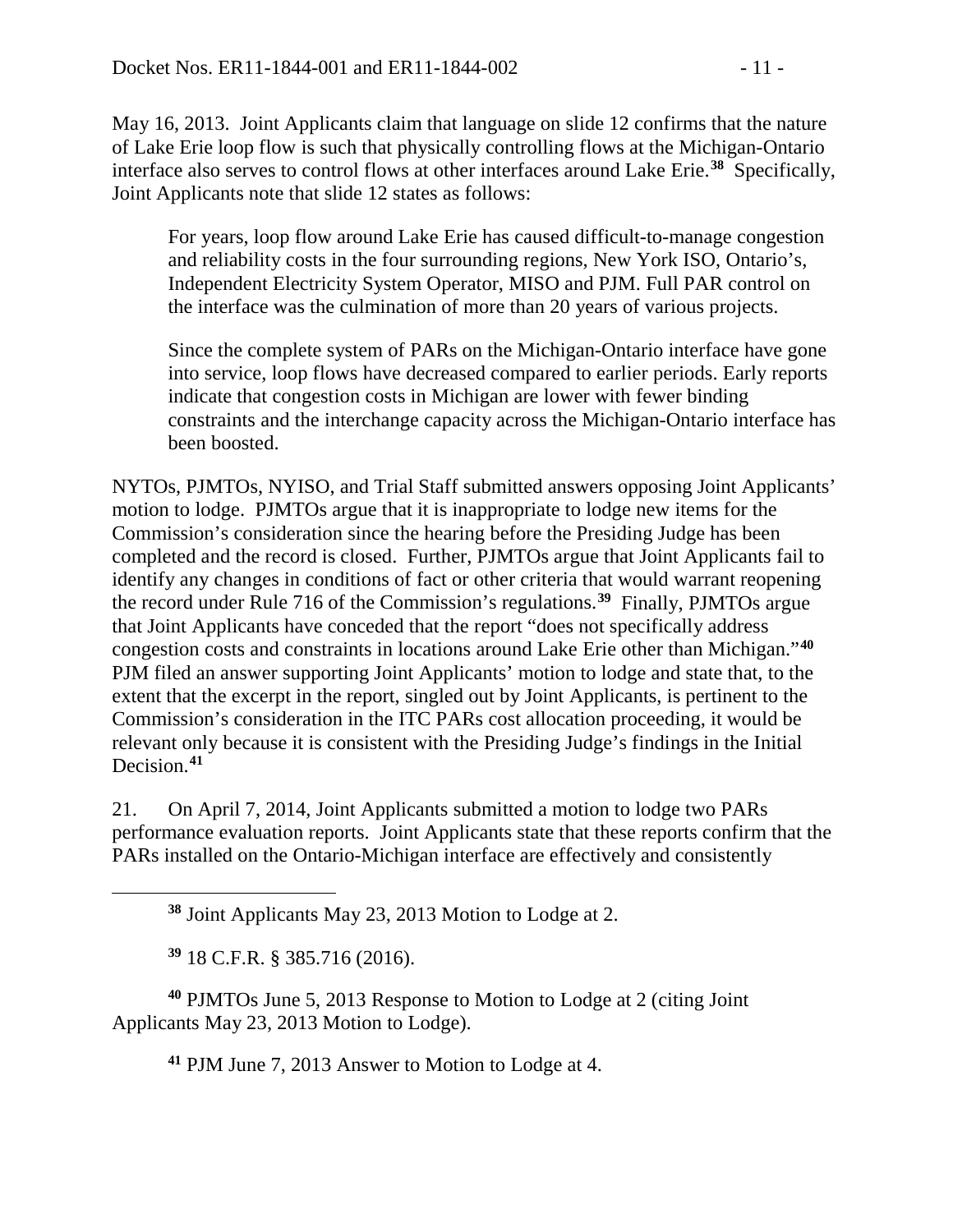controlling and reducing Lake Erie loop flow and are thus necessarily benefitting all the RTOs around Lake Erie, including both NYISO and PJM. On April 22, 2014, NYISO, PSEG Companies, Trial Staff, NYTOs, and PJM submitted answers opposing the motion to lodge. NYTOs argue that Joint Applicants have failed to show "a change in core circumstances that go to the very heart of the case," and have, therefore, failed to demonstrate "extraordinary circumstances" that clearly outweigh the "administrative chaos" and disruption to the proceedings that would result if the Commission were to grant the motion.**[42](#page-11-0)** NYISO and Trial Staff argue that Joint Applicants fail to demonstrate extraordinary circumstances to support reopening the evidentiary record in this docket.

22. We reject Joint Applicants' May 23, 2013 and April 7, 2014 motions to lodge because, as explained below, the documents that Joint Applicants request to be added to the record do not help Joint Applicants in supporting their cost allocation proposal.**[43](#page-11-1)**

## **2. Motions to Strike**

23. On February 25, 2013, Joint Applicants filed a motion to strike a portion of PJM's Brief Opposing Exceptions.**[44](#page-11-2)** Joint Applicants claim that PJM has impermissibly sought to challenge the Presiding Judge's ruling that the MISO/PJM JOA was not the exclusive vehicle for cost allocation between MISO and PJM. Joint Applicants further argue that PJM should have raised its challenge in a Brief on Exceptions and that failure to do so has effectively waived all objections to aspects of the Initial Decision. According to Joint Applicants, PJM's challenges are effectively raising new arguments in PJM's Brief Opposing Exceptions.**[45](#page-11-3)** On March 12, 2013, PJM filed an answer opposing Joint Applicants' motion to strike. PJM asserts that Commission policy disfavors such motions, further contending that its arguments relating to the JOA—which PJM states is a central issue in the proceeding—are a reiteration of its previous position and responsive to arguments raised by Joint Applicants in their Brief on Exceptions. PJM also argues that it had no reason to file a Brief on Exceptions because it was not aggrieved by the

<span id="page-11-0"></span> $\overline{a}$ 

<span id="page-11-3"></span><span id="page-11-2"></span><span id="page-11-1"></span>**<sup>44</sup>** Specifically, Joint Applicants request to strike pages 18-21 from PJM's Brief Opposing Exceptions that involve arguments concerning the MISO/PJM Joint Operating Agreement.

**<sup>45</sup>** Joint Applicants February 25, 2013 Motion to Strike at 3.

**<sup>42</sup>** NYTOs June 6, 2013 Answer to Motion to Lodge at 1.

**<sup>43</sup>** *See infra* PP 133-134.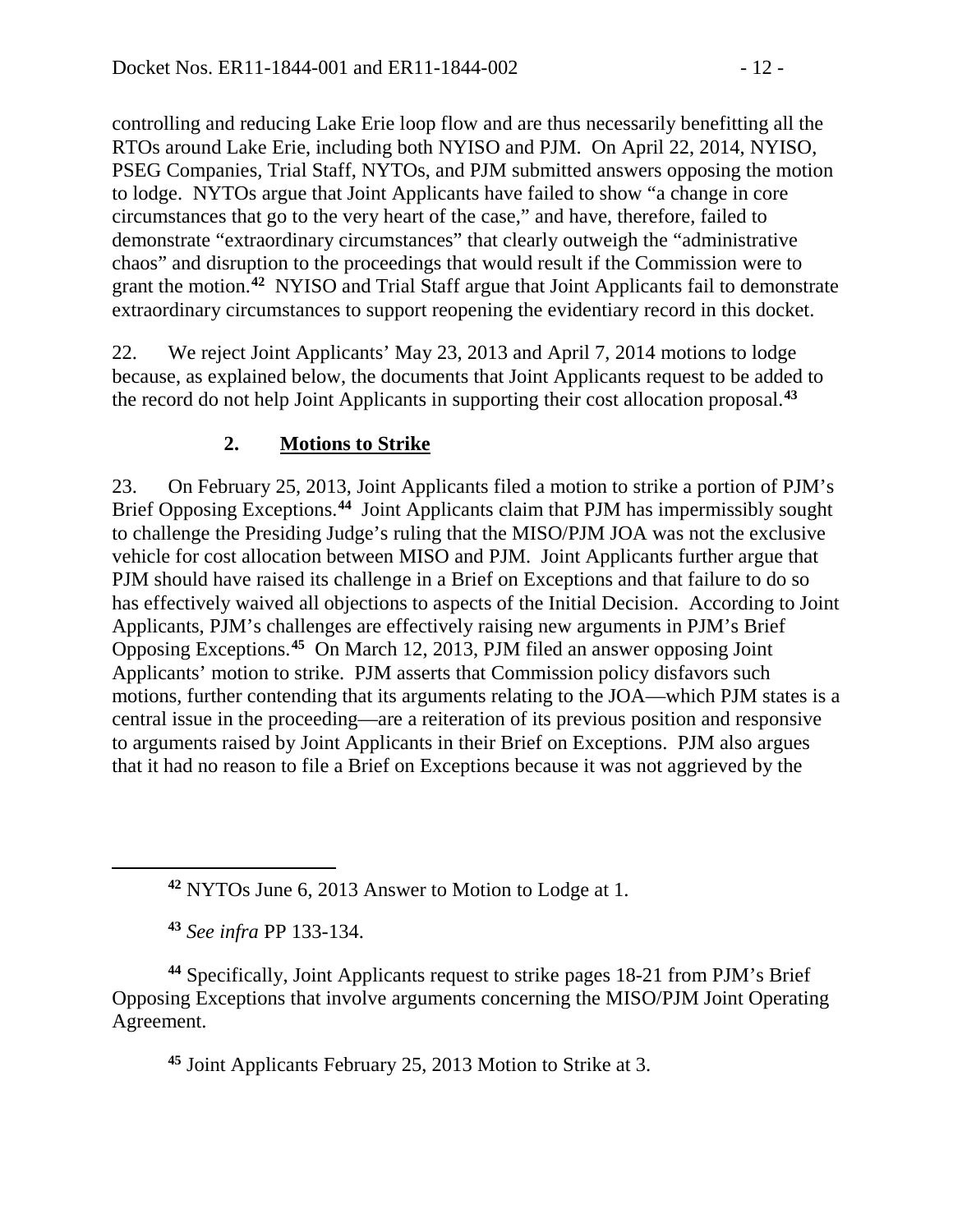Initial Decision, further noting that nothing precludes the Commission from addressing any and all aspects of the Initial Decision.**[46](#page-12-0)**

24. We find that Joint Applicants' motion to strike is moot in view of other determinations in this opinion, and we will dismiss it. As discussed below, we find that we do not need to decide the merits of whether the JOA is the exclusive vehicle for cost allocation, because we find that Joint Applicants have not justified their proposal to allocate costs of the ITC PARs at issue in this proceeding outside of MISO. **[47](#page-12-1)**

# **B. Substantive Matters**

25. Before addressing the substantive matters presented in the Initial Decision and the briefs on and opposing exceptions, we note as a threshold matter that, although the parties argue whether Joint Applicants' proposal is consistent with Commission policies adopted in Order No. 1000, the polices adopted by the Commission in Order No. 1000 do not apply to Joint Applicants' filing because that filing pre-dated the issuance and the effective date of Order No. 1000.

26. As discussed below, we reverse the Presiding Judge's determinations, in part, and find that FPA section 205 and Commission cost allocation policies predating Order No. 1000 did not bar Joint Applicants from making their filing. Nonetheless, we affirm the Presiding Judge's determinations, in part, and find that Joint Applicants have not demonstrated the proposed cost allocation to be just and reasonable. We dismiss the remaining determinations of the Presiding Judge as moot.

# **1. Customer or Contractual Relationship**

# **a. Presiding Judge's Findings**

27. The Presiding Judge found that FPA section 205 only permits assessment of costs to entities with which that utility has a customer or contractual relationship.**[48](#page-12-2)** The Presiding Judge explained that FPA section 205(c) provides:

> Under such rules and regulations as the Commission may prescribe, every public utility shall file with the Commission . . . schedules

**<sup>46</sup>** PJM March 12, 2013 Answer Opposing Motion to Strike at 5-7.

**<sup>47</sup>** *See infra* P 135.

<span id="page-12-0"></span> $\overline{a}$ 

<span id="page-12-2"></span><span id="page-12-1"></span>**<sup>48</sup>** *Id.* at P 367 (citing NYISO Initial Br. at 17; NYTOs Initial Br. at 16; PJMTOs Initial Br. at 7; Trial Staff Initial Br. at 6-7).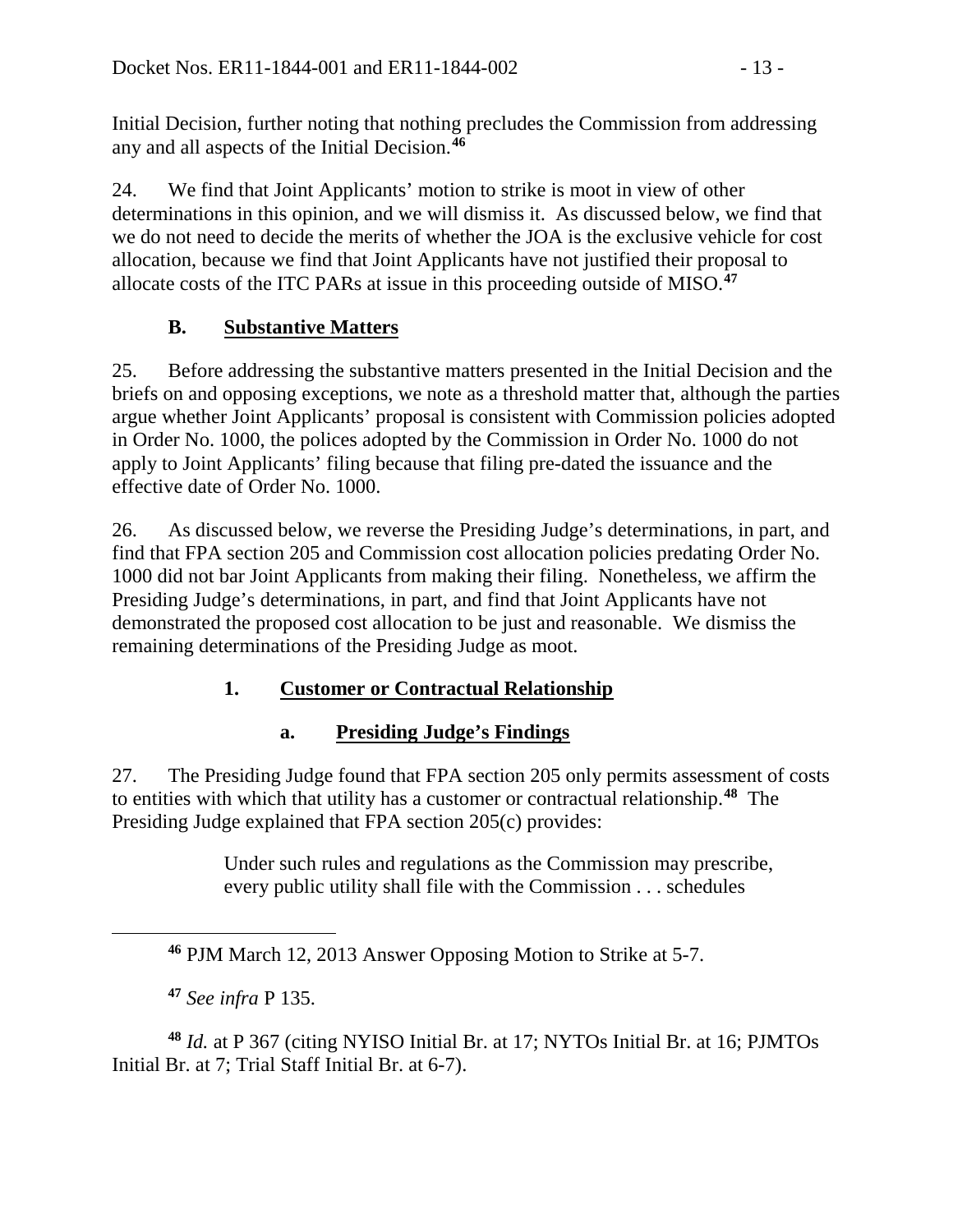showing all rates and charges for any transmission or sale subject to the jurisdiction of the Commission, and the classes, practices, and regulations affecting such rates and charges, together with all contracts which in any manner affect or relate to such rates, charges, classifications and services.**[49](#page-13-0)**

28. The Presiding Judge explained that FPA section 205 permits a utility to assess costs under two circumstances: (1) where the entity assessed is taking jurisdictional service from the utility ("charges for any transmission or sale subject to the jurisdiction of the Commission"); or (2) where the entity assessed is a party to an agreement authorizing the utility to assess the costs ("together with all contracts which in any manner affect or relate to such rates, charges, classifications and services"). The Presiding Judge continued that, therefore, FPA section 205 authorizes a utility to assess rates or charges only to its customers or to parties to a contractual agreement for jurisdictional services. The Presiding Judge stated that filed and accepted tariffs govern the rates, terms, and conditions of service between a public utility and parties with which the utility has such a customer or contractual relationship.**[50](#page-13-1)**

29. The Presiding Judge noted that FPA section 205 also mandates that "all rates and charges made, demanded, or received by any public utility for or in connection with the transmission or sale of electric energy subject to the jurisdiction of the Commission . . . shall be just and reasonable, and any such rate or charge that is not just and reasonable is hereby declared to be unlawful."**[51](#page-13-2)**

30. The Presiding Judge explained that in addition to the clear language of the statute, Commission precedent supports the proposition that FPA section 205 filings can only lawfully govern the rates, terms, and conditions of service between a public utility and its customers, not third parties.**[52](#page-13-3)** The Presiding Judge agreed with the proposition that *Permian Basin* conveys the principle that, absent a matter that would impair its financial ability to continue to provide public service, the Commission does not have the authority to abrogate existing contract arrangements.**[53](#page-13-4)**

**<sup>49</sup>** 16 U.S.C. § 824d(c) (2012).

<span id="page-13-1"></span><span id="page-13-0"></span> $\overline{a}$ 

**<sup>50</sup>** Initial Decision, 141 FERC ¶ 63,021 at P 369.

**<sup>51</sup>** 16 U.S.C. § 824d(a) (2012).

**<sup>52</sup>** Initial Decision, 141 FERC ¶ 63,021 at P 371.

<span id="page-13-4"></span><span id="page-13-3"></span><span id="page-13-2"></span>**<sup>53</sup>** *Id*. P 372 (citing *Permian Basin*, 390 U.S. at 822 ("[T]he regulatory system created by the [FPA] is premised on contractual agreements voluntarily devised by the (continued ...)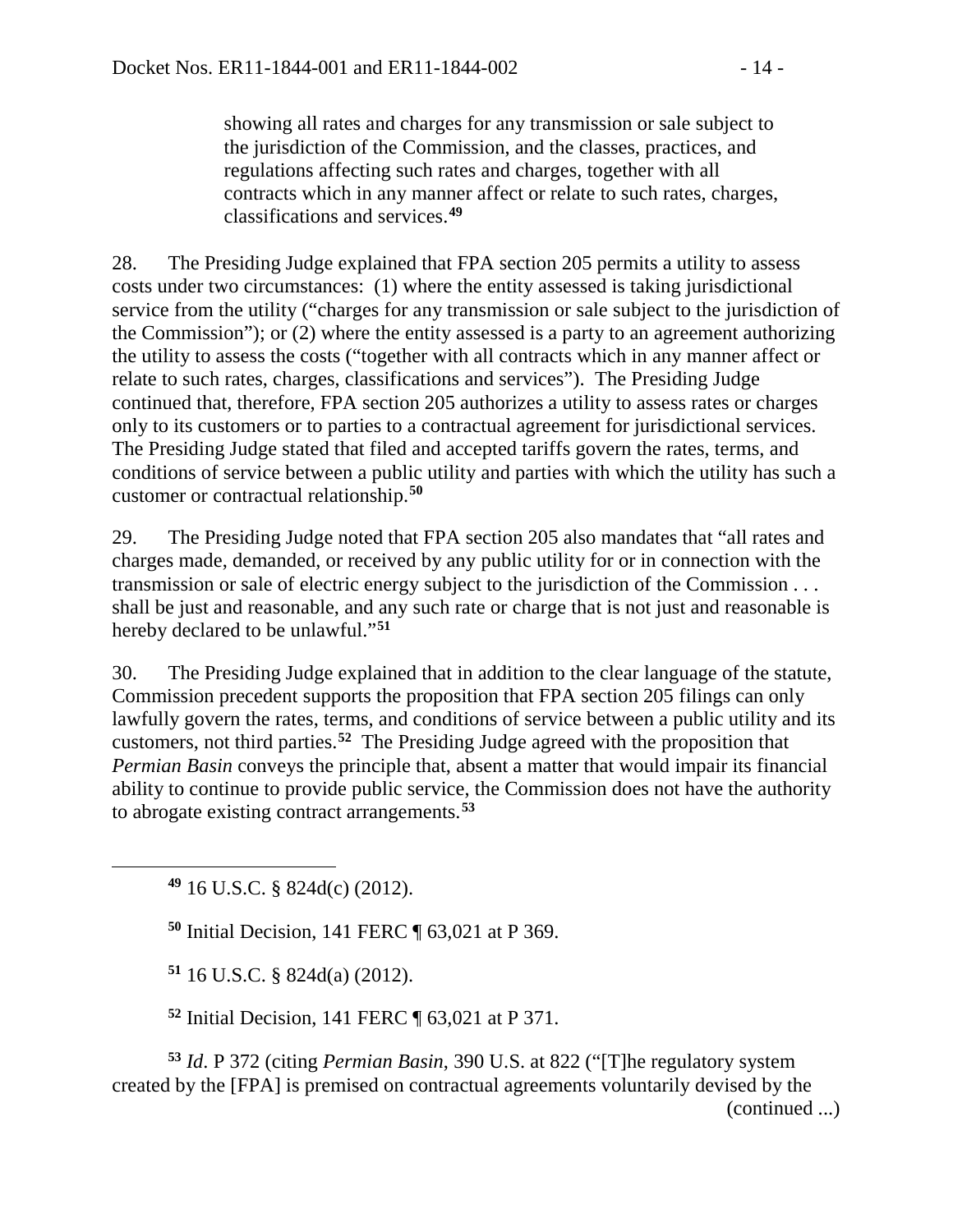31. The Presiding Judge also explained that in *Morgan Stanley Capital Group Inc. v. Public Utility District No. 1 of Snohomish County*, the Supreme Court explained that the Court previously held in *United Gas Pipe Line Co. v. Mobile Gas Service Corp.*  that the requirement that all new rates be filed with the Commission "is merely a precondition to changing a rate, not an authorization to change rates in violation of a lawful contract (i.e., a contract that sets a just and reasonable rate)."**[54](#page-14-0)** The Presiding Judge explained that the Court then went a step further, describing the standard the Commission uses to evaluate whether a contract rate is just and reasonable, stating:

> [W]hile it may be that the Commission may not normally impose upon a public utility a rate which would produce less than a fair return, it does not follow that the public utility may not itself agree by contract to a rate affording less than a fair return or that, if it does so, it is entitled to be relieved of its improvident bargain. . . . In such circumstances the sole concern of the Commission would seem to be whether the rate is so low as to adversely affect the public interest as where it might impair the financial ability of the public utility to continue its service, cast upon other consumers an excessive burden, or be unduly discriminatory.**[55](#page-14-1)**

32. Continuing, the Presiding Judge stated that the Court went on to clarify the *Mobile-Sierra* standard, explaining that it is not "different from the statutory just-andreasonable standard," but rather "the term 'public interest standard' refers to the differing application of that just-and-reasonable standard to contract rates."**[56](#page-14-2)**

regulated companies; it contemplates abrogation of these agreements only in circumstances of unequivocal public necessity.")).

<span id="page-14-0"></span>**<sup>54</sup>** *Id*. P 376 (quoting *Morgan Stanley Capital Group Inc. v. Public Utility District No. 1 of Snohomish County*, 554 U.S. 527, 532-533 (2008) (*Morgan Stanley*) (citing *United Gas Pipe Line Co. v. Mobile Gas Service Corp.*, 350 U.S. 332, 339-344 (1956) (*Mobile*))).

<span id="page-14-2"></span><span id="page-14-1"></span>**<sup>55</sup>** *Id*. (quoting *Morgan Stanley*, 554 U.S. at 533 (citing *FPC v. Sierra Pacific Power Co.*, 350 U.S. 348, 354-355 (1956) (*Sierra*))).

**56***Id*.

 $\overline{a}$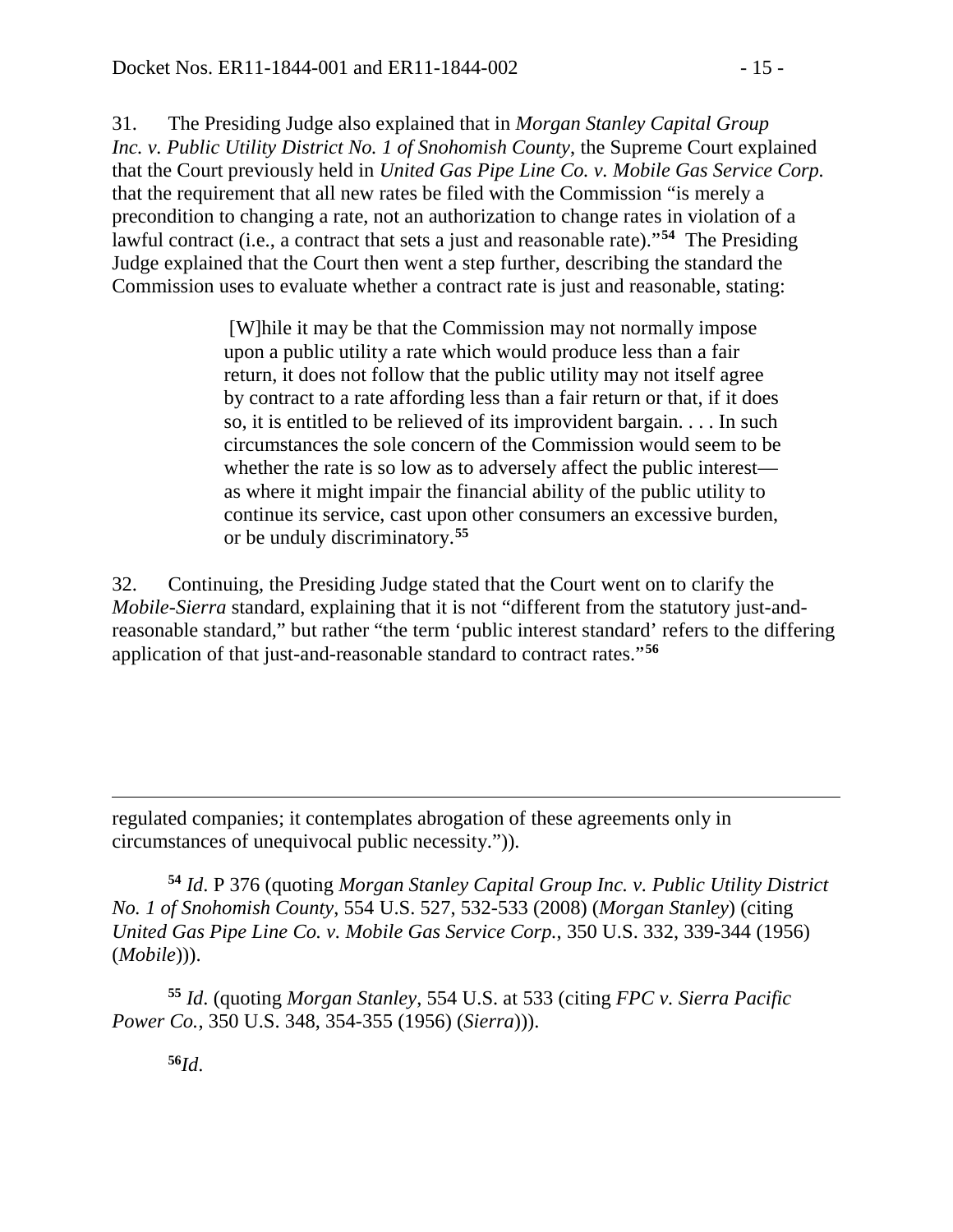33. The Presiding Judge also explained that, although Trial Staff and NYISO relied on *Midwest Independent Transmission System Operator, Inc.* and the decision on rehearing, neither case is dispositive of the facts of this case.**[57](#page-15-0)** Further, the Presiding Judge noted that NYISO, at the time, was seeking appellate judicial review of portions of Order No. 1000-A. Accordingly, the Presiding Judge declined to rely upon these cases.**[58](#page-15-1)**

34. The Presiding Judge found that Joint Applicants have not met their burden of proving that they have authority to make a unilateral filing to impose costs on those outside of their region who are neither customers nor participants in an agreement to share costs.**[59](#page-15-2)** The Presiding Judge also found that Joint Applicants have failed to prove that NYISO or PJM are taking jurisdictional service from Joint Applicants or that Joint Applicants are assessing costs to NYISO or PJM pursuant to an agreement authorizing such.

35. First, the Presiding Judge found that Joint Applicants do not provide transmission service or make wholesale sales of electric power to PJM or NYISO, so there is no customer relationship that justifies the filing. The Presiding Judge explained that FPA section 205 provides a mechanism whereby utilities establish rates and charges for transmission service and wholesale sales of electricity, subject to the Commission's approval. The Presiding Judge continued that, in contrast, FPA section 205 does not authorize a utility to charge entities that do not take jurisdictional service from the utility or that are not party to a contract with that utility, which provides for such assessment of costs.**[60](#page-15-3)**

36. The Presiding Judge explained that while it can be argued that controlling loop flows in a manner that benefits all is equivalent to providing a transmission service, Joint Applicants have not demonstrated that the ITC PARs will be operated in such a manner.**[61](#page-15-4)** The Presiding Judge stated that proposed Schedule 36 "provides for recovery of a portion of the revenue requirement associated with [the ITC PARs] at the Bunce Creek Station on the Michigan-Ontario interface."**[62](#page-15-5)** However, the Presiding Judge explained that the

<span id="page-15-1"></span><span id="page-15-0"></span> $\overline{a}$ **<sup>57</sup>** *Midwest Indep. Transmission Sys. Operator, Inc.*, 131 FERC ¶ 61,173 (2010), *order on reh'g*, 136 FERC ¶ 61,244 (2011).

**<sup>58</sup>** Initial Decision, 141 FERC ¶ 63,021 at P 377.

<span id="page-15-2"></span>**<sup>59</sup>** *Id.* P 378 (citing 16 U.S.C. § 824d (2012)).

<span id="page-15-3"></span>**<sup>60</sup>** *Id*. P 380.

<span id="page-15-4"></span>**<sup>61</sup>** *Id.* P 381.

<span id="page-15-5"></span>**<sup>62</sup>** *Id.* (citing Ex. ITC Tab A, Proposed Schedule 36 § I).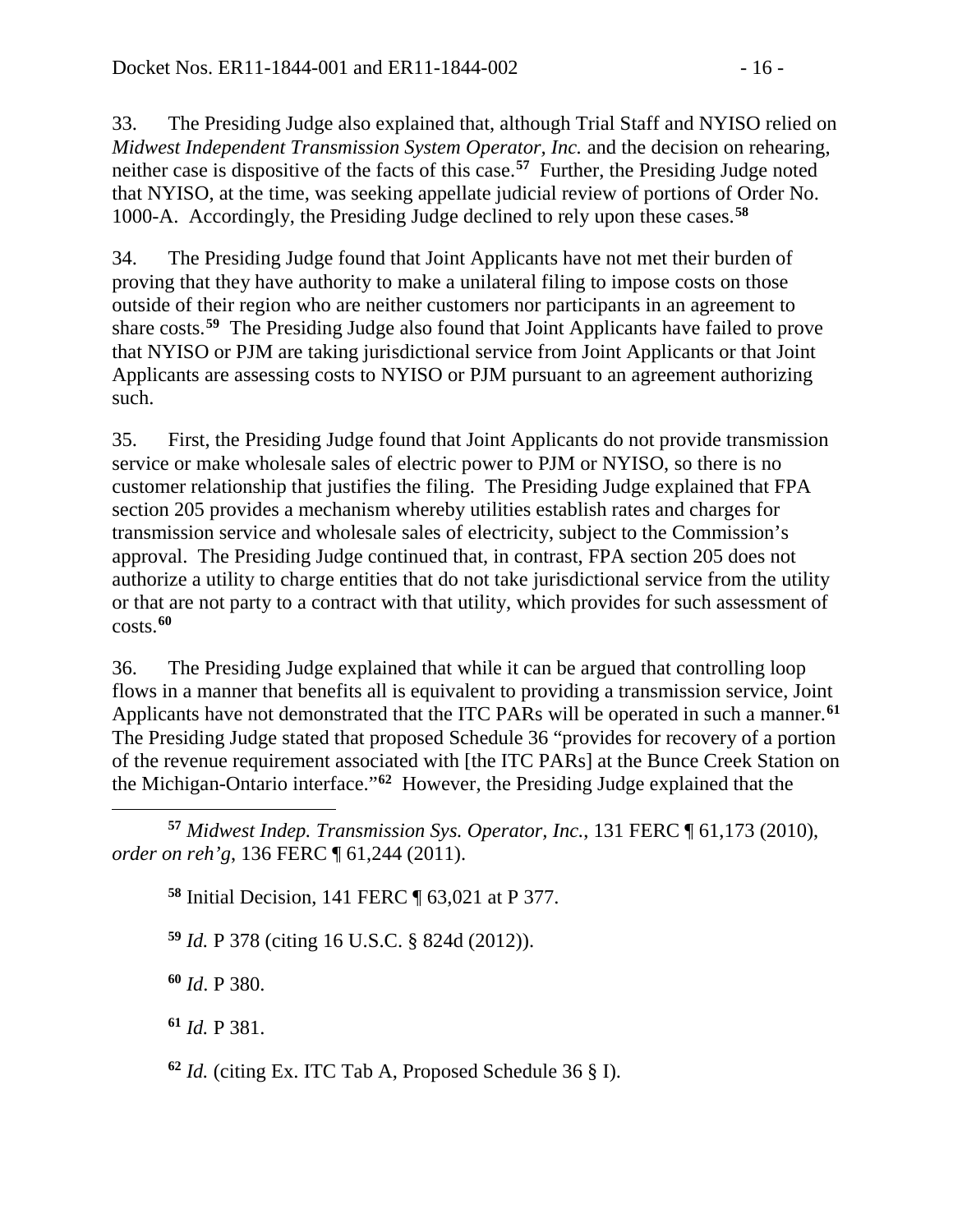proposed tariff sheets do not encompass a charge for transmission service, but instead charge PJM and NYISO for the cost of facilities installed for the express purpose of denying PJM and NYISO use of the MISO transmission system. Moreover, MISO chose to operate the ITC PARs on a "flow to schedule" basis, which prevents unscheduled flows of energy from PJM and NYISO across the Michigan-Ontario interface.**[63](#page-16-0)**

37. The Presiding Judge agreed that Joint Applicants seek to charge for the installation of physical devices that prevent the flow of unscheduled energy across the Michigan-Ontario interface.**[64](#page-16-1)** The Presiding Judge also agreed that, although Joint Applicants describe the ITC PARs as being necessary to address Lake Erie loop flow, they do not seek compensation for the loop flows on the MISO or ITC transmission systems.**[65](#page-16-2)** The Presiding Judge explained that Joint Applicants constructed the electrical equivalent of a barrier that prevents NYISO and PJM from accessing MISO's system, and Joint Applicants seek to charge NYISO and PJM and their customers for the cost of that barrier.**[66](#page-16-3)**

38. Second, the Presiding Judge found that there are no contractual relationships between Joint Applicants and NYISO or between Joint Applicants and PJM that support the proposed cost allocation.**[67](#page-16-4)**

39. The Presiding Judge explained that the only agreement providing for allocation of costs among MISO and PJM is the JOA.**[68](#page-16-5)** The Presiding Judge continued that the JOA precludes allocation of costs associated with the ITC PARs to PJM both because its procedures were not followed and because of the application of the *Mobile-Sierra* doctrine.**[69](#page-16-6)** The Presiding Judge explained that under the *Mobile-Sierra* doctrine, the

**<sup>63</sup>** *Id*. P 381.

<span id="page-16-1"></span><span id="page-16-0"></span> $\overline{a}$ 

**<sup>64</sup>** *Id.* P 382 (citing PJMTOs Initial Br. at 6-7).

**<sup>65</sup>** *Id*. (citing PJMTOs Initial Br. at 9).

<span id="page-16-3"></span><span id="page-16-2"></span>**<sup>66</sup>** *Id*. (s*ee* Ex. PJM-1 at 4:17–18 (explaining that loop flows "are an accepted part of operating an interconnected transmission grid"); PJMTOs Initial Br. at 7; PJM Reply Br. at 26).

<span id="page-16-6"></span><span id="page-16-5"></span><span id="page-16-4"></span>**<sup>67</sup>** *Id*. P 384 (citing Hearing Tr. 91:14–92:25; Ex. PTO-1 at 23:12–14; Ex. NYT-1 at 5–6).

**<sup>68</sup>** *Id*. P 385 (citing Ex. PTO-1 at 23:12-15).

**<sup>69</sup>** *Id*.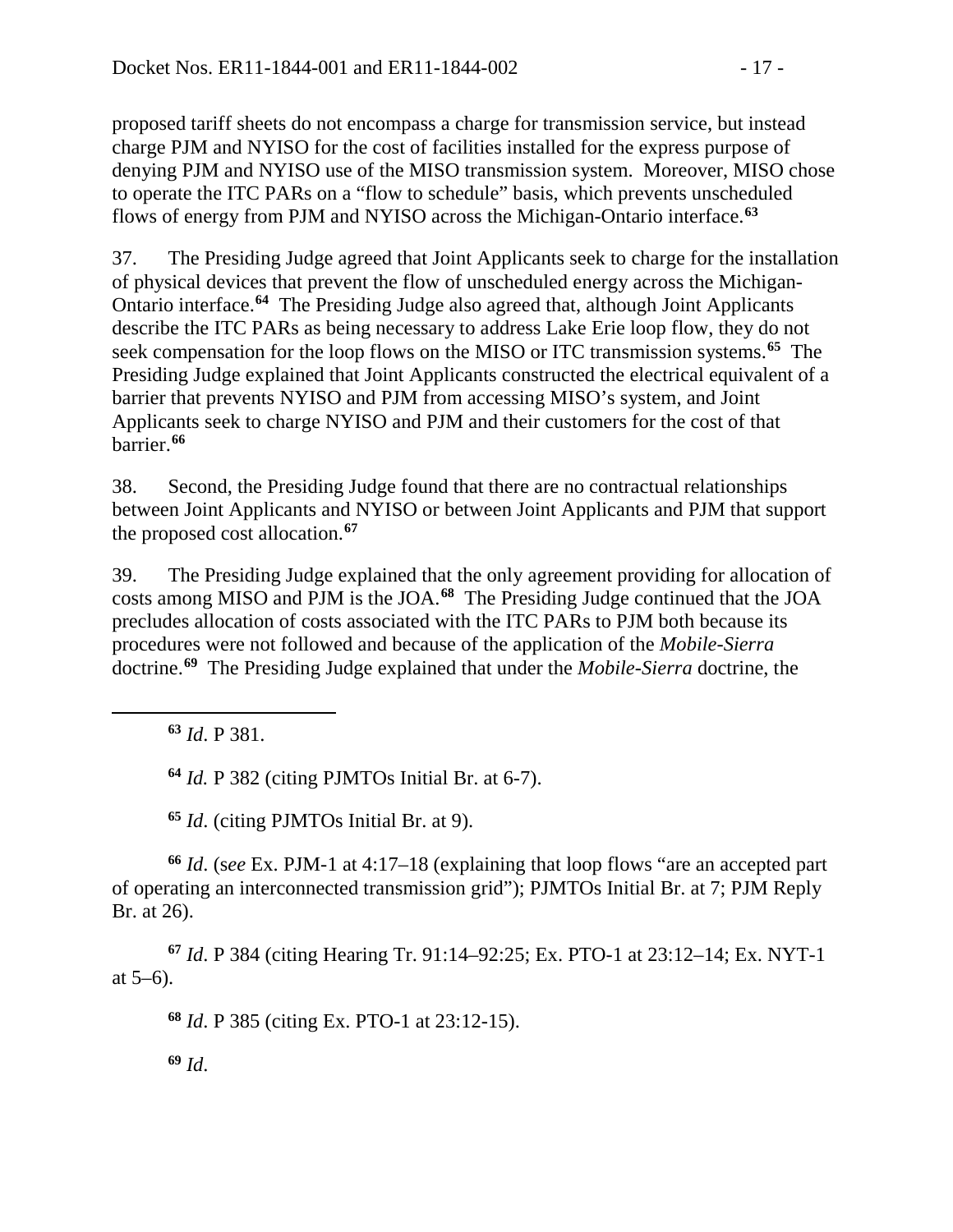Commission is bound to enforce the rates, terms, and conditions of all Commissionaccepted agreements and may modify such an agreement "only if it 'adversely affects the public interest.'"**[70](#page-17-0)** The Presiding Judge continued that PJM argues that the Commission repeatedly has recognized its "obligation under the FPA to enforce the provisions of parties' agreements" and, therefore, the Commission "will hold parties to the language they drafted and agreed to." The Presiding Judge also explained that PJM argues that the Commission may amend such agreements "only in circumstances of unequivocal public necessity" and "has no discretion to accept a FPA section 205(e) rate filing that contravenes a private contract."**[71](#page-17-1)** The Presiding Judge concluded that the installation of the ITC PARs was a local decision made without any interregional involvement and without following the procedures outlined in the JOA.**[72](#page-17-2)**

40. The Presiding Judge also explained that NYTOs argue that, despite the absence of any customer or contractual relationship, Joint Applicants seek to have the Commission force NYISO and PJM and their customers to pay for facilities that pre-exist the JOA.**[73](#page-17-3)** The Presiding Judge continued that NYTOs argue that these are the very same costs that MISO refused to allocate to its customers outside of the ITC zone, but now seek approval to impose on non-customers outside of the ITC region. Moreover, the Presiding Judge explained that NYTOs assert that Joint Applicants' filing runs afoul of Opinion No. 494**[74](#page-17-4)** because, with respect to pre-existing facilities, the fact that such facilities might provide some benefit outside a particular transmission zone does not justify reallocating the costs across regions.**[75](#page-17-5)** The Presiding Judge explained that in Opinion No. 494, discussed *infra*, the Commission determined that broad cost allocation is not warranted where "existing

**<sup>71</sup>** *Id*. (citing PJM Initial Br. at 10).

**<sup>72</sup>** *Id*.

 $\overline{a}$ 

**<sup>73</sup>** *Id.* P 386 (citing NYTOs Initial Br. at 2).

<span id="page-17-4"></span><span id="page-17-3"></span><span id="page-17-2"></span>**<sup>74</sup>** *PJM Interconnection, L.L.C.*, Opinion No. 494, 119 FERC ¶ 61,063 (2007), *order on reh'g*, Opinion No. 494-A, 122 FERC ¶ 61,082, *order denying reh'g*, 124 FERC ¶ 61,033 (2008), *Illinois Commerce Commission v. FERC*, 576 F.3d 470 (7th Cir. 2009), *order on remand*, *PJM Interconnection, L.L.C.*, 138 FERC ¶ 61,230 (2012), *order on reh'g*, 142 FERC ¶ 61,216 (2013).

<span id="page-17-5"></span>**<sup>75</sup>** Initial Decision, 141 FERC ¶ 63,021 at P 386 (citing NYTOs Initial Br. at 15).

<span id="page-17-1"></span><span id="page-17-0"></span>**<sup>70</sup>** *Id.* (citing PJM Initial Br. at 9 (citing *Midwest Indep. Transmission Sys. Operator, Inc.*, 122 FERC ¶ 61,090, at P 47 n.41 (2008) (quoting *Sierra*, 350 U.S. at  $355$ ))).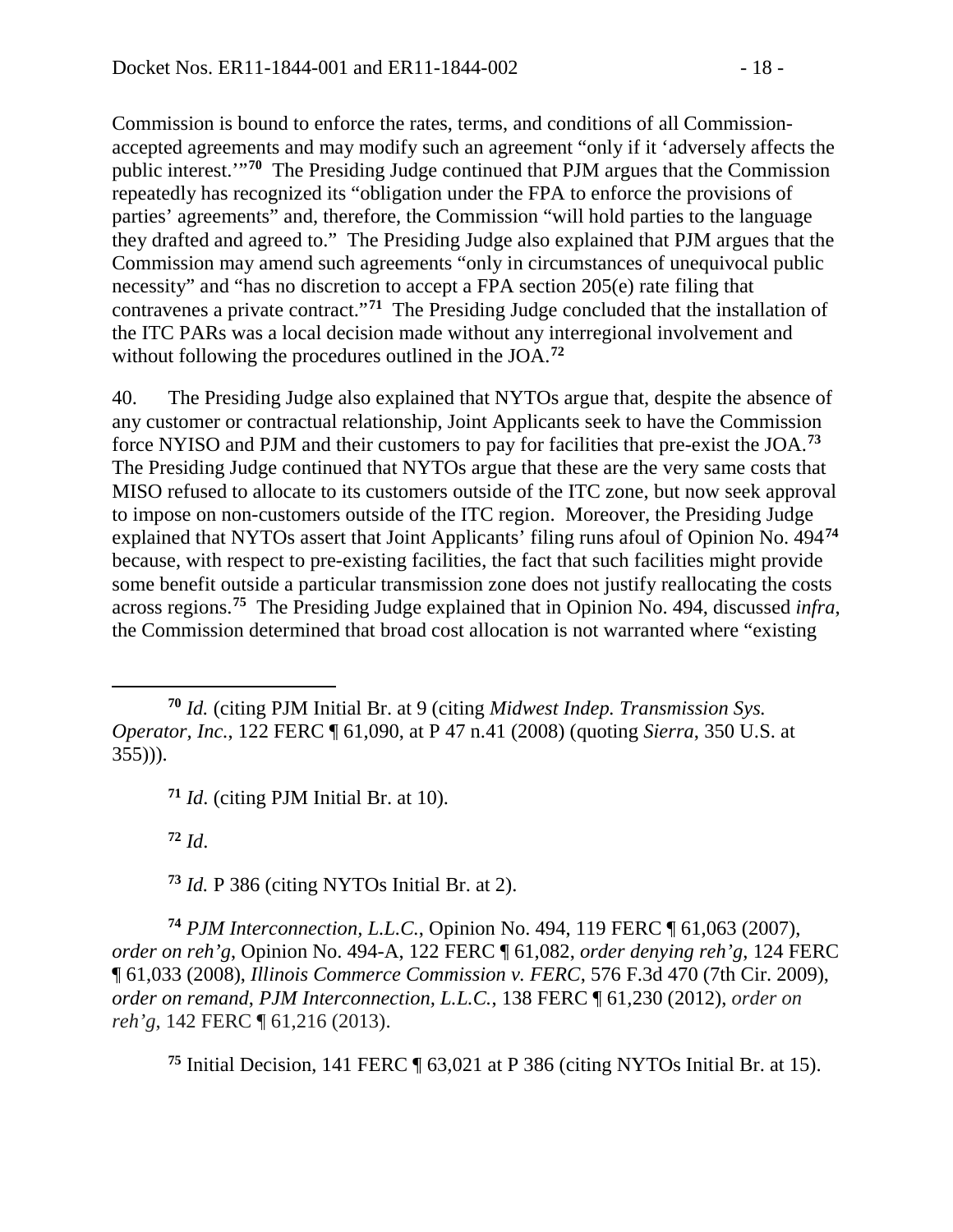facilities represent sunk costs that were built primarily by individual utilities to serve their own internal needs and were financed by those utilities."**[76](#page-18-0)**

41. The Presiding Judge explained that Joint Applicants could have availed themselves of the benefits of the JOA, but they did not, and that Joint Applicants also could have filed for a transmission service rate to account for the purported extra costs of the unscheduled loop flows, but they did not.**[77](#page-18-1)** The Presiding Judge concluded that Joint Applicants have not demonstrated that the ITC PARs are backbone facilities that benefit the entire multi-regional footprint.**[78](#page-18-2)** Moreover, the Presiding Judge agreed with NYISO that Joint Applicants are not proposing to charge NYISO for its unscheduled use of MISO's transmission system.**[79](#page-18-3)** Thus, the Presiding Judge concluded that not only is there no customer or contractual relationship that justifies the proposed cost allocation, but Joint Applicants also seek to allocate pre-existing sunk costs.

### **b. Joint Applicants' Brief on Exceptions**

42. Joint Applicants state that the Presiding Judge erred in finding that contracts are a prerequisite to transmission charges under the FPA. Joint Applicants explain the Presiding Judge's finding that FPA section 205 only permits the assessments of costs to entities with which the utility has a customer or contractual relationship is directly contrary to the Commission's holding in Order No. 1000 that "[n]either section 205 nor section 206 of the FPA state or imply that an agreement is a precondition for any transmission charges."**[80](#page-18-4)** Joint Applicants continue that Order No. 1000 states:

**<sup>77</sup>** *Id.* P 387.

**<sup>78</sup>** *Id.* (citing Opinion No. 494, 119 FERC ¶ 61,063 at P 80).

**<sup>79</sup>** *Id.* (citing NYISO Initial Br. at 25).

<span id="page-18-4"></span><span id="page-18-3"></span><span id="page-18-2"></span>**<sup>80</sup>** Joint Applicants Brief on Exceptions at 13 (quoting Order No. 1000, FERC Stats. & Regs. ¶ 31,323 at P 533).

<span id="page-18-1"></span><span id="page-18-0"></span> $\overline{a}$ **<sup>76</sup>** *Id.* (citing NYTOs Initial Br. at 15 (quoting Opinion No. 494, 119 FERC ¶ 61,063 at P 50)).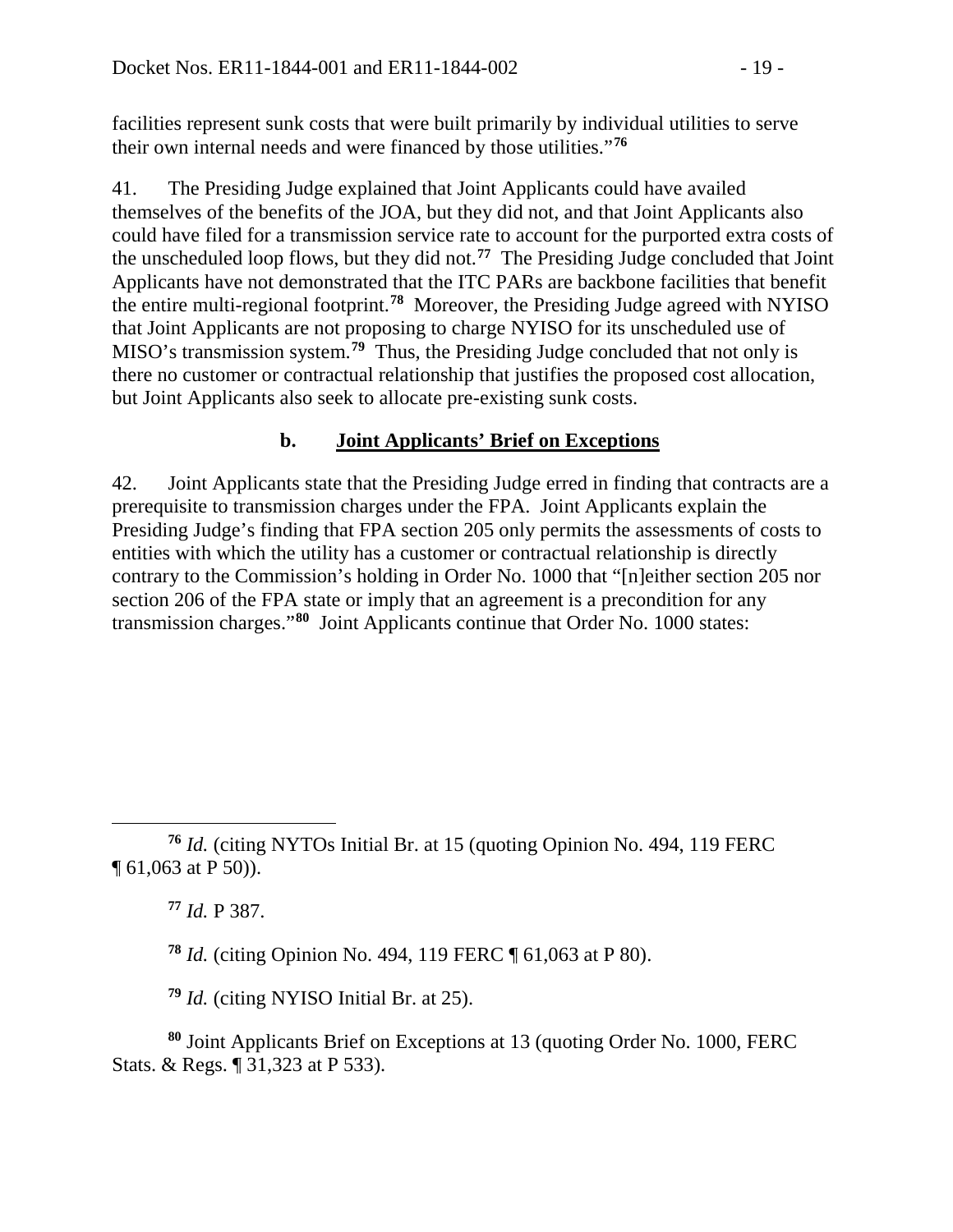On the contrary, the Commission's jurisdiction is clearly broad enough to allow it to ensure that all beneficiaries of service provided by specific transmission facilities bear the costs of those benefits regardless of their contractual relationship with the owner of those transmission facilities.[**[81](#page-19-0)**]

43. Joint Applicants note that because neither ITC nor MISO has a customer or contractual relationship with either NYISO or PJM regarding the ITC PARs, the Presiding Judge's finding that the existence of such a relationship is necessary as a prerequisite to the imposition of charges under the FPA negatively influenced Joint Applicants' filing and the Presiding Judge's findings on several other issues, and accordingly, the Initial Decision should be vacated.**[82](#page-19-1)**

## **c. Briefs Opposing Exceptions**

44. PJMTOs, PJM, NYTOs, NYISO, MISOTOs, and Trial Staff (the Opposing Parties) state that they oppose Joint Applicants' argument that the Presiding Judge erred in finding that contracts are a prerequisite to transmission charges under the FPA.**[83](#page-19-2)** NYISO also states that this legal finding has no relation to the factual findings, and as such, the Commission should reject Joint Applicants' argument that the legal finding prejudiced the entire Initial Decision.**[84](#page-19-3)**

45. PJMTOs, NYTOs, and Trial Staff explain that Joint Applicants mischaracterize the Presiding Judge's finding that only contracts are a prerequisite to transmission charges. PJMTOs, NYTOs, and Trial Staff explain that the Presiding Judge applied a two-pronged analysis and held that FPA section 205 permits a utility to assess costs under two circumstances: (1) where the entity assessed is taking jurisdictional service from the utility or (2) where the entity assessed is a party to an agreement authorizing the utility to assess the costs. PJMTOs, NYTOs, and Trial Staff state that under the first prong, the proposed allocation is not authorized by FPA section 205 because it does not involve any transmission service or sale subject to the jurisdiction of the Commission. PJMTOs,

**<sup>82</sup>** *Id.*

<span id="page-19-0"></span> $\overline{a}$ 

<span id="page-19-3"></span><span id="page-19-2"></span><span id="page-19-1"></span>**<sup>83</sup>** PJMTOs Brief Opposing Exceptions at 5-6; PJM Brief Opposing Exceptions at 37; NYTOs Brief Opposing Exceptions at 15-17; NYISO Brief Opposing Exceptions at 9-11; MISOTOs Brief Opposing Exceptions at 9; Trial Staff Brief Opposing Exceptions at 14-16.

**<sup>84</sup>** NYISO Brief Opposing Exceptions at 9-10.

**<sup>81</sup>** *Id.* (quoting Order No. 1000, FERC Stats. & Regs. ¶ 31,323 at P 531).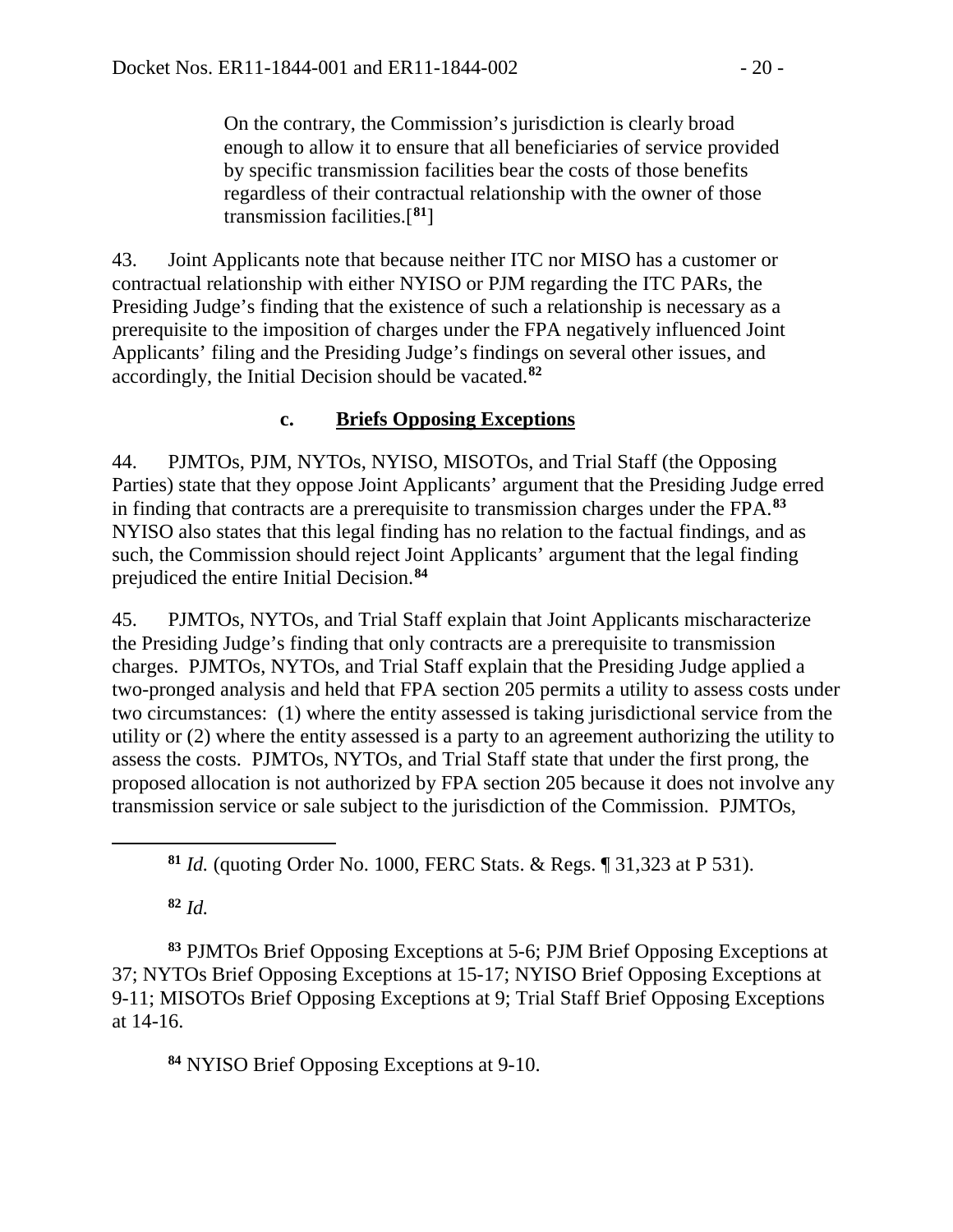NYTOs, and Trial Staff continue that under the second prong, there is no contractual relationship among the parties that would support the proposed cost allocation. These parties conclude that the Presiding Judge correctly found that Joint Applicants did not meet the requirements under the two pronged analysis.**[85](#page-20-0)**

46. NYTOs state that the fundamental issue addressed by the Presiding Judge was not whether Joint Applicants can charge other regions for the costs of the ITC PARs only if they have a customer or contractual relationship, but rather whether Joint Applicants have carried their burden to show that the tariff they filed establishes any service commitment that gives the Commission jurisdiction. NYTOs state that if there is no transmission service involved, a utility may not collect charges under FPA section 205. NYTOs explain that Joint Applicants' tariff lacks the requisite service commitment because Joint Applicants have not taken exception to the Presiding Judge's finding that the whole purpose of the ITC PARs is to deny transmission service to NYISO and PJM by ensuring that no flows of energy from the NYISO region move on ITC's transmission facilities.**[86](#page-20-1)** Additionally, NYTOs explain that Joint Applicants' Department of Energy-approved operating guide does not show a commitment to operate the ITC PARs to provide transmission service for NYISO or PJM, and NYISO and PJM and their customers are not parties to that agreement.**[87](#page-20-2)**

47. PJMTOs, MISOTOs, and Trial Staff state that the Commission should reject Joint Applicants' arguments as to Issue 1 because the Presiding Judge did not undermine Order No. 1000.**[88](#page-20-3)** MISOTOs explain that, while Order No. 1000 stated that FPA section 205 provides the Commission with jurisdictional authority to approve the allocation of costs to parties who benefit from a service even when there is no specific contract allowing for such allocation, Order Nos. 1000 and 1000-A held that the cost of facilities constructed in one region cannot be allocated to other regions absent their consent.**[89](#page-20-4)** Trial Staff

<span id="page-20-0"></span> $\overline{a}$ **<sup>85</sup>** PJMTOs Brief Opposing Exceptions at 6-8 (citing Initial Decision, 141 FERC ¶ 63,021 at P 369); NYTOs Brief Opposing Exceptions at 15-16; Trial Staff Brief Opposing Exceptions at 15-16.

<span id="page-20-1"></span>**<sup>86</sup>** NYTOs Brief Opposing Exceptions at 15-17 (citing Initial Decision, 141 FERC ¶ 63,021 at PP 381-382).

**<sup>87</sup>** *Id.* at 17.

<span id="page-20-3"></span><span id="page-20-2"></span>**<sup>88</sup>** PJMTOs Brief Opposing Exceptions at 2-3; MISOTOs Brief Opposing Exceptions at 9-10; Trial Staff Brief on Exceptions at 16.

<span id="page-20-4"></span>**<sup>89</sup>** MISOTOs Brief Opposing Exceptions at 9-11 (citing Order No. 1000, FERC Stats. & Regs. ¶ 31,323 at P 657).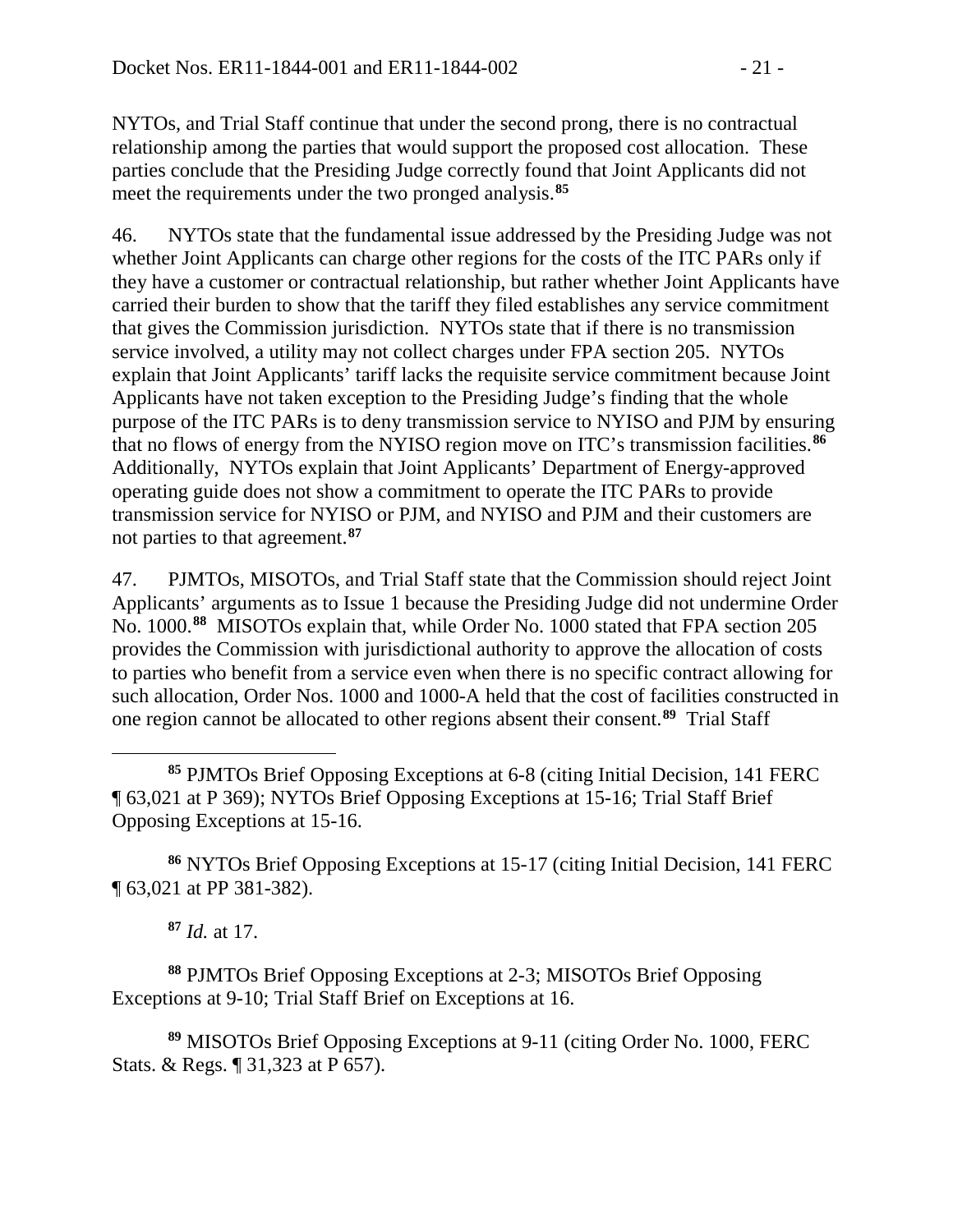explains that Order No. 1000's holding that an agreement is not a precondition for transmission charges is not triggered because neither NYISO nor PJM take transmission service from MISO or ITC. Trial Staff continues that Joint Applicants repeatedly stated that Order No. 1000 does not apply in this case.**[90](#page-21-0)**

48. NYISO states that the Commission held in Order No. 1000 that "[n]either section 205 nor section 206 of the FPA state or imply that an agreement is a precondition for any transmission charges."**[91](#page-21-1)** NYISO continues that in Order No. 1000-A, the Commission rejected on rehearing arguments that "the costs of new transmission facilities can only be allocated within a preexisting contractual relationship," reasoning that "[r]ather than contractual relationships, the benefits received by users of the regional transmission grid provide for a basis for how costs should be allocated."**[92](#page-21-2)** NYISO explains that the customer or contractual relationship issue is currently unresolved, as it is pending in judicial review,**[93](#page-21-3)** and the Presiding Judge's finding related to this issue was made with full awareness of the current posture of Order No. 1000 and 1000-A.**[94](#page-21-4)**

### **d. Commission Determination**

49. We reverse the Initial Decision as it pertains to the Presiding Judge's finding that FPA section 205 only permits assessment of costs to entities with which the utility has a customer or contractual relationship. Consistent with the subsequent conclusion of the D.C. Circuit in its decision affirming Order No. 1000, we find that a customer or contractual relationship is not a prerequisite to the allocation of transmission charges.

50. In Order No. 1000, the Commission rejected the argument that the FPA limits the allocation of transmission costs to beneficiaries that have a customer or contractual relationship with the entity that is collecting costs. The Commission stated that "[n]either

**<sup>90</sup>** Trial Staff Brief on Exceptions at 16.

<span id="page-21-0"></span> $\overline{a}$ 

<span id="page-21-1"></span>**<sup>91</sup>** NYISO Brief Opposing Exceptions at 10 (citing Order No. 1000, FERC Stats. & Regs. ¶ 31,323 at P 533).

**<sup>92</sup>** *Id.* (citing Order No. 1000-A, 139 FERC ¶ 61,132 at P 564).

<span id="page-21-3"></span><span id="page-21-2"></span>**<sup>93</sup>** The oral argument in the Order No. 1000 appeal occurred on March 20, 2014. As cited above, the United States Court of Appeals for the District of Columbia (D.C. Circuit) issued its opinion after the issuance of the Initial Decision and the submission of briefs on and opposing exceptions. *See S.C. Pub. Serv. Auth. v. FERC*, 762 F.3d 41.

<span id="page-21-4"></span>**<sup>94</sup>** NYISO Brief Opposing Exceptions at 11 (citing Initial Decision, 141 FERC ¶ 63,021 at PP 330, 336, 377).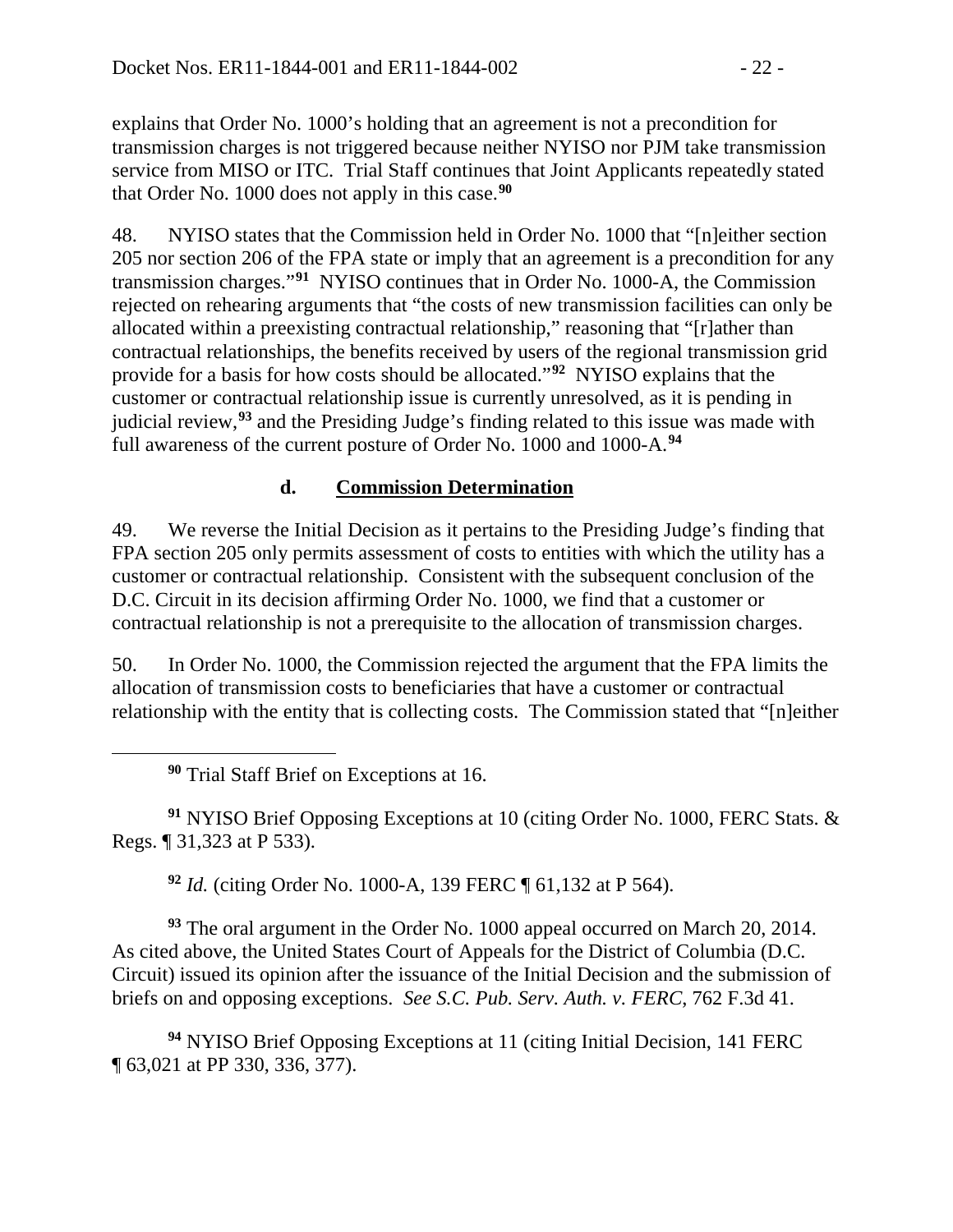section 205 nor section 206 of the FPA state or imply that an agreement is a precondition for any transmission charges."**[95](#page-22-0)** Additionally, the Commission found that nothing in the language of FPA section 205 or section 206 "precludes flows of funds to public utility transmission providers through mechanisms other than agreements between the service provider and the beneficiaries of those transmission facilities."**[96](#page-22-1)** The Commission stated that, on the contrary, "the Commission's jurisdiction is clearly broad enough to allow it to ensure that all beneficiaries of services provided by specific transmission facilities bear the costs of those benefits regardless of their contractual relationship with the owners of those transmission facilities."**[97](#page-22-2)**

51. In affirming Order No. 1000, the D.C. Circuit likewise rejected the argument that FPA section 206 unambiguously forecloses the Commission from mandating the allocation of costs beyond pre-existing commercial relationships. The D.C. Circuit held that "[n]o such limitation exists in the statutory text. . . . Section 206 nowhere limits cost allocation to entities with preexisting commercial relationships. To the contrary, it empowers the Commission to fix '*any* rate' 'demanded, observed, charged, or collected by *any* public utility for any transmission . . . subject to the jurisdiction of the Commission,' and 'any . . . practice' 'affecting such rate.'" **[98](#page-22-3)** The D.C. Circuit added that "[t]he use of 'any' to describe 'rate,' 'public utility,' and 'transmission' bestows authority on the Commission that is not cabined to pre-existing commercial relationships of any given utility."**[99](#page-22-4)**

52. We agree with NYISO that the Initial Decision should not be vacated based on the Presiding Judge's finding on this issue. Contrary to Joint Applicants' statement that this finding negatively influenced the Presiding Judge's view of the entire record and thus the outcome of the Initial Decision, we find that Joint Applicants' proposed cost allocation is unjust and unreasonable for other reasons, discussed *infra*.

**<sup>95</sup>** Order No. 1000, FERC Stats. & Regs. ¶ 31,323 at P 533.

**<sup>96</sup>** *Id.*; *see also* Order No. 1000-A, 139 FERC ¶ 61,132 at P 570.

**<sup>97</sup>** Order No. 1000, FERC Stats. & Regs. ¶ 31,323 at PP 530-531.

<span id="page-22-4"></span><span id="page-22-3"></span><span id="page-22-2"></span>**<sup>98</sup>** *S.C. Pub. Serv. Auth. v. FERC*, 762 F.3d at 84 (citing section 206(a) of the FPA (emphasis supplied by the Court)).

**<sup>99</sup>** *Id*.

<span id="page-22-1"></span><span id="page-22-0"></span> $\overline{a}$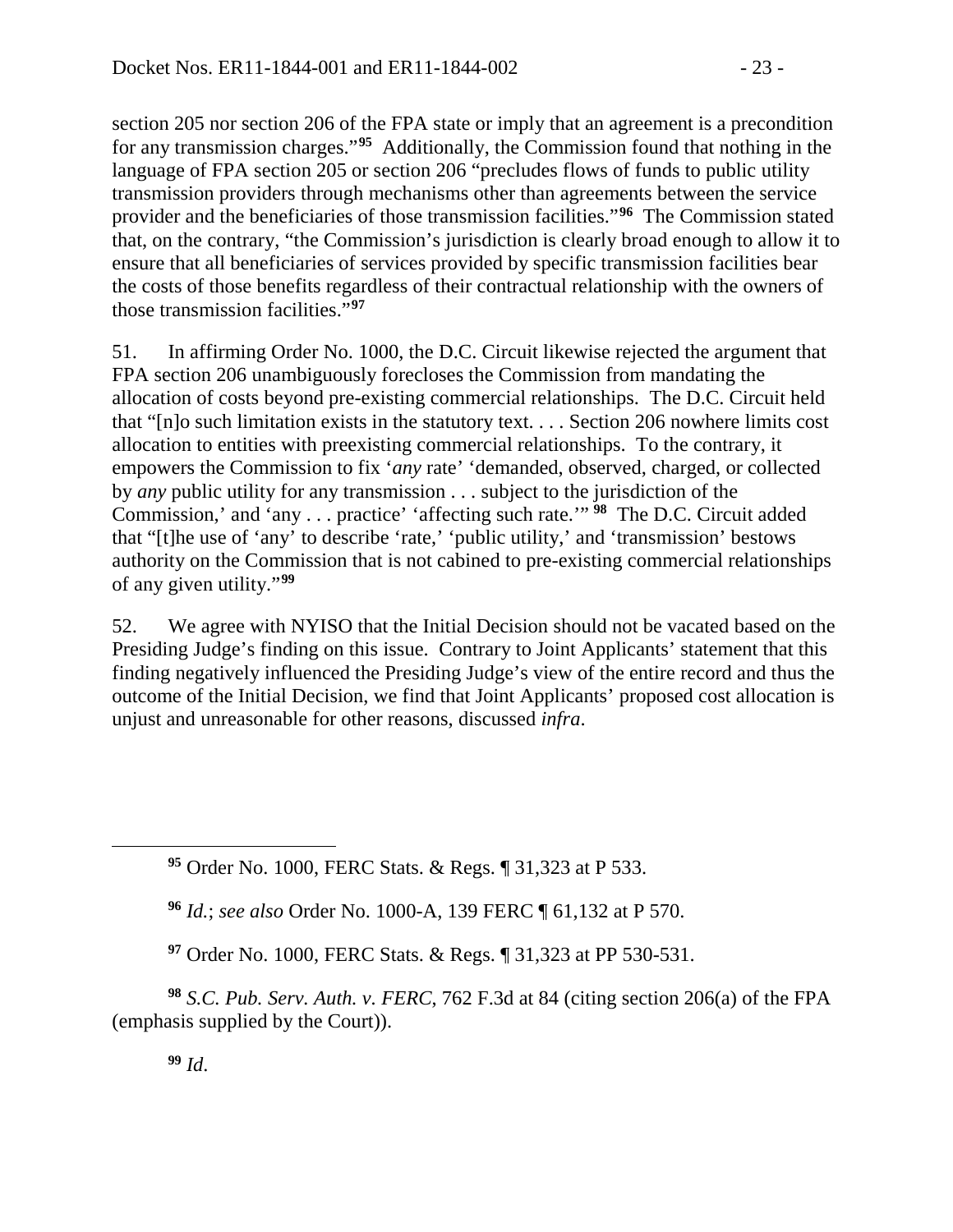#### **2. Pre-Order No. 1000 Commission Precedent on Allocating Loop Flow Costs to Neighboring Utilities Absent a Consensual Arrangement**

#### **a. Presiding Judge's Findings**

53. The Presiding Judge found that, although the policies adopted by the Commission in Order No. 1000 – including interregional cost allocation principle four,**[100](#page-23-0)** – do not apply to the ITC PARs or to Joint Applicants' filing since the installation of the ITC PARs and the rate filing both pre-dated the issuance and the effective date of Order No. 1000, the Commission's pre-Order No. 1000 policy with respect to interregional cost allocation was "the same as that found in cost allocation principle four of Order No. 1000."**[101](#page-23-1)** The Presiding Judge further found that:

The Joint Applicants have violated this policy in that the proposed cost allocation for the interregional transmission facility (the ITC PARs) is not limited to the transmission planning region in which the PARs are located and the Joint Applicants have not engaged in any consensual negotiation to resolve the alleged loop flow problem.[**[102](#page-23-2)**]

54. In so doing, the Presiding Judge found that under pre-Order No. 1000 policy, the Commission has rejected unilateral filings by a utility to impose loop flow costs on neighboring utilities and instead has required consensual resolution, which the Presiding

<span id="page-23-0"></span> $\overline{a}$ **<sup>100</sup>** Interregional Cost Allocation Principle 4: "Costs allocated for an interregional transmission facility must be assigned only to transmission planning regions in which the transmission facility is located. Costs cannot be assigned involuntarily under this rule to a transmission planning region in which that transmission facility is not located." Order No. 1000, FERC Stats. & Regs. ¶ 31,323 at P 657.

<span id="page-23-2"></span><span id="page-23-1"></span>**<sup>101</sup>** Initial Decision, 141 FERC ¶ 63,021 at P 411 (citing *Permian Basin,* 390 U.S. 747, *Sierra*, 350 U.S. 348, *Illinois Commerce Commission I*, 576 F.3d 470, and *Am. Elec. Power Serv. Corp*., 49 FERC ¶ 61,377 (1989)).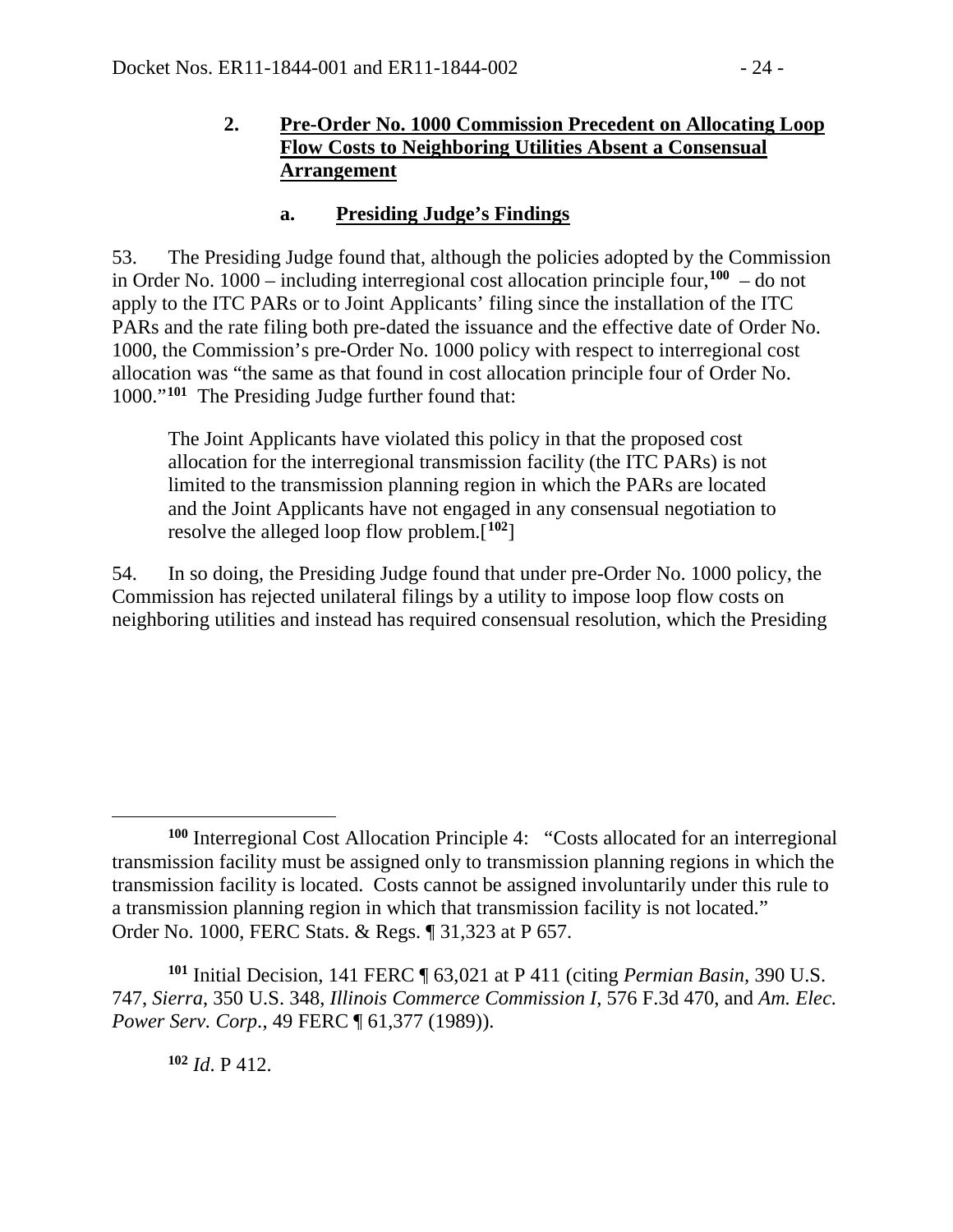$\overline{a}$ 

Judge found to be absent in this case.**[103](#page-24-0)** Citing *Indiana Michigan Power*, **[104](#page-24-1)** the Presiding Judge quoted the Commission:

While the Commission has left open an option for utilities to seek compensation for unscheduled power flows if the problem cannot be resolved through mutual agreement, this was not intended as an alternative to a good faith attempt at working out the problem. Rather, it was intended as a last resort to address situations that could not be resolved consensually. Utilities that choose to interconnect bear the responsibility to exercise all appropriate measures to resolve loop flow and other operational problems on a mutually acceptable basis, including dispute resolution mechanisms clearly delineated in their contracts, before filing a transmission service rate with the Commission. Even if utilities' contracts do not contain specific provisions requiring attempts at mutual resolution, as here, we expect utilities to make such attempts before filing a loop flow transmission rate. If, in the event *good faith* negotiation proves unsuccessful in resolving a loop flow problem, and a Commission filing is made, the Commission will consider all potential remedies (including options that the parties neglect to present to the Commission), and will select the remedy that in its view best reflects the public interest.[**[105](#page-24-2)**]

55. The Presiding Judge found that Joint Applicants failed to overcome the requirement of voluntary cost sharing between different regions, especially where the sunk cost (the ITC PARs) is not located in the region being asked to pay. The Presiding Judge found that in the instant case, and contrary to the Commission's holding in *Indiana Michigan Power*, Joint Applicants made a unilateral filing without a showing that they engaged in a "good faith effort" to work out their problems with NYISO and PJM prior to their filing.**[106](#page-24-3)**

<span id="page-24-1"></span>**<sup>104</sup>** *Indiana Michigan Power Co. and Ohio Power Co.*, 64 FERC ¶ 61,184 (1993) (*Indiana Michigan Power*).

<span id="page-24-3"></span><span id="page-24-2"></span>**<sup>105</sup>** Initial Decision, 141 FERC ¶ 63,021 at P 395 (quoting *Indiana Michigan Power*, 64 FERC at 62,554) (emphasis in original).

**<sup>106</sup>** *Id*. P 404 (citing *Indiana Michigan Power,* 64 FERC ¶ 61,184).

<span id="page-24-0"></span>**<sup>103</sup>** *Id*. P 391 ("the Commission has rejected unilateral filings by a utility to impose loop flow costs on neighboring utilities and has required 'good faith' negotiation.").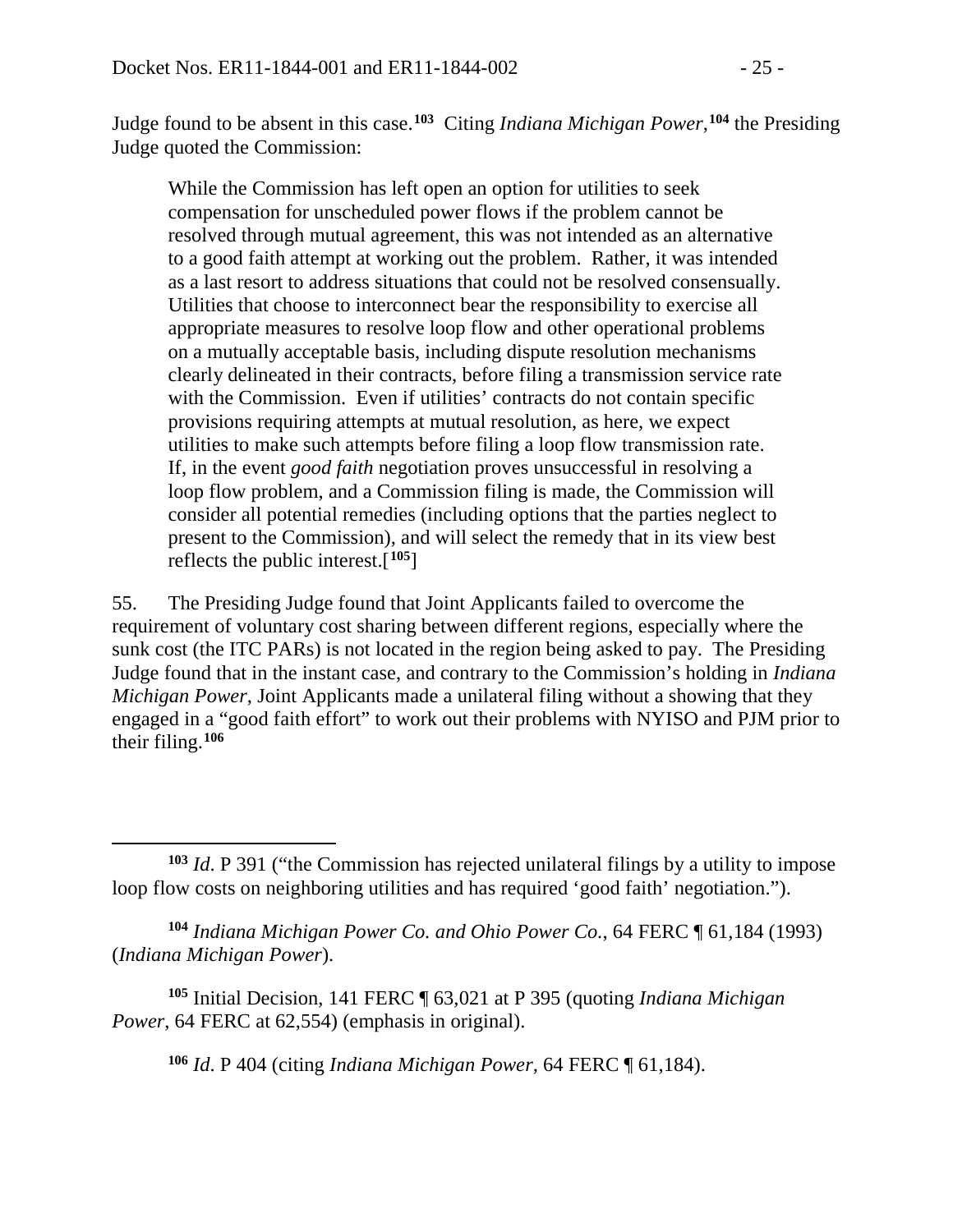## **b. Joint Applicants' Brief on Exceptions**

56. Joint Applicants assert that, prior to Order No. 1000, the Commission never had a policy that prohibited involuntary interregional cost allocation in appropriate cases. That policy prohibition, they argue, was established for the first time in Order No. 1000, and it is inextricably linked to the new transmission planning reforms adopted in that order.**[107](#page-25-0)** They argue that, prior to Order No. 1000, there were no binding policy distinctions between regional and interregional cost allocation, and involuntary interregional cost allocations in appropriate circumstances were not barred.

57. In addition, Joint Applicants contend that they did attempt in good faith prior to the filing to negotiate a consensual cost sharing arrangement with NYISO and PJM with respect to the ITC PARs, but that attempt was rebuffed.**[108](#page-25-1)** They also contend that the Commission's decision setting the filing for hearing shows that they attempted in good faith to negotiate a cost-sharing agreement.<sup>[109](#page-25-2)</sup> Joint Applicants contend that the Presiding Judge's erroneous view of binding Commission policy negatively influenced the rest of the Initial Decision.

## **c. Briefs Opposing Exceptions**

## **i. Involuntary Cost Allocation**

58. The Opposing Parties argue that the Presiding Judge correctly relied on Commission precedent.**[110](#page-25-3)** Trial Staff argues that the Presiding Judge did not rely on Commission policy *per se* but rather on Commission cases in which it rejected unilateral

<span id="page-25-0"></span> $\overline{a}$ **<sup>107</sup>** Joint Applicants Brief on Exceptions at 14 (citing Order No. 1000, FERC Stats. & Regs. ¶ 31,323 at P 539).

<span id="page-25-1"></span>**<sup>108</sup>** *Id.* at 15 (citing Hearing Order, 133 FERC ¶ 61,275 at P 8; Ex. S-4, NYISO's Broader Regional Markets Report filed on January 12, 2010 in Docket No. ER08-1281, transmittal letter at 14-15 and Attachment E). According to Joint Applicants, the exhibit recounts ITC's efforts a full year prior to the submission of the instant rate filing to commence discussions of interregional allocation of the costs of the ITC PARs and the rebuff of that proposal.

### **<sup>109</sup>** *Id.*

<span id="page-25-3"></span><span id="page-25-2"></span>**<sup>110</sup>** Trial Staff Brief Opposing Exceptions at 17-18; NYISO Brief Opposing Exceptions at 12-14; NYTOs Brief Opposing Exceptions at 19-21; PJM Brief Opposing Exceptions at 22-25; PJMTOs Brief Opposing Exceptions at 9-11; MISOTOs Brief Opposing Exceptions at 12-15.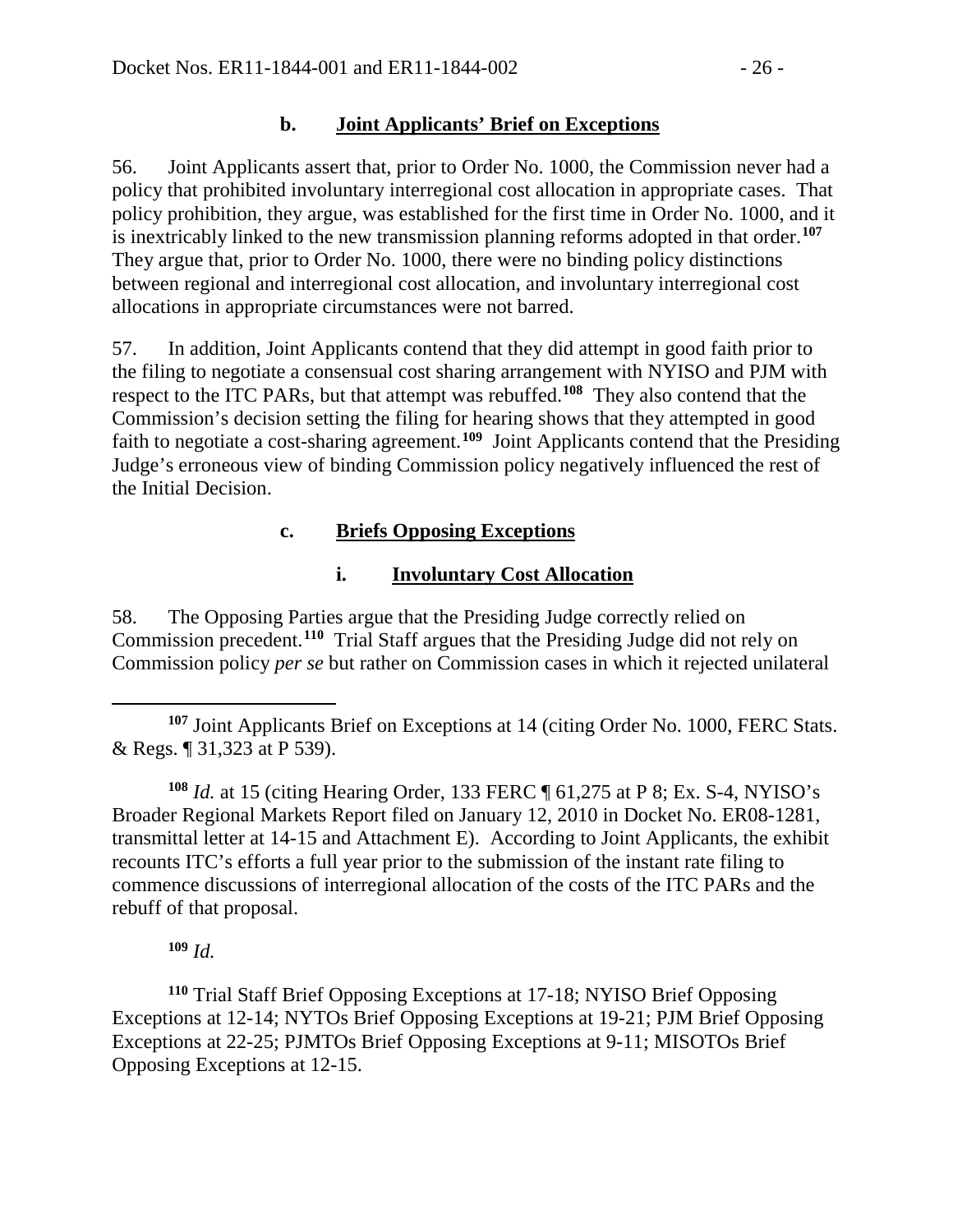filings by a utility to impose costs related to loop flow on neighboring utilities in the absence of good faith negotiations to resolve loop flows. NYTOs assert that the Initial Decision was not "premised" on a single policy finding; rather, it is supported by an expansive record that, NYTOs contend, time and again illuminates Joint Applicants' evidentiary failings.

59. NYISO argues that Joint Applicants gloss over the actual content of paragraph 411 of the Initial Decision. NYISO argues that, in that paragraph, as well as in paragraphs 391-400, the Presiding Judge reviewed the cases cited in the parties' briefs and appropriately found – citing *American Elec. Service Power Corp.* and *Indiana Michigan Power* – that the Commission's pre-Order No. 1000 policy was, like Order No. 1000 cost allocation principle four, premised on consensual arrangements between neighboring utilities. In support, NYISO cites a 1995 order involving the Western Systems Coordinating Council (WSCC), in which the Commission accepted for filing a plan addressing loop flow that was developed by the signatories to the WSCC Agreement to address a longstanding problem.**[111](#page-26-0)** NYISO states that the plan called for the use of controllable devices owned by five of the member utilities and included a cost allocation and compensation methodology. The plan was approved by 57 of the 64 WSCC members. In noting favorably the collaborative development and approval of the plan, the Commission contrasted attempts to impose charges on neighbors through section 205 filings, stating: "The Commission has consistently rejected unilateral filings by single utilities proposing to impose charges, terms and conditions on a neighboring utility that, according to the filing utility, is responsible for loop flows."**[112](#page-26-1)**

60. NYTOs argue that the Commission, against that backdrop of rejection of such unilateral filings, reaffirmed this approach in Order No. 890 while recognizing the potential for "free rider problems."**[113](#page-26-2)** NYTOs state that Order No. 1000 again reaffirmed

<span id="page-26-0"></span> $\overline{a}$ **<sup>111</sup>** *See S. Cal. Edison Co.*, 70 FERC ¶ 61,087 (footnote omitted) (*S. Cal. Edison*), *subsequent order approving loop flow plan,* 73 FERC ¶ 61,219 (1995).

<span id="page-26-1"></span>**<sup>112</sup>** NYISO Brief Opposing Exceptions at 12-13 (citing *S. Cal. Edison*, 70 FERC at 61,250).

<span id="page-26-2"></span>**<sup>113</sup>** NYTOs Brief Opposing Exceptions at 19 (citing *Preventing Undue Discrimination and Preference in Transmission Service*, Order No. 890, FERC Stats. & Regs. ¶ 31,241, at P 561, *order on reh'g*, Order No. 890-A, FERC Stats. & Regs. ¶ 31,261 (2007), *order on reh'g*, Order No. 890-B, 123 FERC ¶ 61,299 (2008), *order on reh'g*, Order No. 890-C, 126 FERC ¶ 61,228 (2009), *order on clarification*, Order No. 890-D, 129 FERC ¶ 61,126 (2009) ("[W]e recognize that there are free rider problems associated with new transmission investment" . . . but "continue to believe that regional solutions that garner the support of stakeholders, including affected state authorities, are preferable.")).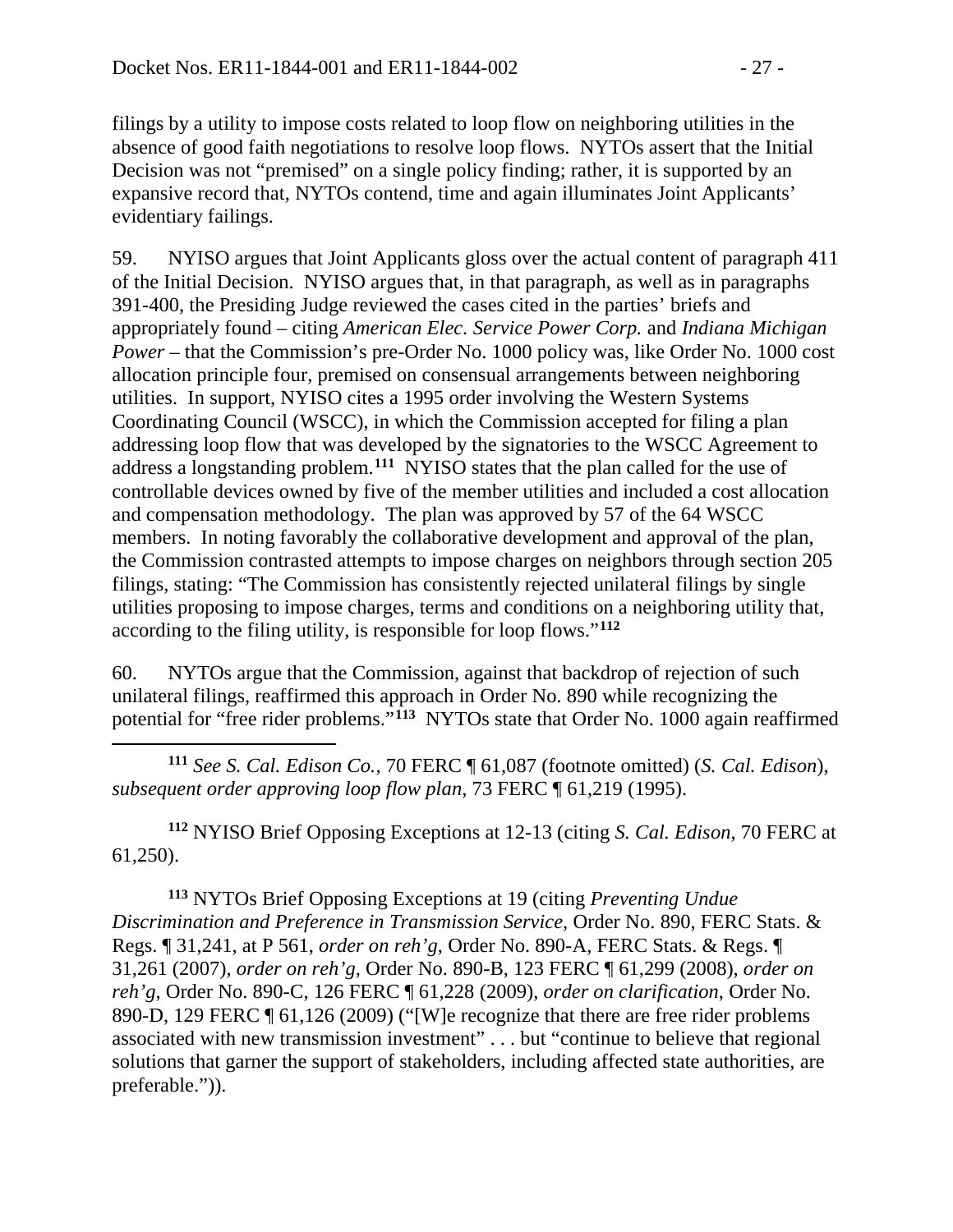this policy and rejected MISO's argument that the Commission should change its policy as it applies to interregional cost allocations. NYTOs also noted that, regarding Joint Applicants' free rider concerns, the Initial Decision found that Joint Applicants had failed to establish that PJM and NYISO are free riders.

61. NYISO contends that Joint Applicants do not cite a single case from the pre-Order No. 1000 period where the Commission approved non-consensual charges imposed by one utility on another to address loop flow issues. NYTOs assert that the record is undisputed that Joint Applicants have not proposed to use the ITC PARs to provide transmission service to NYISO or PJM. As a result, NYTOs state that MISO witness Mr. Chatterjee confirmed that the cost allocation cases cited in his testimony are not analogous to the situation here as the Presiding Judge found**[114](#page-27-0)** and that MISO correctly admitted that its attempt to force other regions to pay for the costs of facilities that are not in their regions is a case of first impression.

62. Regarding Joint Applicants' claim that "the Commission never had a policy that prohibited interregional cost allocation" and "involuntary interregional cost allocations in appropriate circumstances were not barred," PJMTOs and MISOTOs argue that Joint Applicants neither cite any Commission decisions to support their claim nor attempt to distinguish or refute any of the several cases cited by the Initial Decision.**[115](#page-27-1)**

## **ii. Lack of Good Faith Effort to Negotiate**

63. The Opposing Parties argue that the Presiding Judge's finding of a lack of a "good faith effort" by Joint Applicants to work out the problem with NYISO and PJM was supported by record evidence. For example, NYISO states that ITC admitted in discovery that it did not ask NYISO to contribute to the cost of the ITC PARs until after it had already begun its efforts to construct the ITC PARs.**[116](#page-27-2)** NYISO further argues that Joint Applicants do not assert that Detroit Edison (ITC's predecessor) sought any agreement to share costs with NYISO or PJM prior to the construction of the Original PAR, of which the ITC PARs were simply replacements. NYISO states that the December 23, 2009 letter from ITC (included as Attachment E to the January 12, 2010 NYISO report on Broader Regional Markets) that asks for contributions from NYISO and others explicitly states in the first paragraph that ITC has already "installed new PARs."

<span id="page-27-2"></span><span id="page-27-1"></span>**<sup>115</sup>** PJMTOs Brief Opposing Exceptions at 10-11; MISOTOs Brief Opposing Exceptions at 13.

 $\overline{a}$ 

**<sup>116</sup>** NYISO Brief Opposing Exceptions at 13-14 (citing Ex. NYT-11 at 1).

<span id="page-27-0"></span>**<sup>114</sup>** NYTOs Brief Opposing Exceptions at 20 (citing Chatterjee Cross Examination, Tr. 220:24-223:3).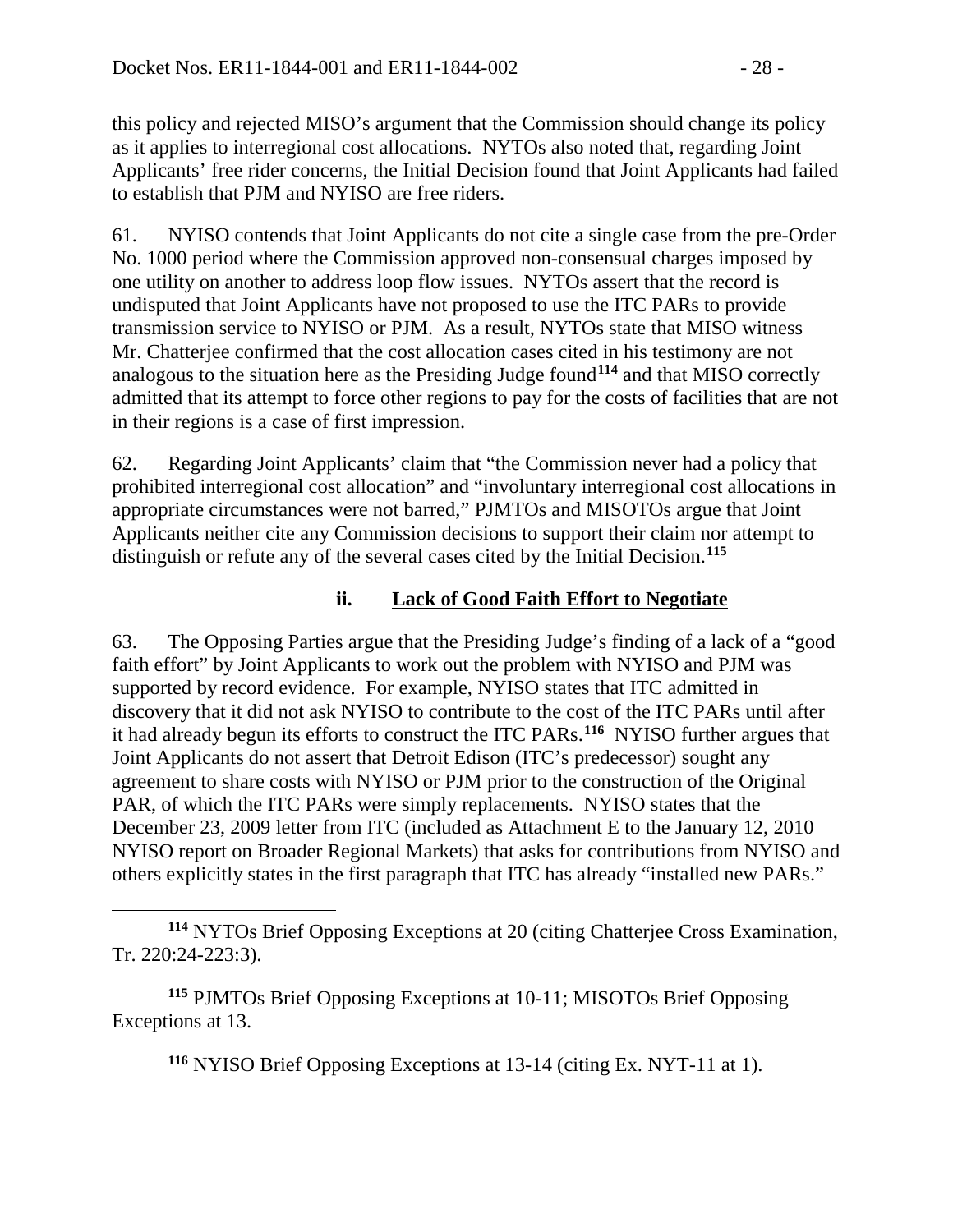Further, ITC's request for NYISO to contribute was made after the completion of MISO's planning process, after the construction of the ITC PARs was essentially complete, and over two years after ITC assumed a contractual obligation to construct the ITC PARs. NYISO contends that ITC moved forward with the construction of the ITC PARs without any assurance that the ITC PARs were candidates for multi-regional costsharing, according to NYISO. Thus, NYISO argues, planning and building new transmission facilities without the involvement or consent of the neighboring regions, then demanding payment from those regions after the facilities were constructed and the costs sunk, does not constitute a "good faith effort" to consensually resolve an interregional cost sharing issue. Regarding the matter being set for hearing, NYISO notes that the portion of the Hearing Order cited by Joint Applicants is part of the Background section of the order, in which the Commission recounted statements made by various parties but made no rulings.

64. PJM asserts that Joint Applicants provide no support whatsoever for their contention that they ever approached or engaged in negotiations with PJM about cost allocation for the ITC PARs. PJM states that Joint Applicants cite to a report by NYISO but do not mention PJM.**[117](#page-28-0)** PJM adds that its unrebutted testimony shows that neither MISO nor ITC ever approached PJM to discuss an allocation of the costs to PJM prior to Joint Applicants filing their cost allocation proposal.**[118](#page-28-1)** Trial Staff notes that, at hearing, Joint Applicants presented no witnesses to testify to the timing of any negotiation sessions with PJM and/or NYISO.**[119](#page-28-2)**

65. PJM argues that the Commission's policy of requiring good faith negotiation before bringing a unilateral rate filing before the Commission is based on the fundamental premise that "[i]nadvertent or unauthorized power flows are an *unavoidable consequence* of interconnected utility operations"**[120](#page-28-3)** and "that fact alone traditionally has *not entitled the interconnected neighboring transmission system to the Commission's ordering compensation*."**[121](#page-28-4)** Rather, PJM states that the Commission has found that

<span id="page-28-0"></span> $\overline{a}$ **<sup>117</sup>** PJM Brief Opposing Exceptions at 22-23 (citing Hearing Order, 133 FERC ¶ 61,275 at P 8).

**<sup>118</sup>** *Id.*

**<sup>119</sup>** Trial Staff Brief Opposing Exceptions at 18.

<span id="page-28-3"></span><span id="page-28-2"></span><span id="page-28-1"></span>**<sup>120</sup>** PJM Brief Opposing Exceptions at 24 (quoting *Am. Elec. Power Serv. Corp.*, 49 FERC, at 62,381 (emphasis added)).

<span id="page-28-4"></span>**<sup>121</sup>** *Id.* (quoting *Am. Elec. Power Serv. Corp.*, 93 FERC ¶ 61,151, at 61,474 (2000) (emphasis added)).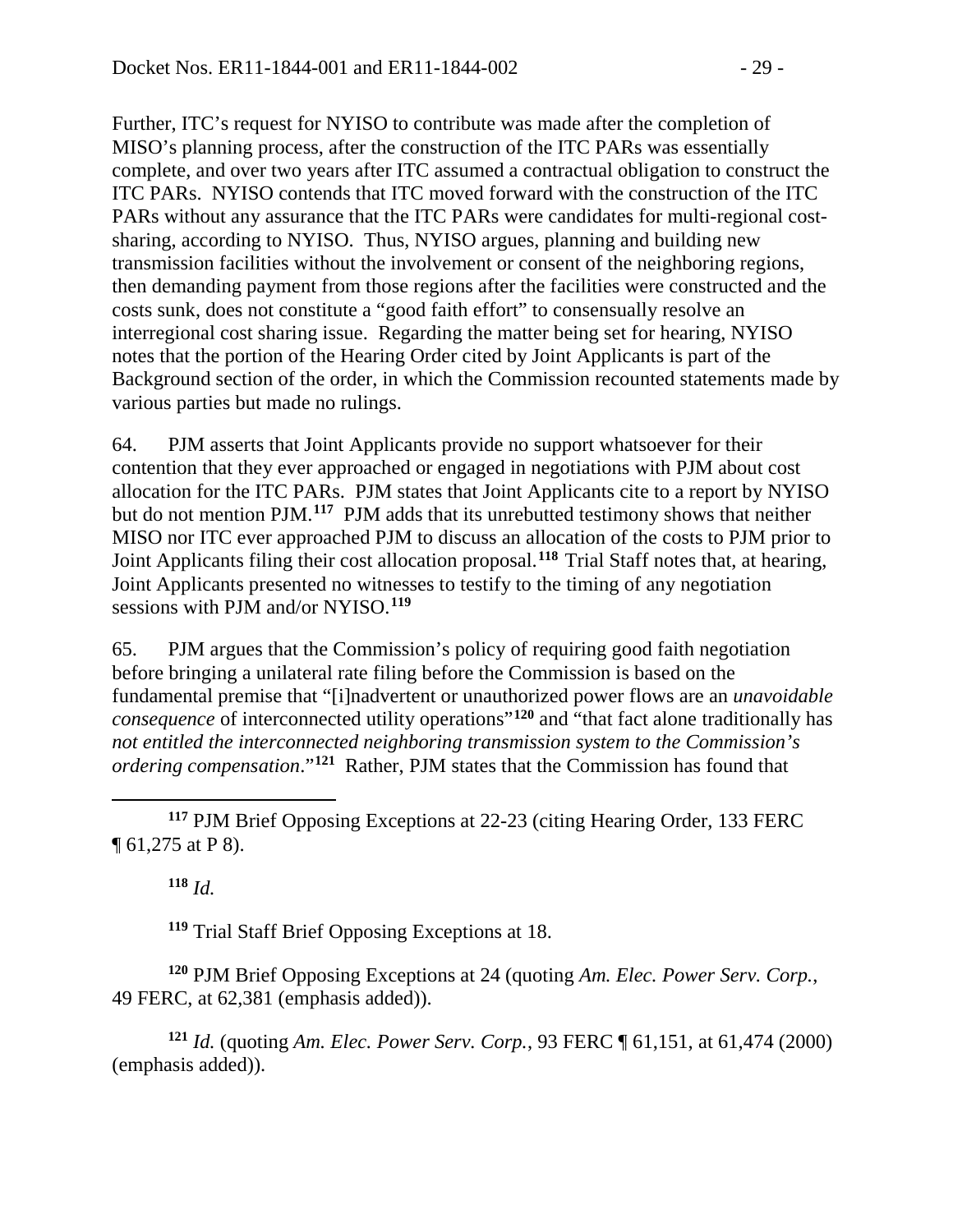"[u]tilities that choose to interconnect bear the responsibility to exercise all appropriate measures to resolve loop flow and other operational problems on a *mutually acceptable basis*."**[122](#page-29-0)** According to PJM, the Commission has "directed the utilities themselves, in the first instance to work to resolve such issues."**[123](#page-29-1)** Moreover, PJM asserts that only "as a last resort to address situations that could not be resolved consensually"**[124](#page-29-2)** will the Commission consider unilateral cost allocations if the proponent can demonstrate that the loop flow places "a burden on its system."<sup>[125](#page-29-3)</sup> PJM states that it and MISO did resolve consensually how to resolve loop flows and cross-border allocations when they entered into the JOA.

## **d. Commission Determination**

66. We reverse the Initial Decision with respect to the Presiding Judge's conclusion that certain pre-Order No. 1000 Commission precedent with respect to allocation of loop flow costs to neighboring utilities absent a consensual resolution precludes Joint Applicants' proposal.

67. In *American Elec. Power Service Corp.*, the Commission expressed a preference for voluntary resolutions of certain operational issues, such as loop flow. The Commission explained that:

Inadvertent or unauthorized power flows are an unavoidable consequence of interconnected utility operations. Interconnected utilities must, and do, work closely to ensure that the operation of one system does not jeopardize the reliability of a neighboring system, nor diminish the neighbor's ability to utilize its system in the most economical manner. . . . The Commission, however, does not and, indeed, could not oversee the operation of utility systems. . . . It is, in the first instance, for the interconnected parties as the owners and operators of utility systems to establish mutually acceptable

<span id="page-29-2"></span><span id="page-29-1"></span><span id="page-29-0"></span> $\overline{a}$ 

**<sup>122</sup>** *Id.* (quoting *Indiana Michigan Power*, 64 FERC at 62,554 (emphasis added)).

**<sup>123</sup>** *Id.* (quoting *Am. Elec. Power Serv. Corp.*, 93 FERC at 61,474).

**<sup>124</sup>** *Id.* (quoting *Pa. Elec. Co*., 65 FERC ¶ 61,304, at 62,402 (1993)).

<span id="page-29-3"></span>**<sup>125</sup>** *Id.* (quoting *Am. Elec. Power Serv. Corp.*, 49 FERC at 62,381).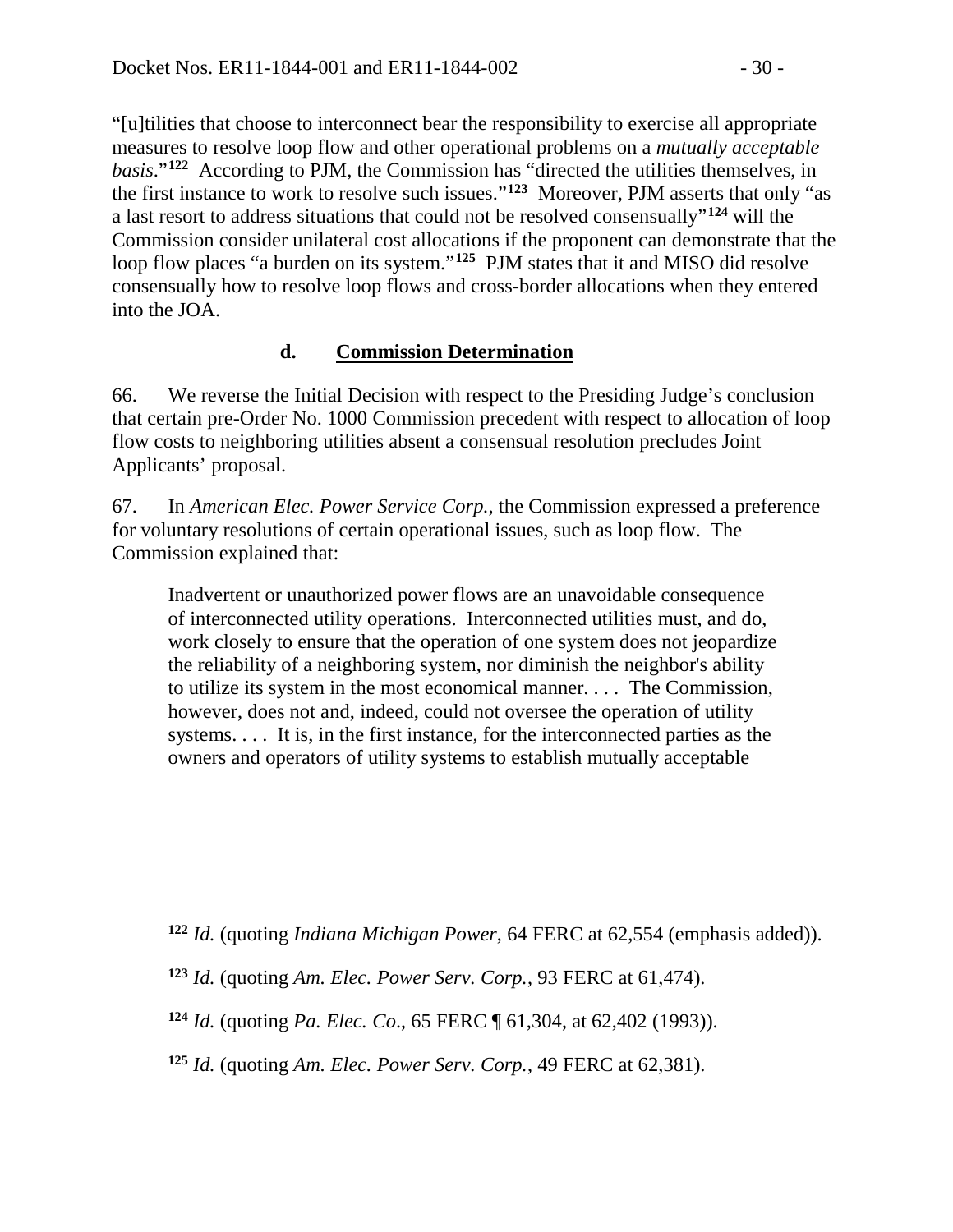operating practices. In addition, if Allegheny can demonstrate that this transaction is a burden on its system, Allegheny can file a transmission service rate for Commission consideration which would account for any unauthorized loop flows.[**[126](#page-30-0)**]

68. However, the Commission has explained that "[t]he Commission's authority is not limited in principle by cases where the Commission expresses a preference not to exercise that authority."**[127](#page-30-1)** Thus, while the Commission has made clear its preference that interconnected utilities strive to resolve loop flow-related issues among themselves rather than resort to unilaterally filing proposed solutions with the Commission, a public utility is legally permitted to make a unilateral filing to address loop flow. **[128](#page-30-2)**

69. We also disagree with the Presiding Judge's application to this case of *Indiana Michigan Power*. In that case, the Commission determined that, in light of the terms of existing interconnection agreements between the parties, the filing was at best premature and inconsistent with the parties' contractual commitment to resolve technical and operating problems of that kind according to mutually acceptable practice.**[129](#page-30-3)** The Commission further found:

The interconnection agreements provide for synchronous operations along with different types of energy transactions such as coordination, sale and purchase, interchange and energy transfer, as defined in specific service schedules among the parties. All of the agreements contain provisions clearly stating that mutual agreement is necessary to change the terms and conditions of the various service schedules, and to provide for new or supplemental service.[**[130](#page-30-4)**]

70. Thus, the Commission's determination in *Indiana Michigan Power* turned on the applicants' failure to follow procedures set forth in the relevant contracts requiring that the contracting parties resolve technical and operational difficulties by mutual agreement.

**<sup>126</sup>** *Am. Elec. Power Serv. Corp.*, 49 FERC at 62,381.

<span id="page-30-0"></span> $\overline{a}$ 

**<sup>127</sup>** Order No. 1000, FERC Stats. & Regs. ¶ 31,323 at P 539.

<span id="page-30-3"></span><span id="page-30-2"></span><span id="page-30-1"></span>**<sup>128</sup>** While we agree with the Presiding Judge that Cost Allocation Principle 4 of Order No. 1000 is consistent with principles set forth in Commission orders prior to Order No. 1000, we interpret those cases differently, as discussed above.

**<sup>129</sup>** *Indiana Michigan Power*, 64 FERC at 62,552.

<span id="page-30-4"></span>**<sup>130</sup>** *Indiana Michigan Power*, 64 FERC at 62,552..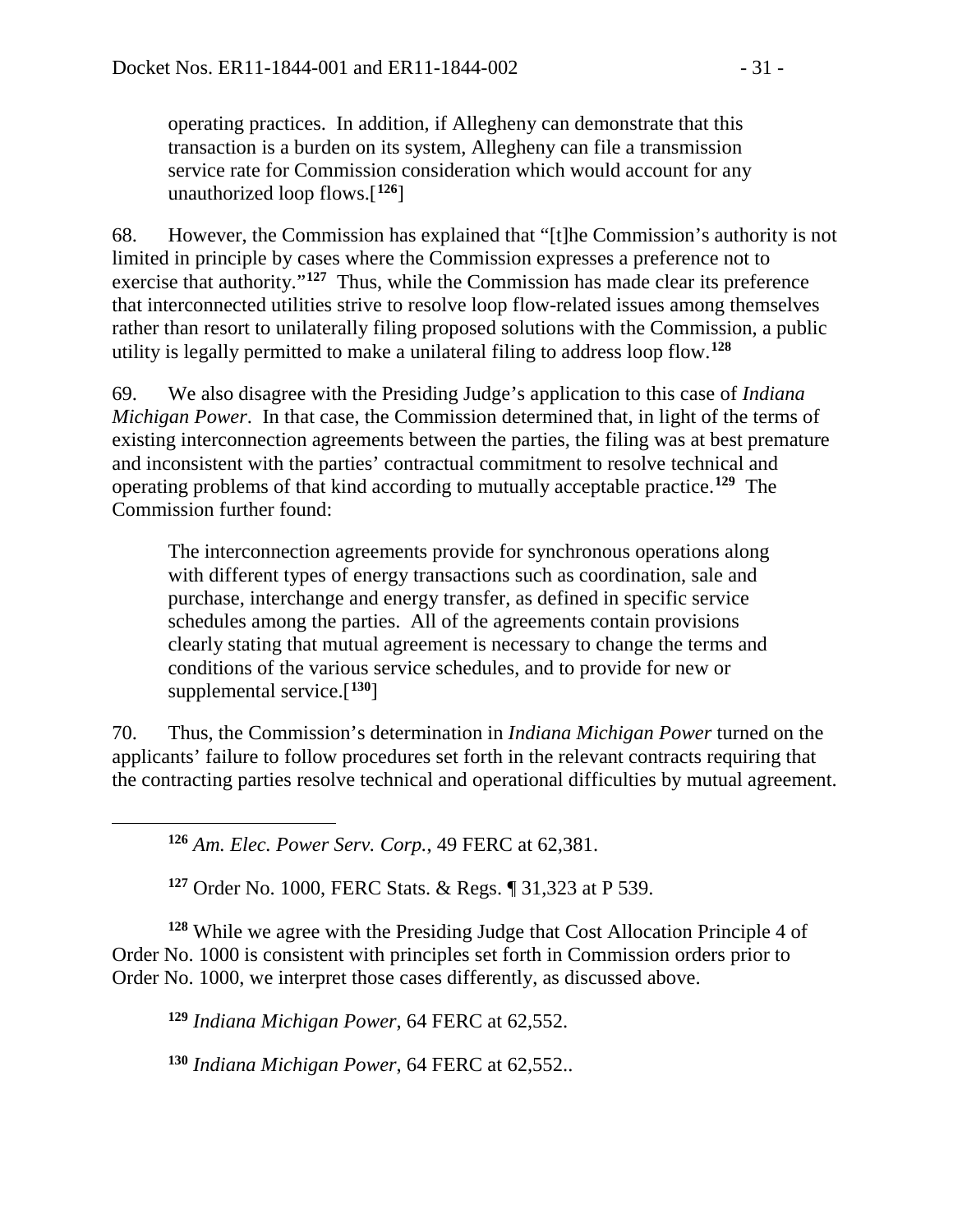That determination is consistent with the Commission's preference for interconnected utilities to resolve such issues between themselves, as stated in *American Elec. Power Service Corp.*, and did not preclude Joint Applicants from proposing to allocate the ITC PAR<sub>s</sub> costs.

#### **3. Pre-Order No. 1000 Commission Precedent on Relationship between Joint Transmission Planning and Cost Allocation**

#### **a. Presiding Judge's Findings**

71. The Presiding Judge agreed with PJM that Joint Applicants' proposal was inconsistent with the Commission's policy dictating that cost allocation must follow transmission planning.**[131](#page-31-0)** PJM asserted that the intent of this policy was to ensure that the parties who are to pay for facilities are involved in the determination of whether such facilities "are necessary to meet [their] reliability and economic needs."**[132](#page-31-1)** The Presiding Judge agreed with PJM that, while the Commission permits regional cost allocation for new transmission facilities to "influence[] the incentive to invest," with regard to facilities constructed prior to the advent of regional transmission planning processes, the Commission has held that "[t]hese transmission facilities were developed by the individual companies to benefit their own systems and their own customers."**[133](#page-31-2)** The Presiding Judge also found that the proposed cost allocation was created long after the decision to construct the Original PAR was made. Further, the Presiding Judge found that neither NYISO nor PJM participated in the planning decision processes for either the Original PAR or the ITC PARs, nor did NYISO or PJM have any notice that they might be allocated costs for the ITC PARs. The Presiding Judge found, therefore, that Joint Applicants' request for an allocation of costs to NYISO and PJM as beneficiaries was barred.**[134](#page-31-3)**

<span id="page-31-1"></span>**<sup>132</sup>** *Id*. P 621 (citing PJM Initial Br. at 29 (citing Opinion No. 494, 119 FERC ¶ 61,063 at P 44)).

<span id="page-31-3"></span><span id="page-31-2"></span>**<sup>133</sup>** *Id.* P 634 (citing PJM Initial Br. at 32 (citing Opinion No. 494, 119 FERC ¶ 61,063 at PP 42, 53)).

**<sup>134</sup>** *Id.* P 623 (citing PJM Initial Br. at 31).

<span id="page-31-0"></span> $\overline{a}$ **<sup>131</sup>** Initial Decision, 141 FERC ¶ 63,021 at PP 621-622 (citing PJM Initial Br. at 29-30).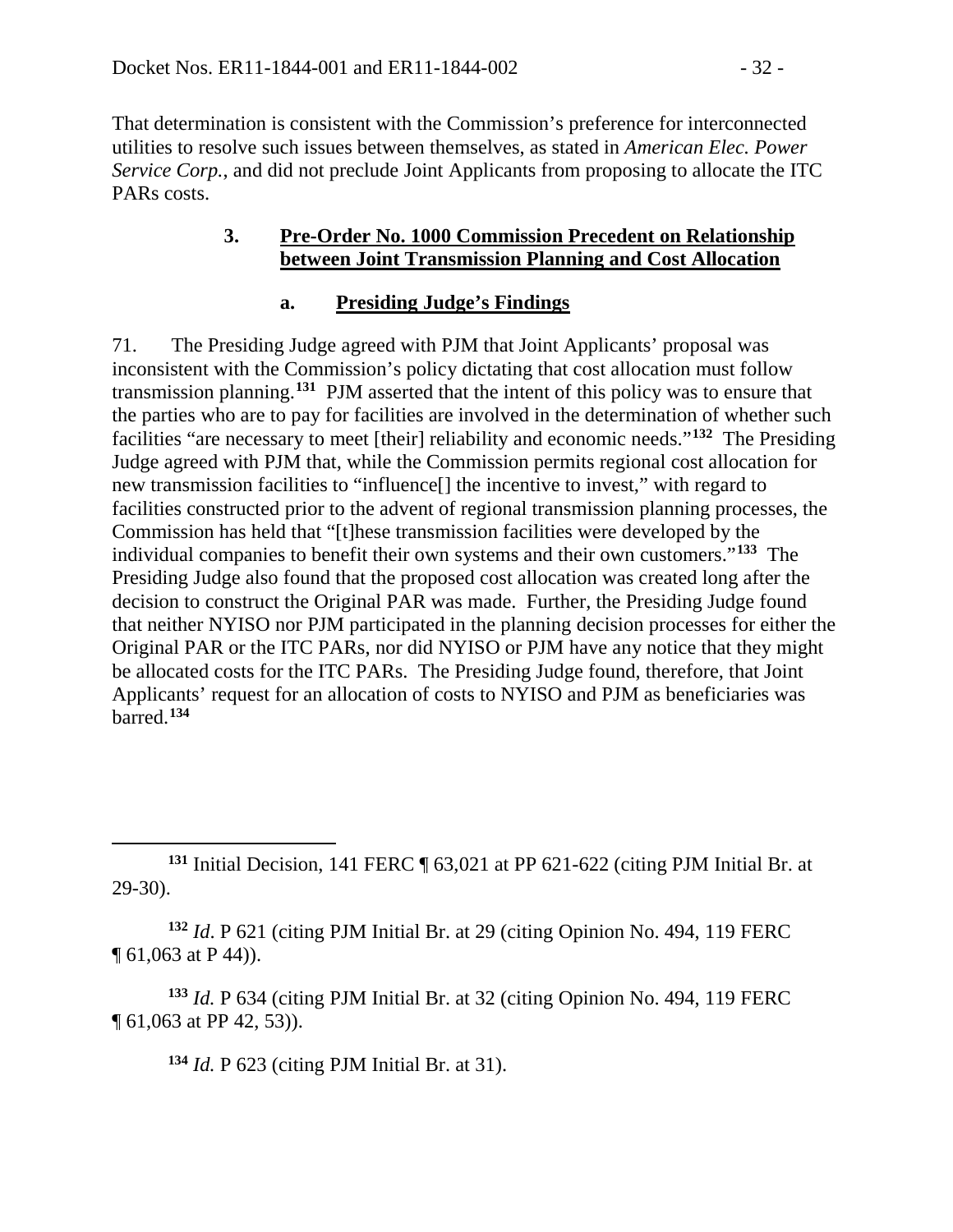72. The Presiding Judge also agreed with NYISO that Joint Applicants were seeking to impose a "super-regional postage stamp rate" on entities outside the MISO footprint.**[135](#page-32-0)** Both the Presiding Judge and NYISO noted that in Opinion Nos. 494 and 494-A, the Commission made a clear distinction between "zonal" license-plate rates and "postage stamp" rates, with the distinction centering around pre-existing facilities and associated sunk costs and the construction of new or planned facilities.**[136](#page-32-1)** The Presiding Judge pointed to the Commission's determination in Opinion No. 494 that using a license-plate rate design**[137](#page-32-2)** was essentially the same as allocating existing system costs to the parties for whom the investment was originally made.**[138](#page-32-3)**

73. In addition to reviewing Opinion No. 494, the Presiding Judge agreed with NYISO and PJM that *AEP* applied in this case. The Presiding Judge explained that, in *AEP*, the Commission provided three reasons for rejecting AEP's assertion that its existing highvoltage facilities provided regional benefits and that, therefore, the costs for the facilities should be allocated on a regional basis within both MISO and PJM: (1) AEP's facilities were not "planned to address regional needs of either the [MISO] or PJM wholesale market, and therefore they [were] not comparable to new facilities that were planned pursuant to each RTO's regional planning process;" (2) AEP's facilities "were created principally to serve the customers of the transmission owners on whose system they are located and were not the product of centralized regional planning;" and (3) "AEP undertook financial responsibility for the existing projects they planned before it was known whether any cost sharing policy would be adopted."**[139](#page-32-4)** The Presiding Judge noted that Mr. Chatterjee attempted to distinguish the current filing from *AEP* but found that

**<sup>135</sup>** *Id.* P 635 (citing NYISO Initial Br. at 47).

<span id="page-32-0"></span> $\overline{a}$ 

<span id="page-32-1"></span>**<sup>136</sup>** *Id.* (citing NYISO Initial Br. at 47–48 (citing Opinion No. 494, 119 FERC ¶ 61,063 at P 1 n.2, P 18; *Midwest Indep. Transmission Sys. Operator, Inc.*, 114 FERC ¶ 61,106, *order on reh'g*, 117 FERC ¶ 61,241 (2006); and *American Electric Power Service Corp. v. MISO*, 122 FERC ¶ 61,083, at P 18 n.30 (*AEP I*), *order on reh'g*, 125 FERC ¶ 61,341 (2008) (*AEP II*))).

<span id="page-32-2"></span>**<sup>137</sup>** Under a license-plate (or zonal) rate design, a customer pays the embedded cost of transmission facilities that are located in the same zone as the customer. A customer does not pay for other transmission facilities outside of the zone, even if the customer engages in transactions that rely on those zones. Opinion No. 494-A, 122 FERC ¶ 61,082 at P 1 n.2.

<span id="page-32-4"></span><span id="page-32-3"></span>**<sup>138</sup>** Initial Decision, 141 FERC ¶ 63,021 at P 636 (citing Opinion No. 494-A, 122 FERC ¶ 61,082 at P 26 n.28).

**<sup>139</sup>** *Id.* P 652 (citing *AEP II*, 125 FERC ¶ 61,341 at P 42; PJM Initial Br. at 33).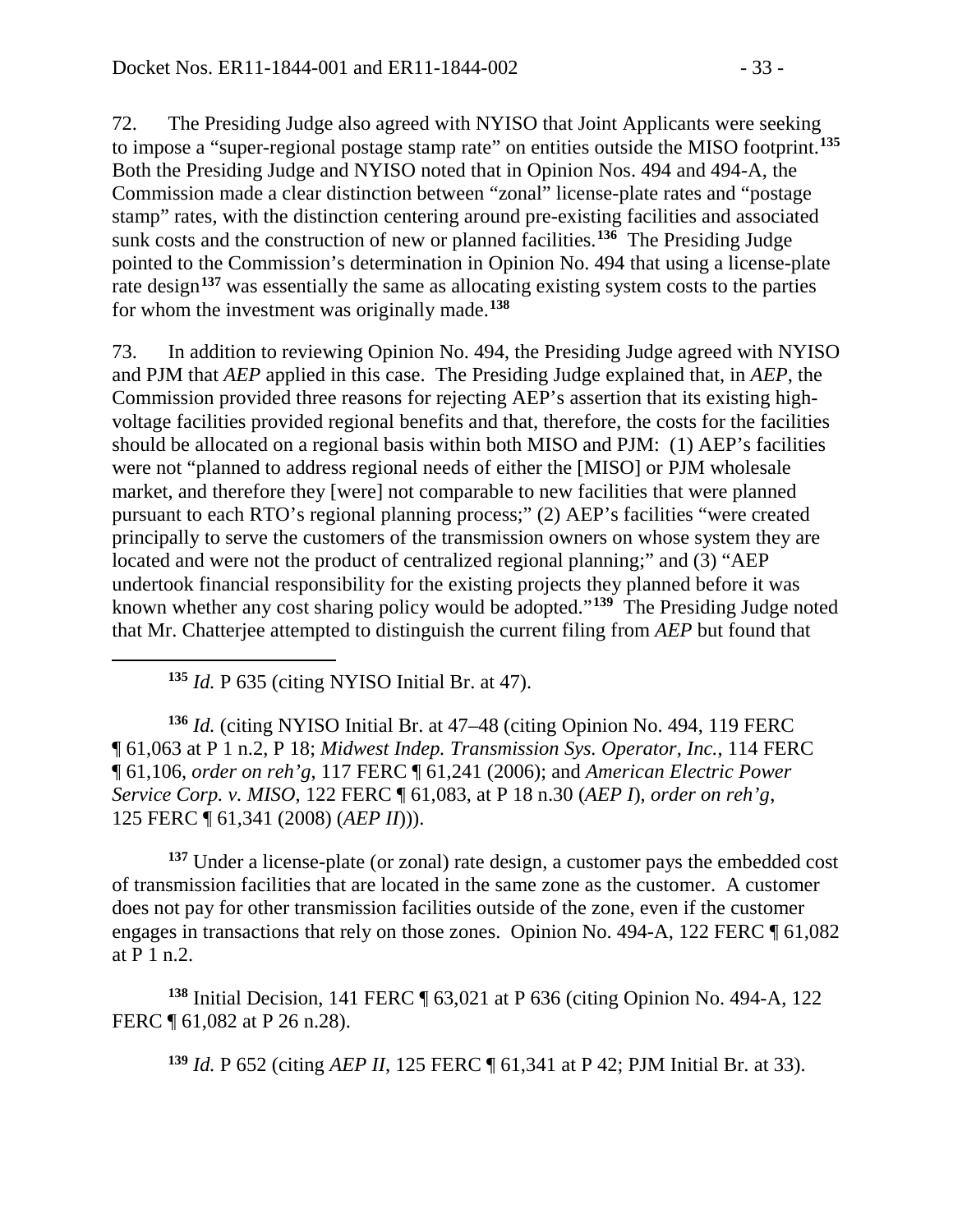Mr. Chatterjee's testimony was unsupported and contrary to Commission precedent. Thus, the Presiding Judge found that the ITC PARs were pre-existing facilities planned to meet the needs within MISO.**[140](#page-33-0)**

## **b. Joint Applicants' Brief on Exceptions**

74. Joint Applicants argue that the Presiding Judge erroneously interpreted the Commission's policy regarding interregional cost allocation in Opinion No. 494 and *AEP*  as barring the proposed cost allocation.**[141](#page-33-1)** Joint Applicants argue that both Opinion No. 494 and *AEP* are limited to their specific facts and are readily distinguishable from this proceeding. First, Joint Applicants argue that, unlike the instant case, Opinion No. 494 and *AEP* involved requests under section 206 of the FPA to modify existing rates, thus requiring a different burden of proof. Further, Joint Applicants argue that the ITC PARs are relatively small, discrete facilities, located at a single substation, that were neither in service nor approved by the U.S. Department of Energy when the cost allocation proposal was filed, whereas all facilities involved in Opinion No. 494 and *AEP* had been in service for many years.

75. Joint Applicants also argue that Opinion No. 494 and *AEP* involved large numbers of facilities that would have resulted in large, abrupt cost shifts if there had been a reallocation of costs. In this case, Joint Applicants argue that the proposed cost allocation would involve such small cost shifts that they would be virtually lost in the rounding in NYISO's and PJM's rates. Further, Joint Applicants assert that those costs would be more than offset by the benefits received from the physical loop flow control. Joint Applicants also argue that the facilities involved in Opinion No. 494 and *AEP* provided only ancillary benefits to the surrounding regions. In this case, Joint Applicants argue that the facilities are fundamentally different because they are designed to provide direct benefits to address Lake Erie loop flow, an interregional issue.**[142](#page-33-2)**

## **c. Briefs Opposing Exceptions**

76. The Opposing Parties agree with the Presiding Judge's finding that the Commission's decisions in Opinion No. 494 and *AEP* barred Joint Applicants' cost allocation proposal. The Opposing Parties disagree with Joint Applicants' argument that Opinion No. 494 and *AEP* are distinguishable from the instant case because of the

**<sup>140</sup>** *Id.* P 653 (quoting Ex. MSO Tab D at 25:3-13, 26:4-15).

<span id="page-33-2"></span><span id="page-33-1"></span>**<sup>141</sup>** Joint Applicants Brief on Exceptions at 15 (citing Initial Decision, 141 FERC ¶ 63,021 at PP 643, 652)).

**<sup>142</sup>** Joint Applicants Brief on Exceptions at 17.

<span id="page-33-0"></span> $\overline{a}$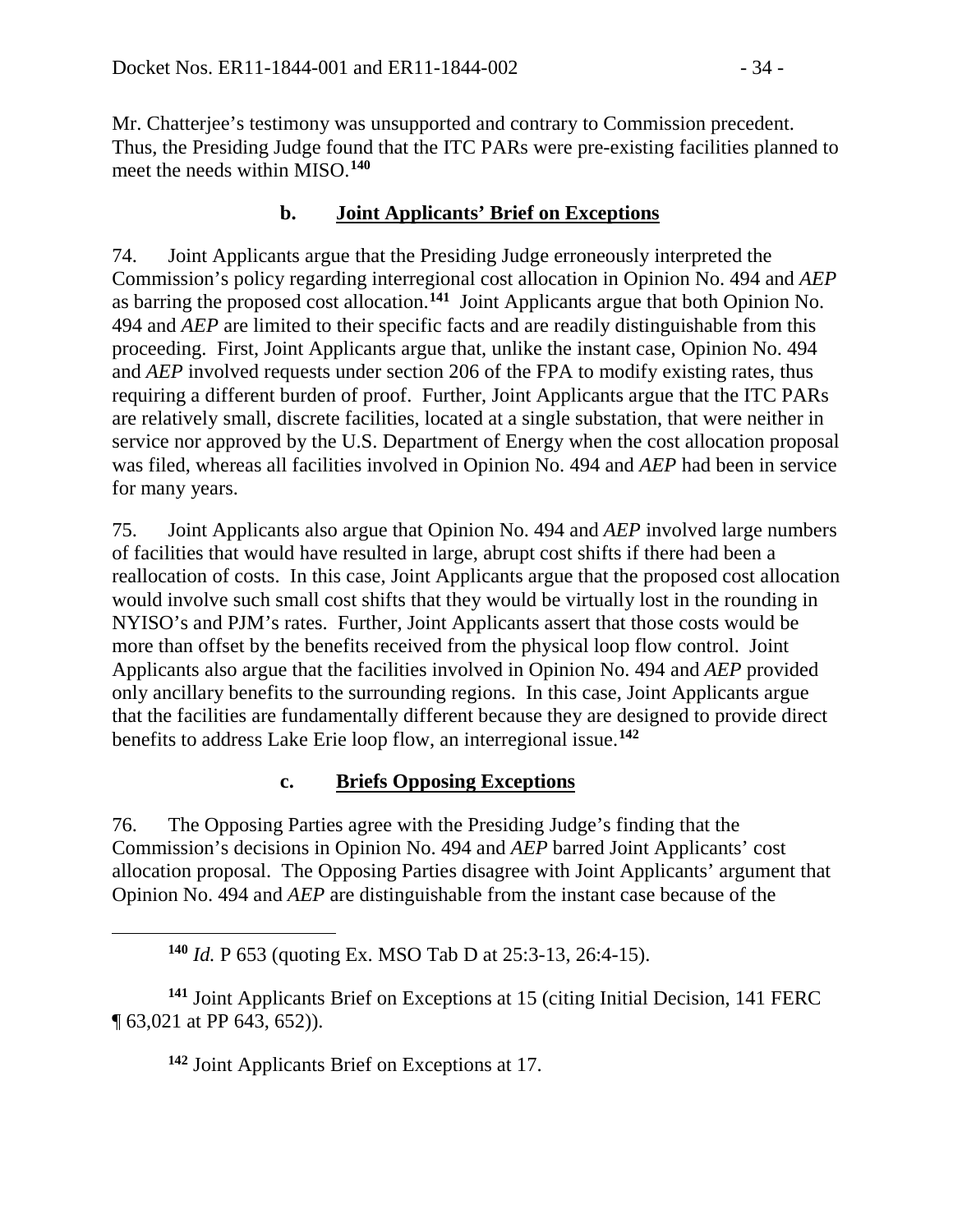different burdens of proof under sections 205 and 206 of the FPA. NYISO argues that the guidance that the Commission provided on cost allocation issues in those cases is just as relevant to determining whether Joint Applicants' proposed cost allocation is just and reasonable in this proceeding.**[143](#page-34-0)** Similarly, PJMTOs assert that Joint Applicants incorrectly focus on burdens of proof in these cases, instead of how these cases illustrate the general principles that costs of pre-existing facilities must be allocated to those for whom the facility was constructed, and new transmission investments must go through a regional planning process before costs are allocated.**[144](#page-34-1)** NYTOs argue that Joint Applicants overlook the fact that the Commission ruled that joint planning is a precondition to cost allocation for new facilities apart from the rate design change issue.**[145](#page-34-2)** Trial Staff asserts that it is well-established that a party filing a rate adjustment with the Commission under section 205 of the FPA bears the burden of proving the adjustment is lawful,**[146](#page-34-3)** and MISOTOs assert that Joint Applicants failed to satisfy this burden.**[147](#page-34-4)**

77. Several parties also dispute Joint Applicants' claim that the instant case is distinguishable from Opinion No. 494 and *AEP* because the ITC PARs facilities are small and the Joint Applicants' cost allocation proposal would not involve large cost shifts. MISOTOs, PJMTOs, and Trial Staff argue that the relatively small cost impact of a proposed cost allocation does not justify a proposal that is otherwise contrary to Commission policy.**[148](#page-34-5)**

**<sup>143</sup>** NYISO Brief opposing Exceptions at 16.

<span id="page-34-1"></span><span id="page-34-0"></span> $\overline{a}$ 

**<sup>144</sup>** PJMTOs Brief opposing Exceptions at 13.

**<sup>145</sup>** NYTOs Brief opposing Exceptions at 22.

<span id="page-34-3"></span><span id="page-34-2"></span>**<sup>146</sup>** Trial Staff Brief opposing Exceptions at 19 (citing *Al. Power Co. v. FERC*, 993 F.2d 1557, 1571 (D.C. Cir. 1993)).

<span id="page-34-4"></span>**<sup>147</sup>** MISOTOs Brief opposing Exceptions at 14 (citing 16 U.S.C. § 824a(e) (2012); *Allegheny Power v. FERC*, 437 F.3d 1215, 1219 (D.C. Cir. 2006); 18 C.F.R.  $§ 35.13(e)(3) (2016)$ .

<span id="page-34-5"></span>**<sup>148</sup>** *Id.* Brief opposing at 14-15 (citing Joint Applicants Brief on Exceptions at 16- 17; *La. Pub. Serv. Comm'n v. Entergy Servs., Inc.*, 113 FERC ¶ 61,282, at P 73 (2005)); PJMTOs Brief opposing Exceptions at 15-16; Trial Staff Brief opposing Exceptions at 19-20.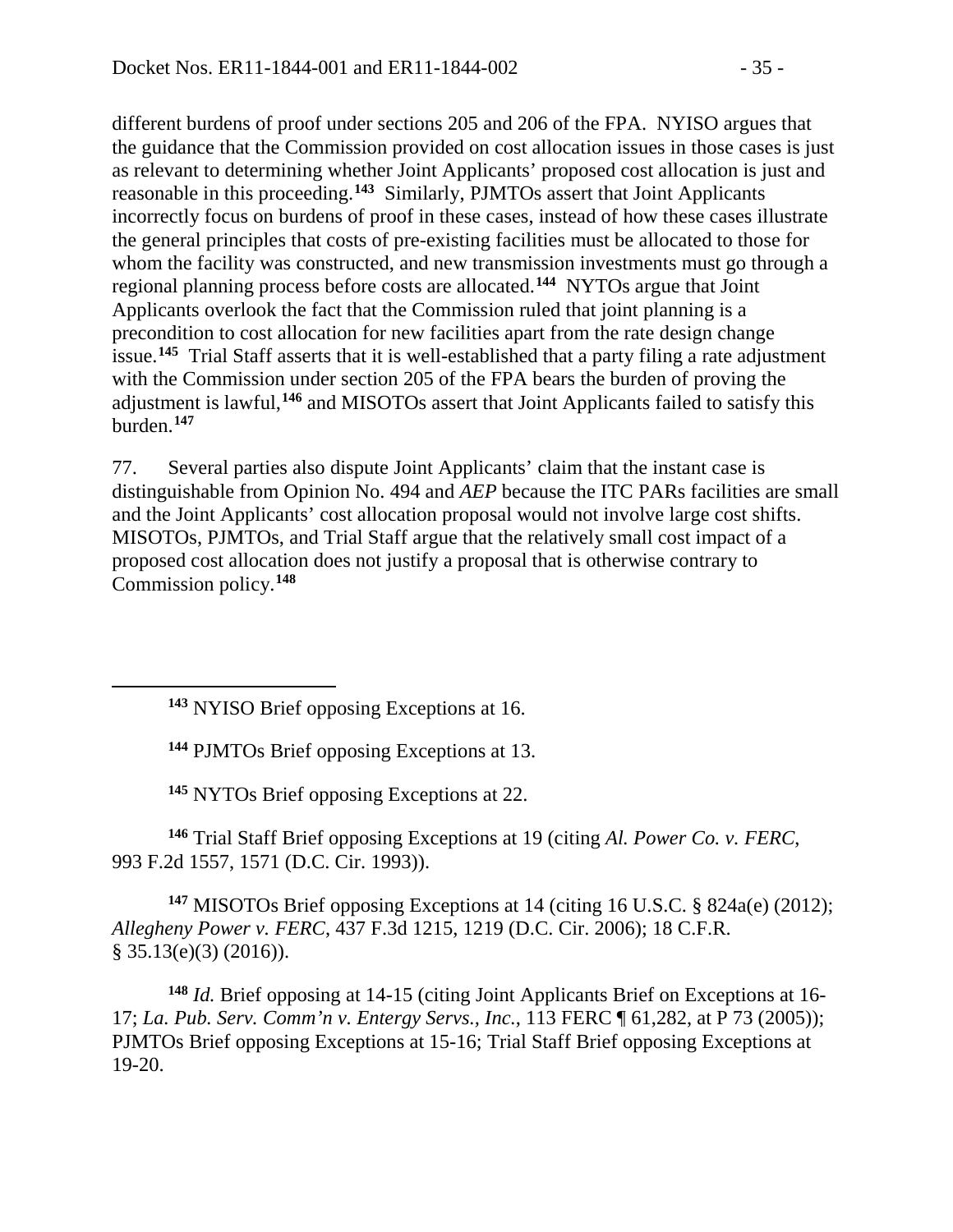78. Several parties agree with the Presiding Judge that the ITC PARs should be classified as pre-existing facilities.**[149](#page-35-0)** NYISO asserts that, even though the Commission's license-plate rate design decisions are not limited to transmission facilities that have already been placed into service,**[150](#page-35-1)** the key issue is not whether the underlying transmission facility is already in service before a postage stamp cost allocation method takes effect, but rather whether the developer of a transmission facility moved forward in its effort to develop and construct that facility without any assurance that the project would be a candidate for regional or interregional cost-sharing.**[151](#page-35-2)** In this case, NYISO argues that there was no postage stamp rate in place for allocating costs across the MISO, PJM, and NYISO region in 1998 when Detroit Edison assumed the obligation to construct the Original PAR, or in 2007 when ITC assumed the obligation to construct the ITC PARs. NYISO and Trial Staff also point out that ITC did not ask NYISO to contribute to the cost of the ITC PARs until October or November of 2009, after it had already begun its efforts to construct them, further supporting their contention that the ITC PARs are appropriately classified as pre-existing facilities not eligible for cost allocation outside of the local zone. **[152](#page-35-3)** Opposing Parties provide further arguments that the ITC PARs were existing facilities ineligible for a regional cost allocation.**[153](#page-35-4)**

#### **d. Commission Determination**

79. We disagree with the Presiding Judge's interpretation of Opinion No. 494 and *AEP* and find that this precedent does not preclude the regional allocation of costs for existing facilities or facilities not developed as part of a joint transmission planning process.

<span id="page-35-1"></span>**<sup>150</sup>** NYISO Brief opposing Exceptions at 16-17 (citing *Midwest Indep. Transmission Sys. Operator, Inc.*, 117 FERC ¶ 61,241 at P 96).

<span id="page-35-4"></span><span id="page-35-3"></span><span id="page-35-2"></span>**<sup>151</sup>** NYISO Brief opposing Exceptions at 16-17 (citing *Midwest Indep. Transmission Sys. Operator, Inc.*, 117 FERC ¶ 61,241 at PP 86, 96).

**<sup>152</sup>** Trial Staff Brief opposing Exceptions at 21.

**<sup>153</sup>** *See infra* P 96.

 $\overline{a}$ 

<span id="page-35-0"></span>**<sup>149</sup>** *See, e.g.*, PJM Brief opposing Exceptions at 28-29 (the Presiding Judge correctly found that the ITC PARs are not new devices, but merely replacements for a pre-existing facility and, in turn, Joint Applicants' proposal violates the Commission's policies with regard to cost allocation for existing facilities as evidenced in Opinion No. 494 and AEP); PJMTOs Brief opposing Exceptions at 14-15 (noting that MISO classified the ITC PARs as a "like-for-like replacement" of the original PAR and determined that they are not eligible for cost sharing in MISO under the MISO Tariff).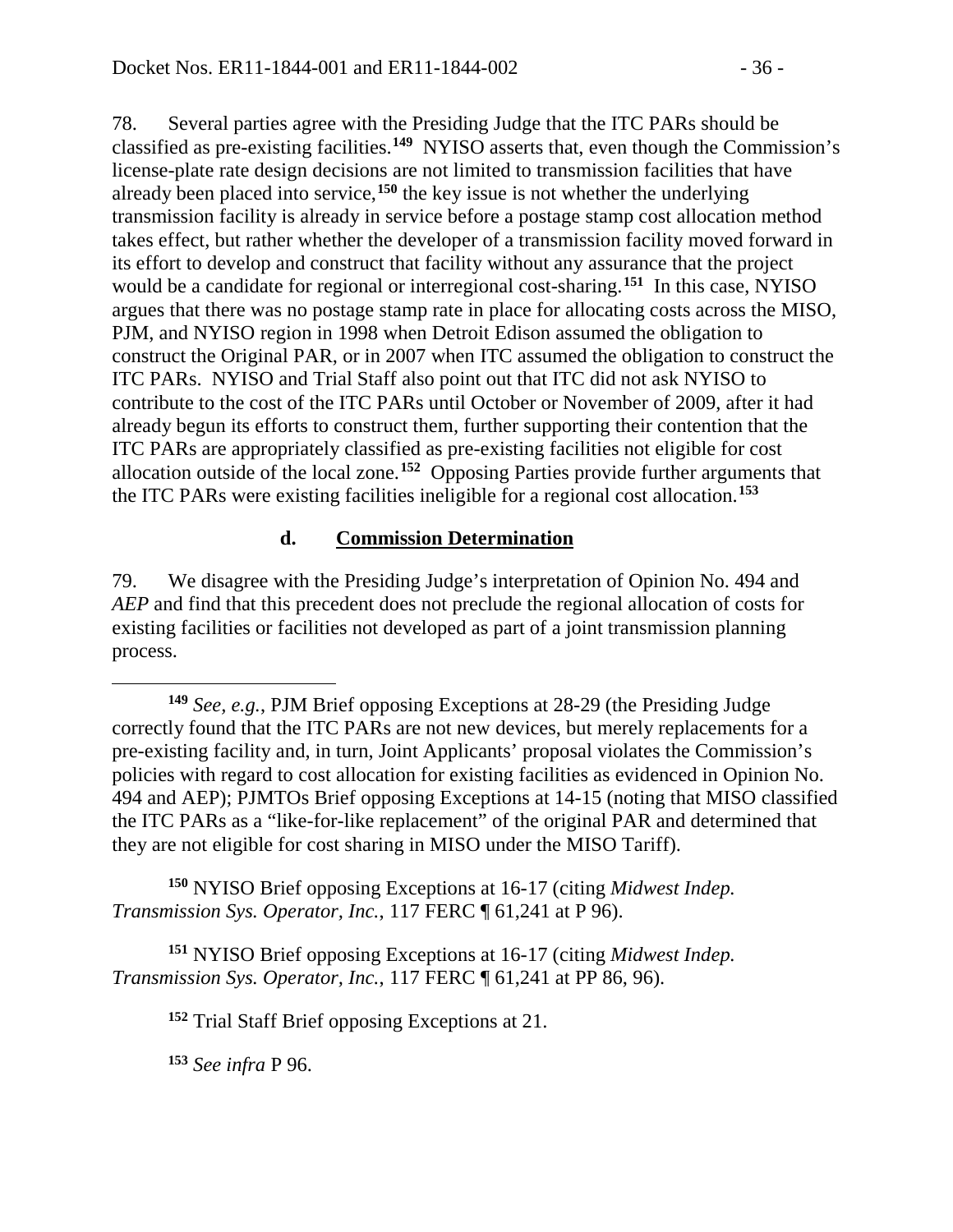80. The Presiding Judge takes the position that Commission precedent, as articulated in Opinion No. 494 and *AEP*, makes clear that zonal or license-plate cost allocations are the only just and reasonable rate designs for existing facilities or facilities not planned through a transmission planning process of appropriate regional scope. For instance, the Presiding Judge asserts that, "Opinion No. 494 clearly states that the Commission does not permit the involuntary allocation of pre-existing costs that were not incurred through joint planning."**[154](#page-36-0)**

81. We disagree with the Presiding Judge's interpretation of Commission precedent pre-dating Order No. 1000 for two reasons. First, we note the importance of context when considering Opinion No. 494 and *AEP.* Those decisions followed Order No. 2000, in which the Commission expressed reservations regarding the continued use of zonal or license-plate rates on a long-term basis, even for existing facilities.**[155](#page-36-1)** The Commission permitted RTOs to use zonal or license-plate cost allocations for a limited, transitional period, followed by a reevaluation of the appropriateness of such cost allocations for existing and new facilities in their regions.**[156](#page-36-2)** In Opinion No. 494 and *AEP*, the Commission found that zonal or license-plate rates continued to be just and reasonable for existing facilities in PJM and across the MISO-PJM seam, beyond the initial transition period envisioned in Order No. 2000. This precedent did not make claims that zonal or license-plate cost allocations were the only just and reasonable rate designs for existing facilities or for facilities not planned through a regional planning process.

82. Second, Opinion No. 494 and *AEP* present a more nuanced view than is reflected in the Initial Decision. The Commission stated in Opinion No. 494 that, based on the record in that proceeding, it could not find that sunk costs must be shared equally among all customers in order to produce just and reasonable rates.**[157](#page-36-3)** The Commission found that the record demonstrated that a license plate rate design for existing facilities was consistent with the principles of cost causation, further adding that, in PJM, new investments go through the PJM planning process, which in contrast to the investments in

<span id="page-36-0"></span> $\overline{a}$ **<sup>154</sup>** Initial Decision, 141 FERC ¶ 63,021 at P 643 (citing Opinion No. 494, 119 FERC ¶ 61,063 at PP 42, 44).

<span id="page-36-2"></span><span id="page-36-1"></span>**<sup>155</sup>** *Regional Transmission Organizations*, Order No. 2000, FERC Stats. & Regs. ¶ 31,089 (1999), *order on reh'g*, Order No. 2000-A, FERC Stats. & Regs. ¶ 31,092 (2000), *aff'd sub nom. Pub. Util. Dist. No. 1 v. FERC*, 272 F.3d 607 (D.C. Cir. 2001).

**<sup>156</sup>** Order No. 2000, FERC Stats. & Regs. ¶ 31,089 at PP 523-525.

<span id="page-36-3"></span>**<sup>157</sup>** Opinion No. 494, 119 FERC ¶ 61,063 at P 42.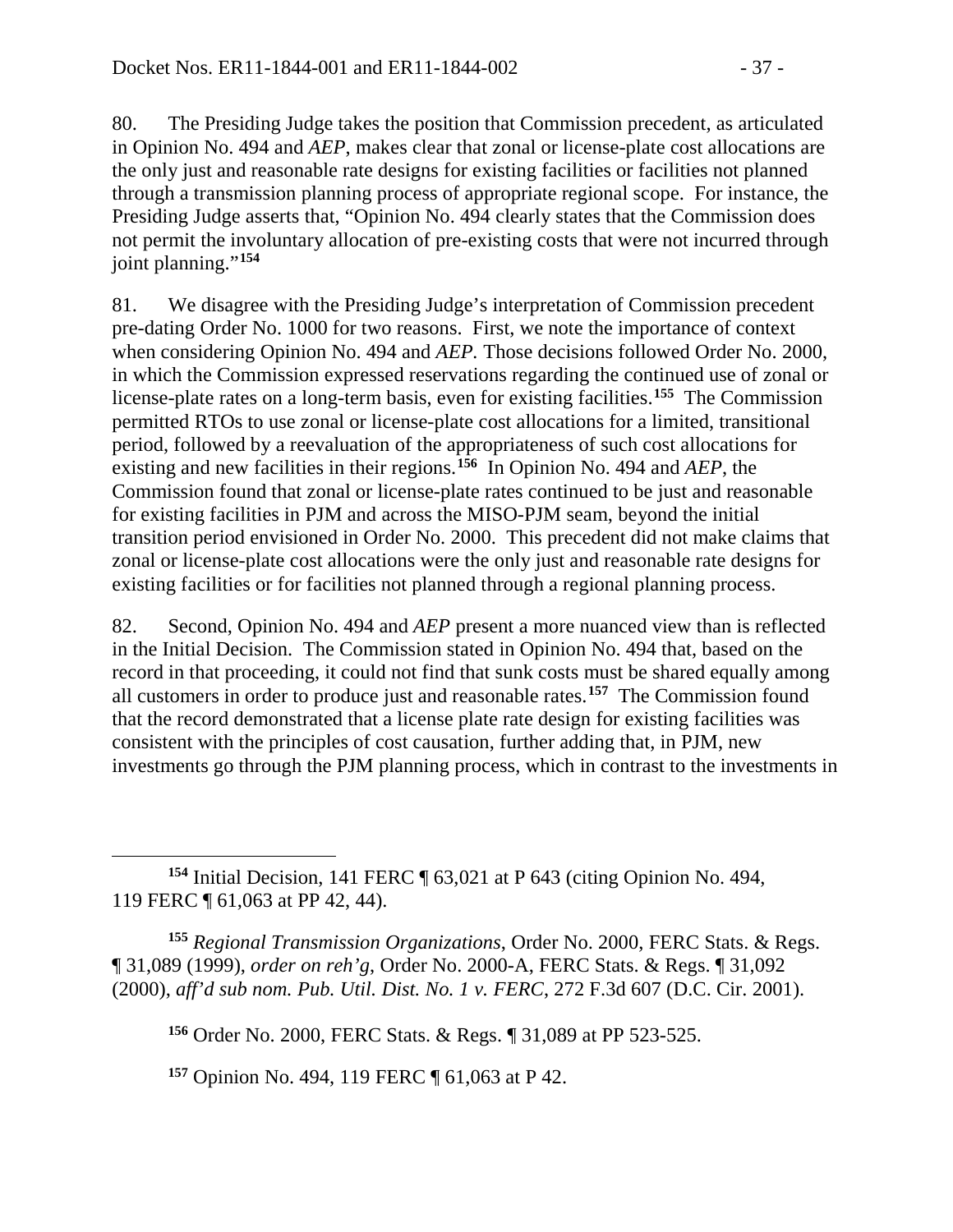existing facilities, helps to ensure such projects are necessary to meet reliability and economic needs of the region.**[158](#page-37-0)** Of significance, the Commission stated that:

With respect to the allocation of existing or sunk costs, *on the record developed here*, we conclude that, *while other cost allocation methodologies may also be just and reasonable*, we cannot find that the continued use of the existing zonal or license plate rate design is unjust and unreasonable . . . There is no identifiable threshold at which a particular rate design becomes unjust and unreasonable.[**[159](#page-37-1)**]

83. Thus, in Opinion No. 494, the Commission emphasized that it based its determinations on the record developed in the proceeding and that multiple just and reasonable rate designs were possible for existing facilities. The Commission also found that a regional transmission planning process can help ensure that facilities meet regional needs, thereby providing a basis for regional cost allocation. However, the Commission in Opinion No. 494 did not find that a regional planning process is a prerequisite for regional cost allocation. The Commission made similar statements in *AEP*, finding that the Commission should balance a variety of factors when determining whether a proposed rate design is just and reasonable and further noted that its decision applied in the context described in that proceeding.**[160](#page-37-2)**

84. Accordingly, we find that, contrary to assertions made by the Presiding Judge and several Opposing Parties, Opinion No. 494 and *AEP* did not mandate that joint planning precede a regional allocation of costs for existing facilities. This precedent did not bar Joint Applicants' filing of the proposed cost allocation for the ITC PARs, and it permits consideration of a broader cost recovery of the ITC PARs beyond the local zone.**[161](#page-37-3)**

**<sup>158</sup>** *Id*. PP 42, 44.

<span id="page-37-0"></span> $\overline{a}$ 

<span id="page-37-1"></span>**<sup>159</sup>** *Id*. P 41 (citing *Consolidated Edison Co. of New York, Inc. v. FERC*, 165 F.3d 992 at 1003 (D.C. Cir. 1999)) (emphasis added).

**<sup>160</sup>** *AEP I*, 122 FERC ¶ 61,083 at PP 82-83, 95.

<span id="page-37-3"></span><span id="page-37-2"></span>**<sup>161</sup>** Because of our finding here concerning the interpretation of *AEP* and Opinion No. 494 (i.e., that existing facilities are not required to be allocated on a license plate basis), we find the issue of whether the ITC PARs is a new facility or a replacement facility to be moot.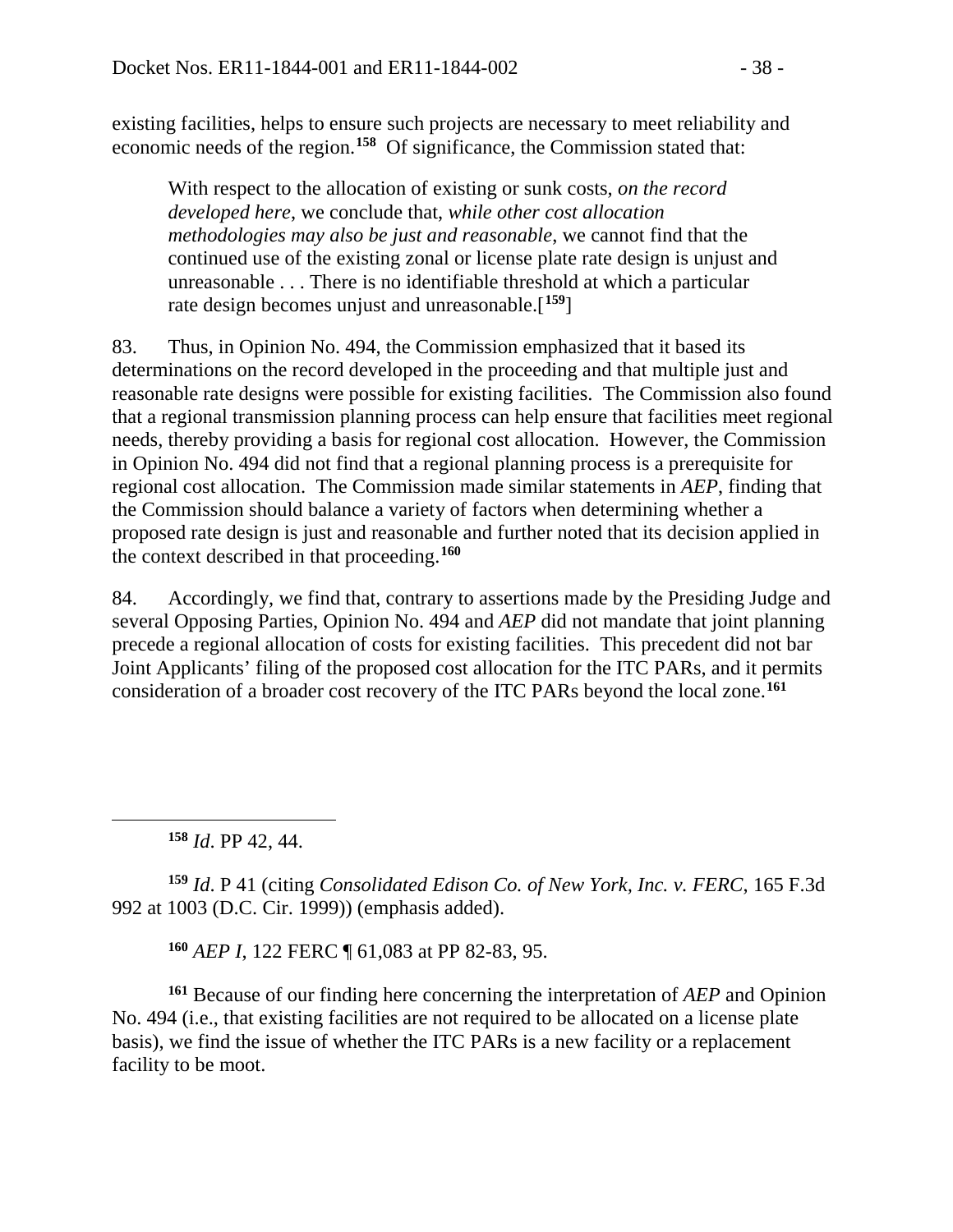## **4. Justness and Reasonableness of Proposed Cost Allocation**

85. As discussed above, a customer or contractual relationship is not a prerequisite to the allocation of costs of transmission facilities. Recognizing the Commission's ability to allocate costs in the absence of a pre-existing contractual relationship, a question remains of when the Commission should do so, consistent with its responsibility to ensure that rates are just and reasonable.

86. In order to address this question in this case, we find that the pre-Order No. 1000 Commission precedent discussed above is instructive. First, *American Elec. Power Service Corp.* and *Indiana Michigan Power* reflect the Commission's preference for consensual resolution of loop flow cost issues. In this case, Joint Applicants have not reached any agreement with NYISO or PJM over allocation of the cost of the ITC PARs. Second, Opinion No. 494 and *AEP* reflect the Commission's belief that projects that are a result of joint transmission planning are more likely to have benefits that could warrant regional cost allocation. In this case, as discussed in more detail below, Joint Applicants have not supported their proposed cost allocation with such joint planning efforts.

87. Despite the absence of these factors that could have supported Joint Applicants' proposed cost allocation, we also examine whether there is sufficient evidence in this record to conclude that Joint Applicants' proposed cost allocation is just and reasonable. For the reasons discussed below, we find that Joint Applicants' proposed cost allocation has not been shown to be just and reasonable.

# **a. Lack of Regional Planning Process**

## **i. Presiding Judge's Findings**

88. The Presiding Judge found that there was no credible, persuasive evidence in the record demonstrating that the ITC PARs were subject to a regional planning process or were planned to address regional, rather than local, needs. The Presiding Judge disagreed with Mr. Chatterjee's testimony that the Original PAR and the ITC PARs were part of a regional planning process that would justify, pursuant to Opinion No. 494 and other Commission policy, the proposed cost allocation.**[162](#page-38-0)** Further, the Presiding Judge noted that ITC admitted that it did not ask NYISO to contribute to the cost of the ITC PARs until after it had already begun its efforts to construct them.**[163](#page-38-1)** Additionally, the Presiding Judge found that merely because the Commission and many parties may have said that the issue of Lake Erie loop flow is worthy of interregional attention did not

<span id="page-38-1"></span><span id="page-38-0"></span> $\overline{a}$ 

**<sup>162</sup>** Initial Decision, 141 FERC ¶ 63,021 at P 646.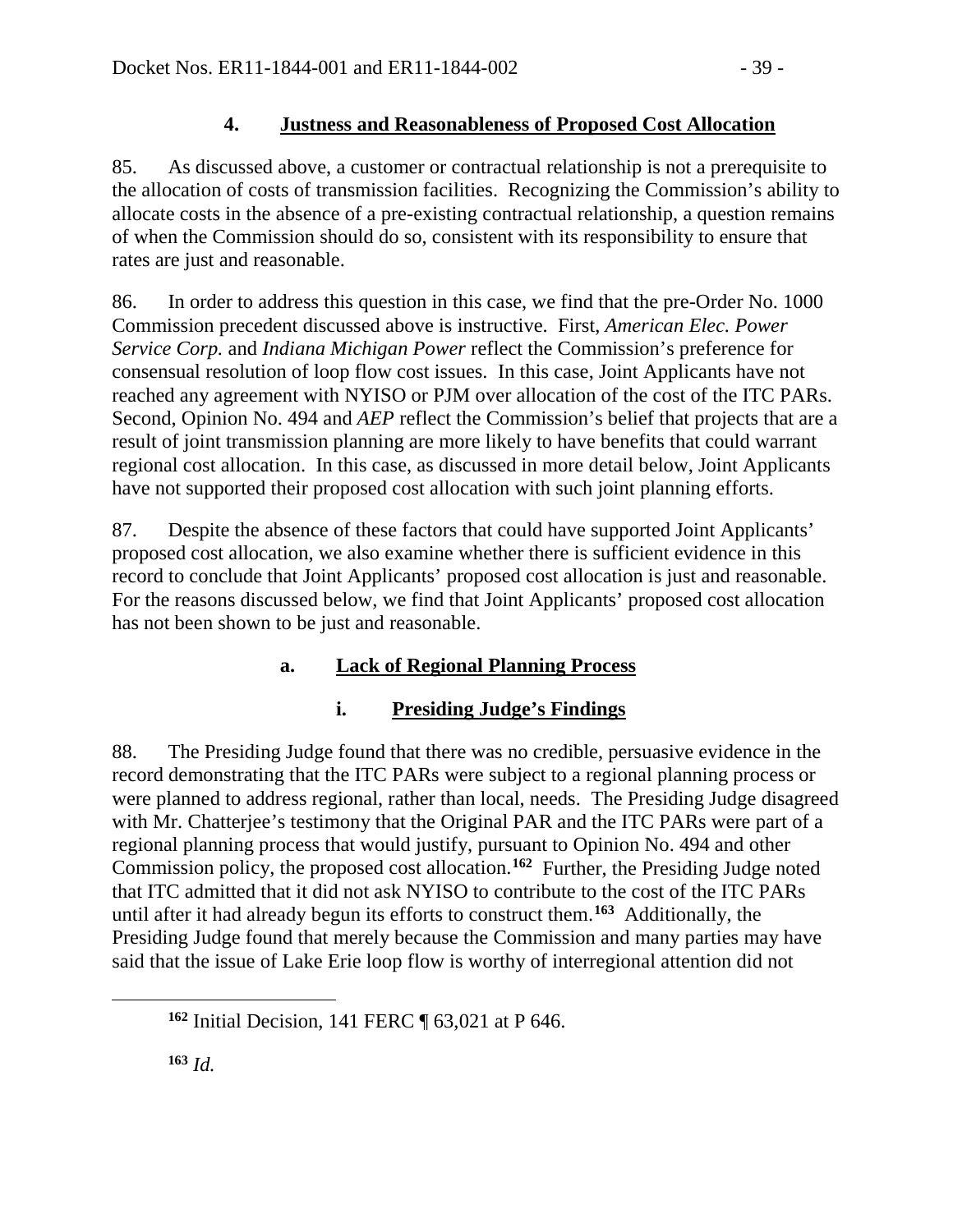mean that NYISO, PJM, or their stakeholders directly and financially would benefit from the Joint Applicants' operation of the PARs, nor did it serve as evidence to support the conclusion that the facilities were the product of an interregional planning effort involving NYISO and PJM, as Mr. Chatterjee contended.**[164](#page-39-0)** The Presiding Judge also found unsupported Mr. Chatterjee's argument that the Commission itself had identified Lake Erie loop flow as an issue to be resolved to ensure just and reasonable rates and address free rider problems. Rather, the Presiding Judge found that the Joint Applicants' own evidence demonstrated that ITC built the ITC PARs strictly for ITC's local needs and that neither PJM nor NYISO were "free riders" engaged in activities that caused Joint Applicants to incur the ITC PARs costs.**[165](#page-39-1)**

89. The Presiding Judge agreed with PJM that the Commission's policy regarding previously allocated facilities costs is reflected in its approval of the JOA's cross-border cost allocation provisions of the JOA. The Presiding Judge found that the Commission expressly exempted pre-planned facilities in accordance with the "settled expectations" of the parties.**[166](#page-39-2)**

90. The Presiding Judge also noted PJM's point that, in evaluating competing cost allocation proposals submitted by MISO and PJM for cross-border projects under the JOA, the Commission selected MISO's proposal because "its approach most closely matches the actual modeled flow in the planning model" and that the decisions "on which cross-border facilities needed to be built are based on that model, and the cost allocation reasonably should parallel the planning model used to determine if the facilities should be built."**[167](#page-39-3)** The Presiding Judge further noted PJM's point that MISO witness Mr. Chatterjee admitted that the cost allocation model that MISO used in that proceeding did not match the planning model used to determine whether the ITC PARs should be installed.**[168](#page-39-4)** The Presiding Judge also found credible the portion of Mr. Chatterjee's

**<sup>164</sup>** *Id.* P 647.

<span id="page-39-1"></span><span id="page-39-0"></span> $\overline{a}$ 

**<sup>165</sup>** *Id.* PP 648-649.

**<sup>166</sup>** *Id*. P 660.

<span id="page-39-2"></span>**<sup>166</sup>** *Id.* P 640 (citing PJM Initial Br. at 34 (citing *Midwest Indep. Transmission Sys. Operator, Inc.*, 113 FERC ¶ 61,194, at P 35 (2005) and Opinion No. 494, 119 FERC ¶ 61,063 at PP 50-57)).

<span id="page-39-4"></span><span id="page-39-3"></span>**<sup>167</sup>** *Id*. P 621 (citing PJM Initial Br. at 30 (citing *Midwest Indep. Transmission Sys. Operator, Inc.*, 122 FERC ¶ 61,084, at PP 1, 24 (2008))).

**<sup>168</sup>** *Id.* P 622 (citing PJM Initial Br. at 30 (citing Hearing Tr. 634:12-14)).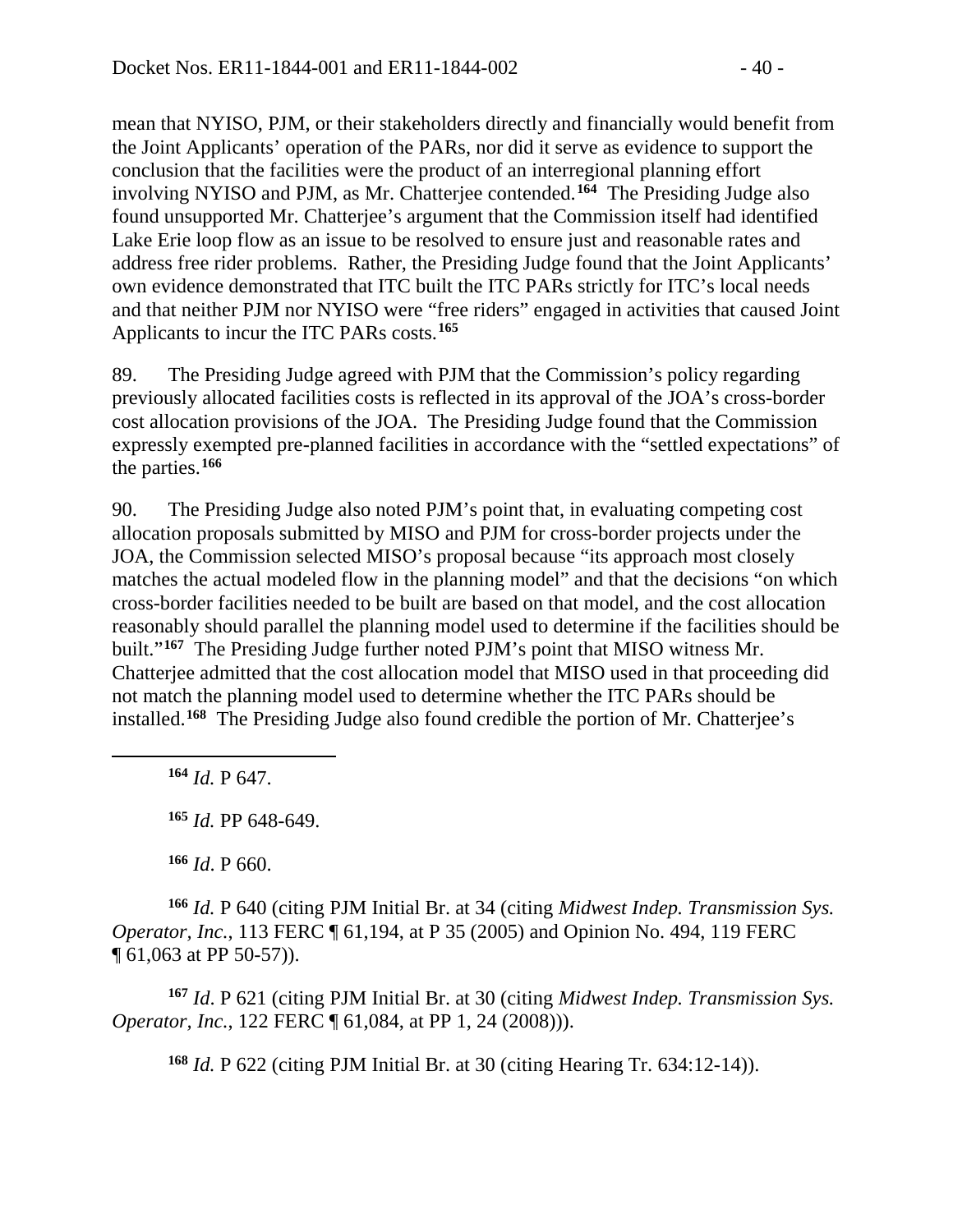testimony highlighting that Joint Applicants' method for allocating the costs of the ITC PARs to PJM and NYISO did not follow MISO's planning method for including the ITC PARs in the 2006 MISO Transmission Expansion Plan (MTEP06).**[169](#page-40-0)**

91. The Presiding Judge agreed with PJMTOs that, while Joint Applicants proposed to allocate 23.8 percent of the costs of the ITC PARs to PJM, they had not demonstrated that PJM or NYISO would receive any benefits from installation and operation of the ITC PARs.**[170](#page-40-1)** The Presiding Judge found credible Trial Staff's argument that any potential benefit from the ITC PARs would accrue primarily to ITC because both the Original and ITC PARs were intended to relieve thermal overload on the ITC system. Further, the Presiding Judge found credible and persuasive PJMTOs' assertion that Joint Applicants' use of the ITC PARs may actually harm PJM "by increasing west-to-east congestion on PJM's system and requiring the operation of more expensive eastern generation closer to the eastern loads."**[171](#page-40-2)**

92. Additionally, the Presiding Judge found that Joint Applicants did not support their contentions regarding the Presidential Permit. The Presiding Judge found that Joint Applicants' argument that both the Original PAR and the ITC PARs were specifically approved by the Department of Energy for interregional purposes was plainly unsupported. The Presiding Judge found misleading Joint Applicants' assertion that "the Presidential Permit for the Original PAR acknowledged that its purpose was 'to provide enhanced control over the inadvertent power flow between Michigan and Ontario and, *by extension, around Lake Erie*.'"**[172](#page-40-3)** The Presiding Judge emphasized that the words "by extension, around Lake Erie" were found in Detroit Edison's filing and were not in the Presidential Permit from the Department of Energy. The Presiding Judge also found that the premise that the Original PAR was permitted to address thermal concerns at the Michigan-Ontario flowgate was not the equivalent of it controlling loop flow around Lake Erie.**[173](#page-40-4)** The Presiding Judge disagreed with Joint Applicants that, because NYISO's witness Mr. Yeomans agreed that loop flow is "very similar" at each of the various interfaces around Lake Erie, "controlling loop flow at the Michigan-Ontario

**<sup>169</sup>** *Id.* (citing Hearing Tr. 364: 12-14).

<span id="page-40-1"></span>**<sup>170</sup>** *Id.* P 627 & nn.2033-34 (citing PJMTOs Initial Br. at 35); *see also Id.* PP 628- 630).

**<sup>171</sup>** *Id.* P 630 (citing PJMTOs Initial Br. at 35 (citing Ex. PJM-1 at 38:6-17)).

<span id="page-40-4"></span><span id="page-40-3"></span><span id="page-40-2"></span>**<sup>172</sup>** *Id.* P 661 (quoting Joint Applicants Reply Br. at 16 (citing Ex. MSO-4 at 2) (emphasis in original)).

**<sup>173</sup>** *Id.* P 663.

<span id="page-40-0"></span> $\overline{a}$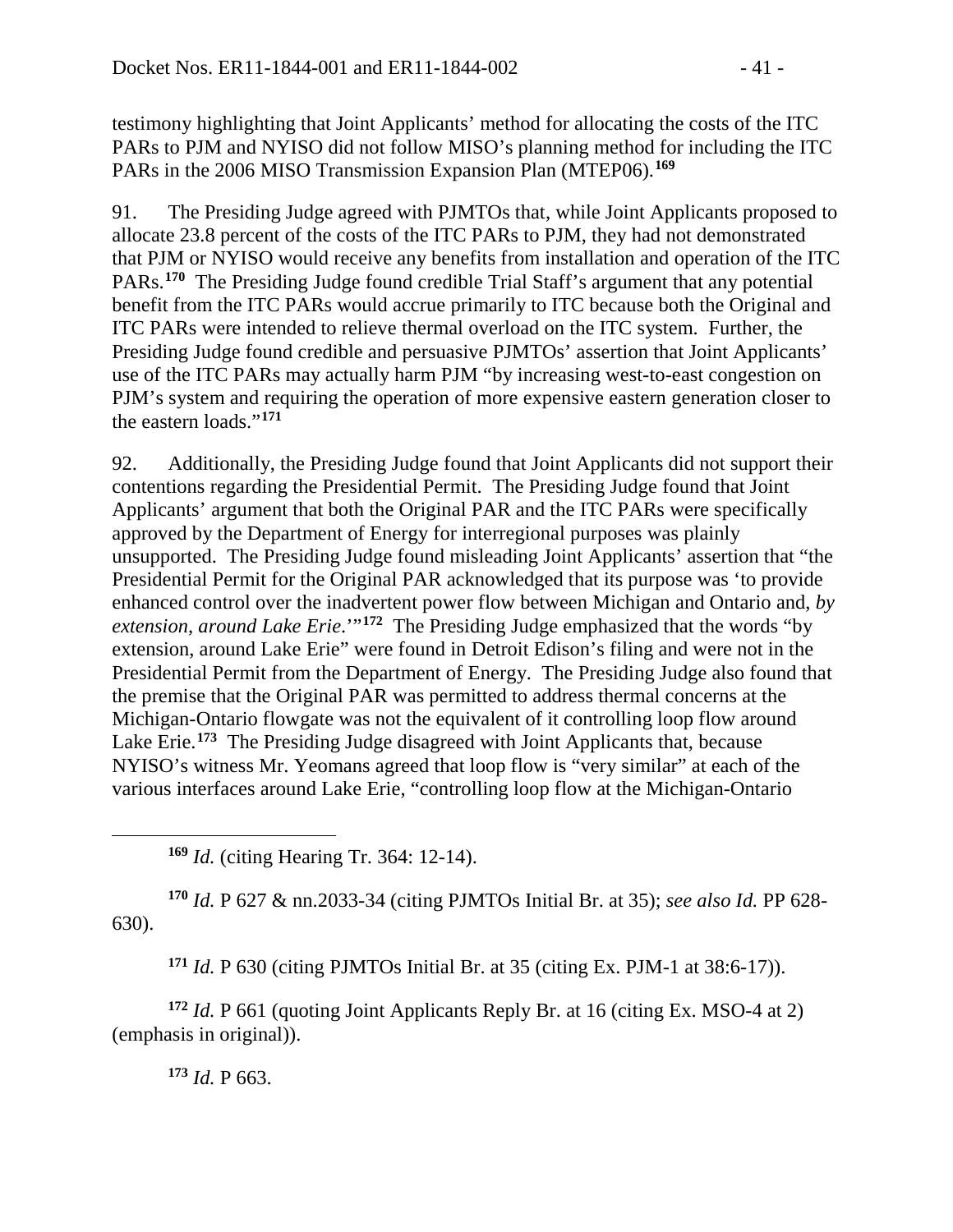interface necessarily also controls it elsewhere around the lake."**[174](#page-41-0)** The Presiding Judge found that Joint Applicants offered no support for this logical leap.

93. Relying on principles articulated in Order No. 890 to resolve cost allocation disputes, which the Commission discussed and expanded upon in Opinion No. 494, the Presiding Judge concluded that: (1) the proposed cost allocation did not "fairly assign [] costs among participants, including those who cause them to be incurred and those who otherwise benefit from them; (2) did not "provide [] adequate incentives to construct new transmission;" and (3) was not "generally supported by state authorities and participants across the region."**[175](#page-41-1)**

## **ii. Joint Applicants' Brief on Exceptions**

94. In addition to their other arguments distinguishing the instant proceeding from Opinion No. 494 and *AEP*, **[176](#page-41-2)** Joint Applicants contend that, while the facilities in Opinion No. 494 and *AEP* had never been the subject of interregional review, the Original PAR and ITC PARs were discussed among the utilities around Lake Erie and were specifically addressed and endorsed in several interregional studies over many years.**[177](#page-41-3)** Joint Applicants assert that, although a formalized interregional planning process did not exist at the time, the ITC PARs were subjected to what sufficed as "interregional planning" at the time.**[178](#page-41-4)**

95. Joint Applicants also disagree with the Presiding Judge's finding that the Original PAR was constructed to benefit Detroit Edison and its customers and built strictly for local concerns. Instead, Joint Applicants assert that the fundamental purpose of the Original PAR was "to improve the reliability of the bulk power system by controlling circulating loop flows *around Lake Erie* that would otherwise interfere with the ability to carry out scheduled transactions."**[179](#page-41-5)** Joint Applicants point to the Department of Energy

<span id="page-41-3"></span><span id="page-41-2"></span><span id="page-41-1"></span>**<sup>175</sup>** *Id.* P 651 (citing Opinion No. 494, 119 FERC ¶ 61,063 at P 38 (quoting Order No. 890, FERC Stats. & Regs. ¶ 31,241 at P 559)).

**<sup>176</sup>** *See supra* PP 74-75.

**<sup>177</sup>** Joint Applicants Brief on Exceptions at 17-18.

<span id="page-41-4"></span>**<sup>178</sup>** *Id.* at 18.

<span id="page-41-5"></span>**<sup>179</sup>** *Id.* at 41 (citing Ex. ITC Tab 4 at 4-5 (emphasis added)).

<span id="page-41-0"></span> $\overline{a}$ **<sup>174</sup>** *Id.* P 662 (quoting Joint Applicants Reply Br. at 16 (citing Ex. NYI-1 at 12 n.3, 37 n.9)).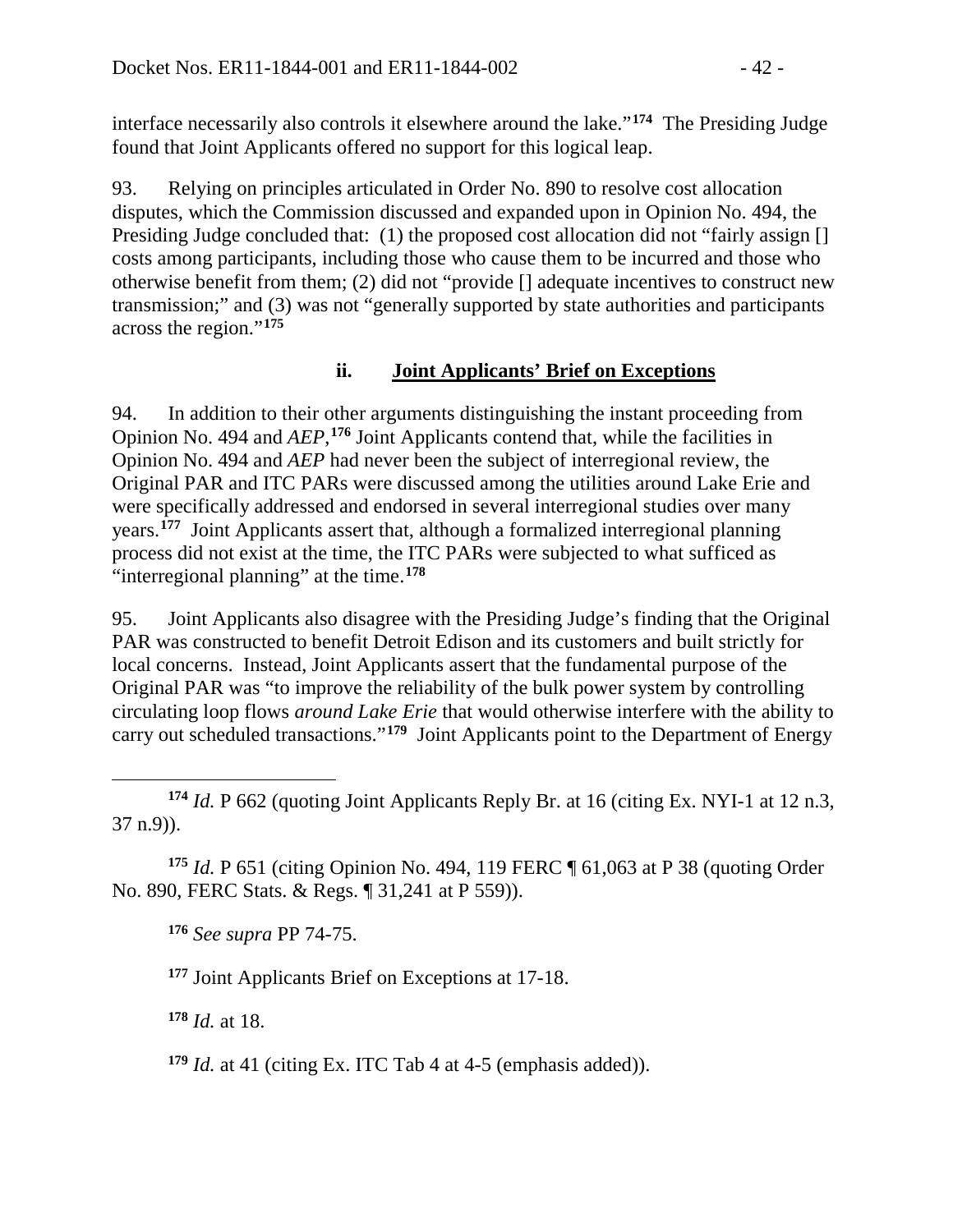Presidential Permit issued in 2001 authorizing the Original PAR as acknowledging that Detroit Edison had claimed in its application that approval of the Original PAR would "provide enhanced control over the inadvertent power flow between Michigan and Ontario and, *by extension*, *around Lake Erie*."**[180](#page-42-0)** Joint Applicants argue that, contrary to the Presiding Judge's findings, the words "by extension, around Lake Erie" are present in both Detroit Edison's filing and the Department of Energy permit itself. Joint Applicants argue that, more importantly, the point at issue is that Detroit Edison intended the Original PAR to serve not only local needs but also loop flow around Lake Erie. Further, Joint Applicants argue that, since loop flow is "very similar" at each of the various interfaces around Lake Erie, controlling loop flow at the Michigan/Ontario interface necessarily and unavoidably has the effect of controlling it elsewhere around the lake. Joint Applicants argue that this fact is supported by NYISO and PJM's support for the installation and activation of the ITC PARs at that location for that purpose. According to Joint Applicants, NYISO and PJM would have no other interest in the ITC PARs.**[181](#page-42-1)**

#### **iii. Briefs Opposing Exceptions**

96. In addition to arguments discussed above, NYISO and PJM assert that MISO treated the ITC PARs as existing facilities for purposes of the MTEP06 planning process, and as a result, the ITC PARs were like-for-like replacements of the Original PAR and ineligible for cost sharing under the MISO Tariff at Attachment FF.**[182](#page-42-2)** NYISO notes that the ITC PARs were approved for construction in the MTEP06 and that the cost of the ITC PARs did not qualify for region-wide cost sharing as a baseline reliability project; rather, the cost was allocated to ITC's customers under a license-plate rate. PJM argues that Joint Applicants cannot circumvent local cost allocations by replacing the Original PAR with the ITC PARs. Also, PJMTOs assert that there is a several-year disconnect between the planning for the ITC PARs and the *post hoc* allocation of their costs to

**<sup>180</sup>** *Id.* (quoting Ex. MSO-4 at 2 (emphasis added)).

**<sup>181</sup>** *Id.* at 42.

<span id="page-42-0"></span> $\overline{a}$ 

<span id="page-42-2"></span><span id="page-42-1"></span>**<sup>182</sup>** NYISO Brief opposing Exceptions at 17-18; PJM Brief opposing Exceptions at 32-33 (citing Ex. PJM-11, Ex. PJM-6); PJMTOs Brief opposing Exceptions at 14-15 (citing Ex. PJM-6 throughPJM-11; Tr. 297:1-15, 304:11-19, 304:1-3, 559:19-560:2); NYTOs Brief opposing Exceptions at 46 (citing Initial Decision, 141 FERC ¶ 63,021 at PP 451-453).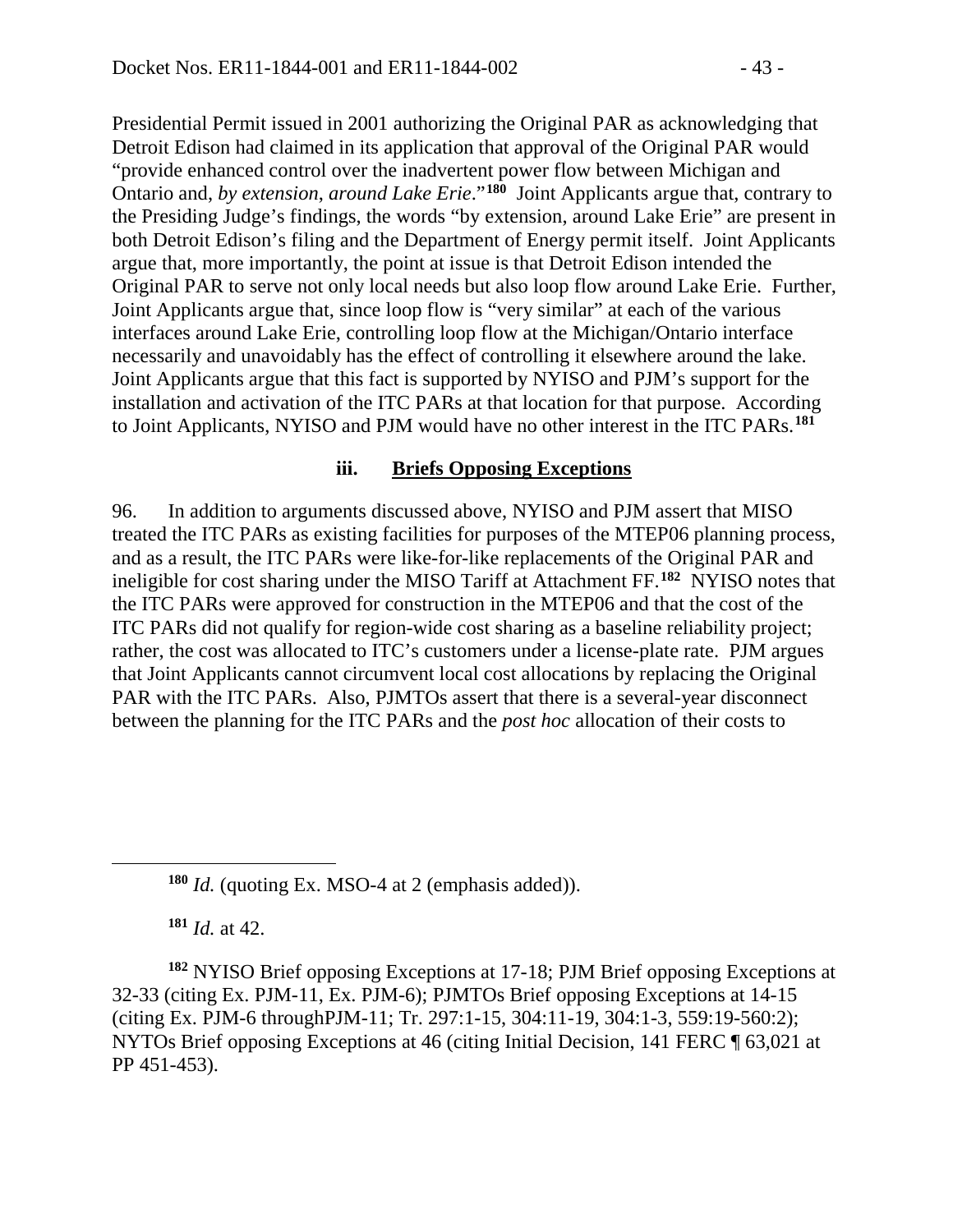NYISO and PJM, and even MISO witness Mr. Chatterjee's testimony and a MISO email to ITC corroborate that MISO's policy does not permit the ITC PARs costs to be allocated outside of the ITC zone.**[183](#page-43-0)**

97. Contrary to Joint Applicants' argument that the Original PAR and ITC PARs were installed to meet interregional purposes, several parties argue that the record demonstrates that the ITC PARs were designed and installed to meet local purposes and benefit Joint Applicants' own customers. For example, NYISO argues that the 2001 Presidential Permit for the Original PAR recited the contents of Detroit Edison's application stating that "Detroit [Edison] claimed that the combined effect of these two proposals would be to provide enhanced control over the inadvertent power flow between Michigan and Ontario, and by extension, around Lake Erie."**[184](#page-43-1)** NYISO states that nowhere in the "Discussion," "Finding and Decision," or "Order" sections of the Presidential Permit is there a finding that the Original PAR was being installed to meet an interregional need, nor does Detroit Edison's claim actually state that the "enhanced control" is being sought for anything other than Detroit Edison's own purposes.**[185](#page-43-2)**

98. PJM also agrees with the Presiding Judge that the ITC PARs were constructed to benefit local ITC customers and were not planned regionally, barring any cost allocation to PJM.**[186](#page-43-3)** According to PJM, the record belies Joint Applicants' claim that the ITC PARs were designed and intended to address interregional needs as well as local needs because (1) the Original PAR was planned in the late 1990s by Detroit Edison and Hydro One (the predecessor company to Ontario Hydro) to resolve local needs and was not the product of a Commission-approved transmission planning process; and (2) the ITC PARs have the identical purpose as the Original PAR and were approved by MISO as "like-for-like" replacements in the MISO planning process.<sup>[187](#page-43-4)</sup>

99. PJM, PJMTOs, and NYTOs argue that the purpose of the Original PAR was to address local needs. PJM states that ITC witness Mr. Capra's testimony supports the notion that the fundamental purpose of the Original PAR was a local need to facilitate the

**<sup>184</sup>** NYISO Brief opposing Exceptions at 71 (quoting Ex. MSO-4 at 2).

**<sup>185</sup>** *Id.*

<span id="page-43-4"></span><span id="page-43-3"></span><span id="page-43-2"></span><span id="page-43-1"></span>**<sup>186</sup>** PJM Brief opposing Exceptions at 25 (citing Initial Decision, 141 FERC ¶ 63,021 at PP 655, 659).

**<sup>187</sup>** *Id.* at 26 & nn.103-04.

<span id="page-43-0"></span> $\overline{a}$ **<sup>183</sup>** PJMTOs Brief opposing Exceptions at 14-15 (citing Ex. PJM-6 through PJM-- 11; Tr. 297:1-15, 304:11-19, 304:1-3, 559:19-560:2).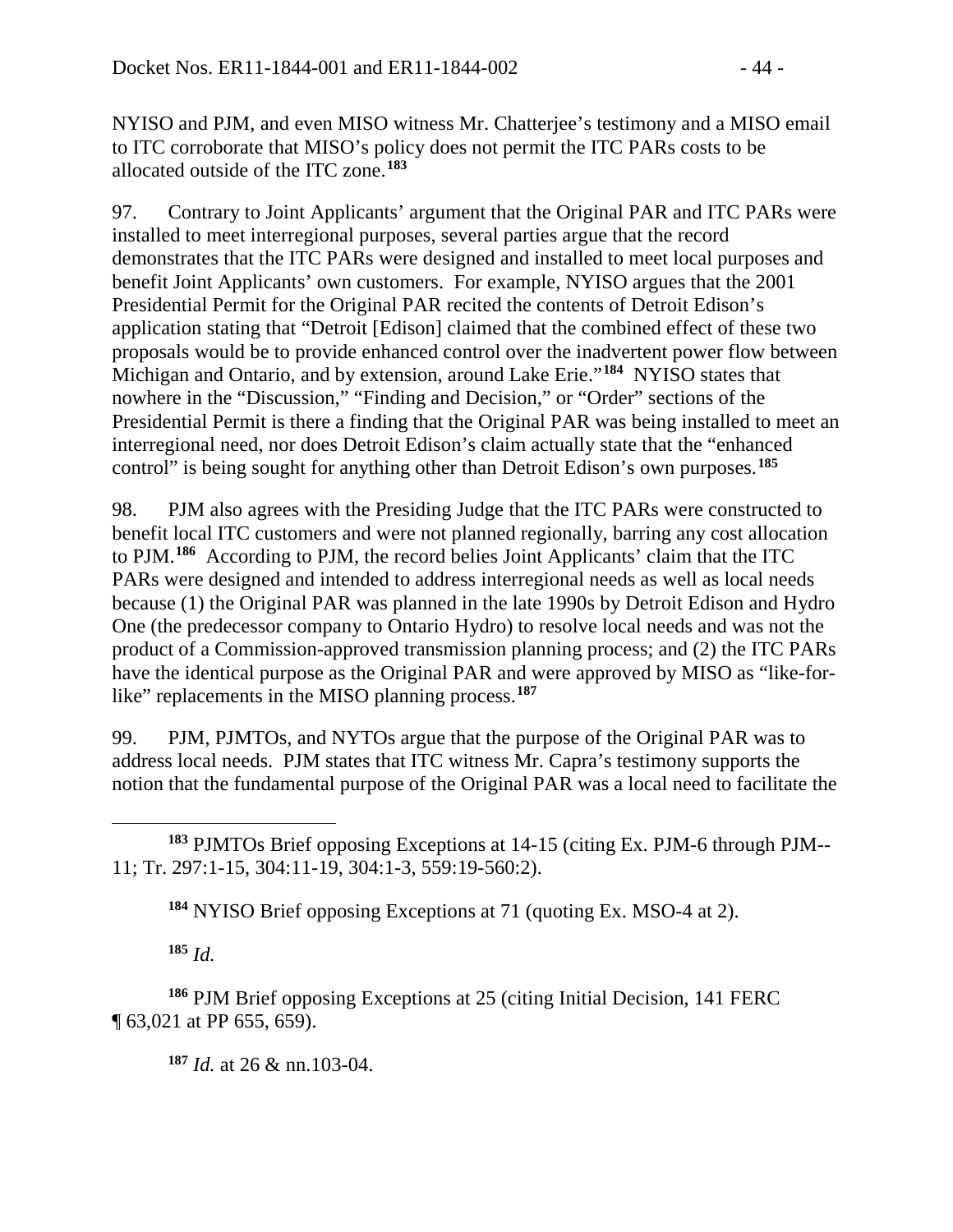ability to carry out scheduled transactions that would be scheduled within Michigan. Further, PJM argues that ITC's agreement to pay for the facilities without contribution from others is further demonstration that ITC was furthering local needs. According to PJM, if ITC believed that the facility served regional needs, then ITC would have sought contributions from others before, not after, the facilities were planned and fully constructed.**[188](#page-44-0)** Further, NYTOs agree with the Presiding Judge that the record shows that ITC and Hydro One built the ITC PARs to encourage economic transactions between Michigan and Ontario and to meet local reliability needs in Michigan.**[189](#page-44-1)** Specifically, NYTOs and PJMTOs argue that the main impetus to build the Original PAR came from a Michigan Public Service Commission directive to expand available transmission capability within the state by at least 2,000 MW in compliance with a state statute enacting retail choice in Michigan.**[190](#page-44-2)** According to PJMTOs, when ITC planned to replace the Original PAR with the ITC PARs, the original planning purpose – to expand transmission capability to meet state law requirements – did not change.**[191](#page-44-3)** Trial Staff argues that, as in Opinion No. 494, the fact that the ITC PARs are used today in ways that differ from when the facilities were first constructed does not provide a basis for finding that a license-plate rate design is no longer just and reasonable.**[192](#page-44-4)**

100. PJM also dismisses Joint Applicants' argument that the ITC PARs were installed to address interregional needs because controlling loop flow at the Michigan/Ontario interface "necessarily and unavoidably has the effect of controlling it elsewhere around the Lake."**[193](#page-44-5)** Rather, PJM argues that Joint Applicants' statement is unremarkable since operation on one system will always affect flows on neighboring systems. According to

**<sup>188</sup>** *See* PJM Brief opposing Exceptions at 27, 30-31.

<span id="page-44-0"></span> $\overline{a}$ 

<span id="page-44-1"></span>**<sup>189</sup>** NYTOs Brief opposing Exceptions at 45 (citing Initial Decision, 141 FERC ¶ 63,021 at PP 448-450, 727).

<span id="page-44-2"></span>**<sup>190</sup>** PJMTOs Brief opposing Exceptions at 32-33; *see* NYTOs Brief opposing Exceptions at 45 (citing Ex. ITC Tab F at 4:21-5:3).

**<sup>191</sup>** PJMTOs Brief opposing Exceptions at 33.

<span id="page-44-4"></span><span id="page-44-3"></span>**<sup>192</sup>** Trial Staff Brief opposing Exceptions at 20-21 (citing Opinion No. 494, 119 FERC ¶ 61,063 at P 51).

<span id="page-44-5"></span>**<sup>193</sup>** PJM Brief opposing Exceptions at 27-28 (quoting Joint Applicants Brief on Exceptions at 42).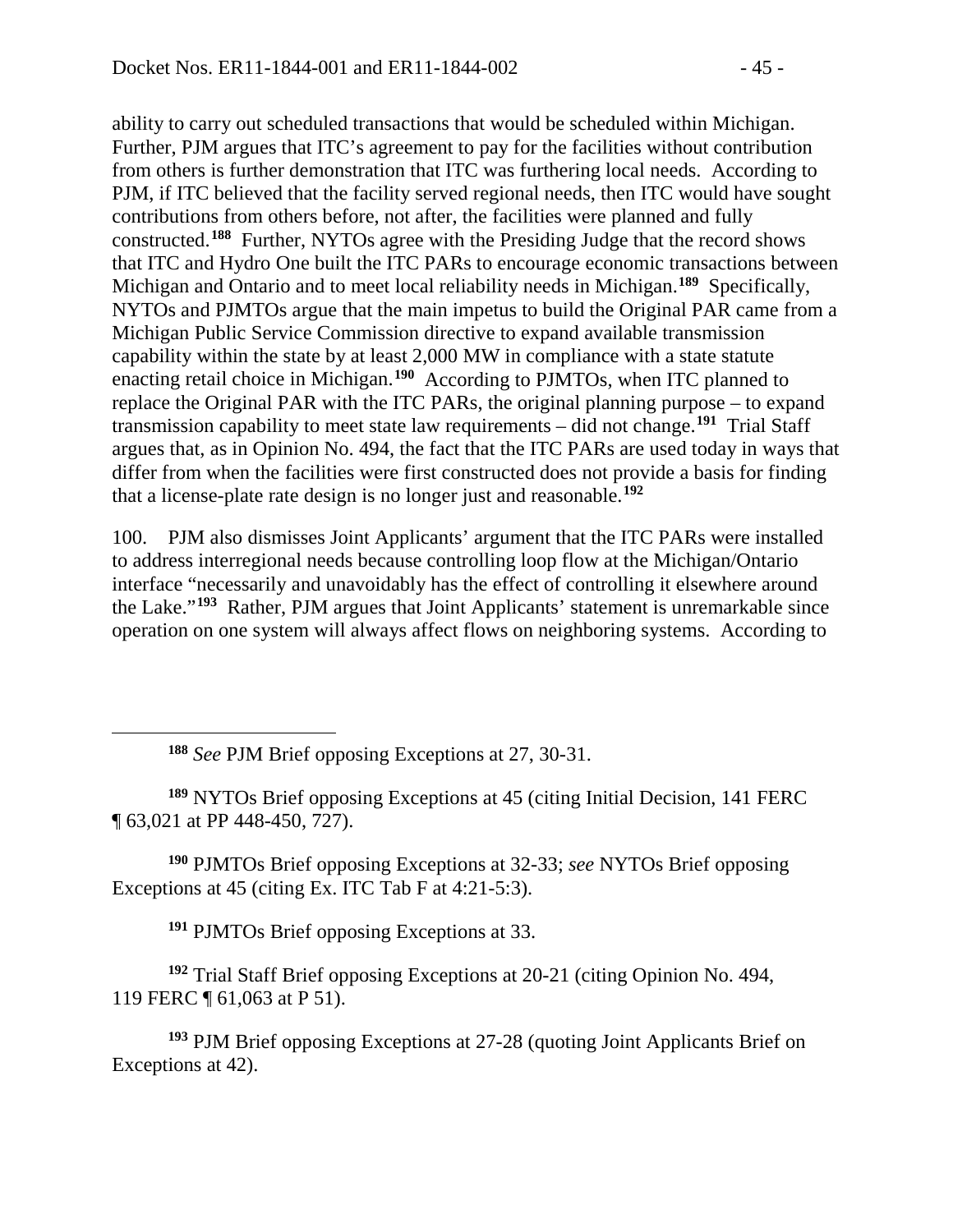PJM, the fact that the impact of the ITC PARs may extend beyond ITC's zone does not mean that the facilities were planned and designed to meet external needs.**[194](#page-45-0)**

101. Several parties argue that Opinion No. 494 and *AEP* are applicable in this case and demonstrate the lack of evidence in the record showing that Joint Applicants' facilities were planned to address the regional needs of either NYISO or PJM. First, NYISO challenges Joint Applicants' statement that the transmission facilities in *AEP* had never been the subject of any interregional review. NYISO states that, in response to AEP's argument that it "in fact did coordinate the development of its [high-voltage] system with other utilities in the region," the Commission explained "AEP has not shown that the level and type of coordination it says occurred in the development of its existing highvoltage facilities is comparable to the RTO regional planning processes currently in place."**[195](#page-45-1)** Agreeing with the Presiding Judge, PJMTOs assert that merely because many of the participants in this case, as well as the Commission, may have said that the issue of controlling Lake Erie loop flow is worthy of interregional attention does not mean that NYISO, PJM, or their stakeholders directly and financially benefit from Joint Applicants' operation of the ITC PARs, nor does it serve as evidence to support the conclusion that the facilities were the product of interregional planning efforts involving NYISO and PJM.**[196](#page-45-2)** Also, Trial Staff argues that Joint Applicants did not approach PJM at all for interregional planning purposes and only approached NYISO about cost sharing in 2009, after the ITC PARs had been planned and the decision to replace the failed Original PAR had been unilaterally reached by ITC.**[197](#page-45-3)** Finally, NYTOs agree with the Presiding Judge that the ITC PARs were not built as a result of coordinated interregional transmission planning and that ITC did not negotiate a cost sharing arrangement pursuant to such a plan.**[198](#page-45-4)**

102. Finally, MISOTOs argue that Joint Applicants failed to address the fact that the Presiding Judge did not rely on Opinion No. 494 and *AEP* alone in determining that the proposed cost allocation was improper. MISOTOs state that the Presiding Judge relied on a multitude of factors, including his determination that the decisions previously relied upon by Joint Applicants did not support their proposal and justified its rejection; that the

**<sup>194</sup>** PJM Brief opposing Exceptions at 28.

<span id="page-45-0"></span> $\overline{a}$ 

<span id="page-45-3"></span><span id="page-45-2"></span><span id="page-45-1"></span>**<sup>195</sup>** NYISO Brief opposing Exceptions at 19 (citing *AEP I*, 122 FERC ¶ 61,083 at P 98).

**<sup>196</sup>** PJMTOs Brief opposing Exceptions at 16.

**<sup>197</sup>** Trial Staff Brief opposing Exceptions at 21.

<span id="page-45-4"></span>**<sup>198</sup>** NYTOs Brief opposing Exceptions at 23.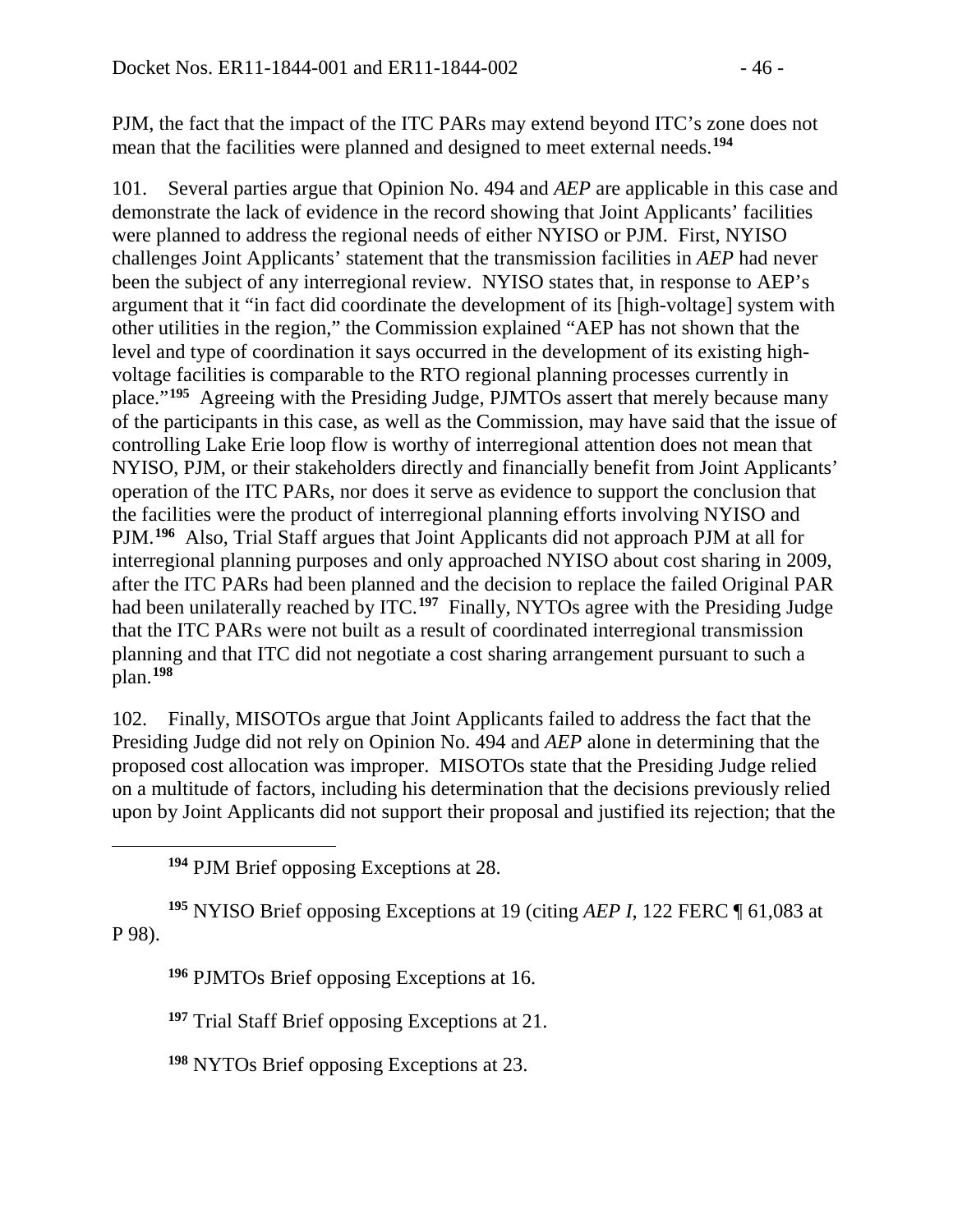allocation of costs is inconsistent with MTEP06, and MISO's determination that the costs were appropriately allocated to the ITC zone alone; and that neither NYISO nor PJM participated in the planning or MTEP process for the Original PARs or ITC PARs.**[199](#page-46-0)**

### **iv. Commission Determination**

### **a. Lack of Regional Planning Process**

103. With respect to whether the ITC PARs are the result of joint transmission planning so as to warrant regional cost allocation, as the Commission held in *AEP* and Opinion No. 494, cost allocations must be shown to be just, reasonable, and not unduly discriminatory or preferential, as well as consistent with the principles of cost causation. Opinion No. 494 and *AEP* provide guidance on how joint planning efforts can help make this demonstration.

104. Engaging in a joint planning process helps ensure that costs are being allocated to those who benefit or incur costs and that the projects are necessary to meet reliability and economic needs within a region or across regions.**[200](#page-46-1)** We disagree with Joint Applicants that the development of the ITC PARs resulted from a meaningful joint planning effort. As the Presiding Judge correctly recognized, merely acknowledging that an issue is worthy of interregional attention does not mean that the ITC PARs were a product of planning efforts involving NYISO or PJM. Further, Joint Applicants do not show that the level and type of coordination Joint Applicants claim occurred between NYISO, PJM, and Joint Applicants in the development of the ITC PARs were comparable to regional planning processes. Although Joint Applicants argue that the ITC PARs were included in the MTEP06 planning process, MISO concedes that NYISO was not invited to participate in the MTEP06 and did not do so.**[201](#page-46-2)** Similarly, PJM argues that it was not given the opportunity to participate in the MTEP06.**[202](#page-46-3)** Thus, neither NYISO nor PJM participated in the planning decision processes for either the Original PAR or the ITC PARs.**[203](#page-46-4)** This

<span id="page-46-0"></span> $\overline{a}$ **<sup>199</sup>** MISOTOs Brief opposing Exceptions at 15 (citing Initial Decision, 141 FERC ¶ 63,021 at PP 378, 394-400, 451-453, 572-574, 622-623).

<span id="page-46-1"></span>**<sup>200</sup>** Opinion No. 494, 119 FERC ¶ 61,063 at P 44; *AEP I*, 122 FERC ¶ 61,083 at P 96.

<span id="page-46-4"></span><span id="page-46-3"></span><span id="page-46-2"></span>**<sup>201</sup>** NYTOs Initial Br. at 14 (citing Ex. NYT-9, Ex. NYT-10 at 1, Ex. NYI-45 at 1, and Ex. NYI-10 at 1).

**<sup>202</sup>** PJM Initial Br. at 31.

**<sup>203</sup>** Initial Decision, 141 FERC ¶ 63,021 at P 623.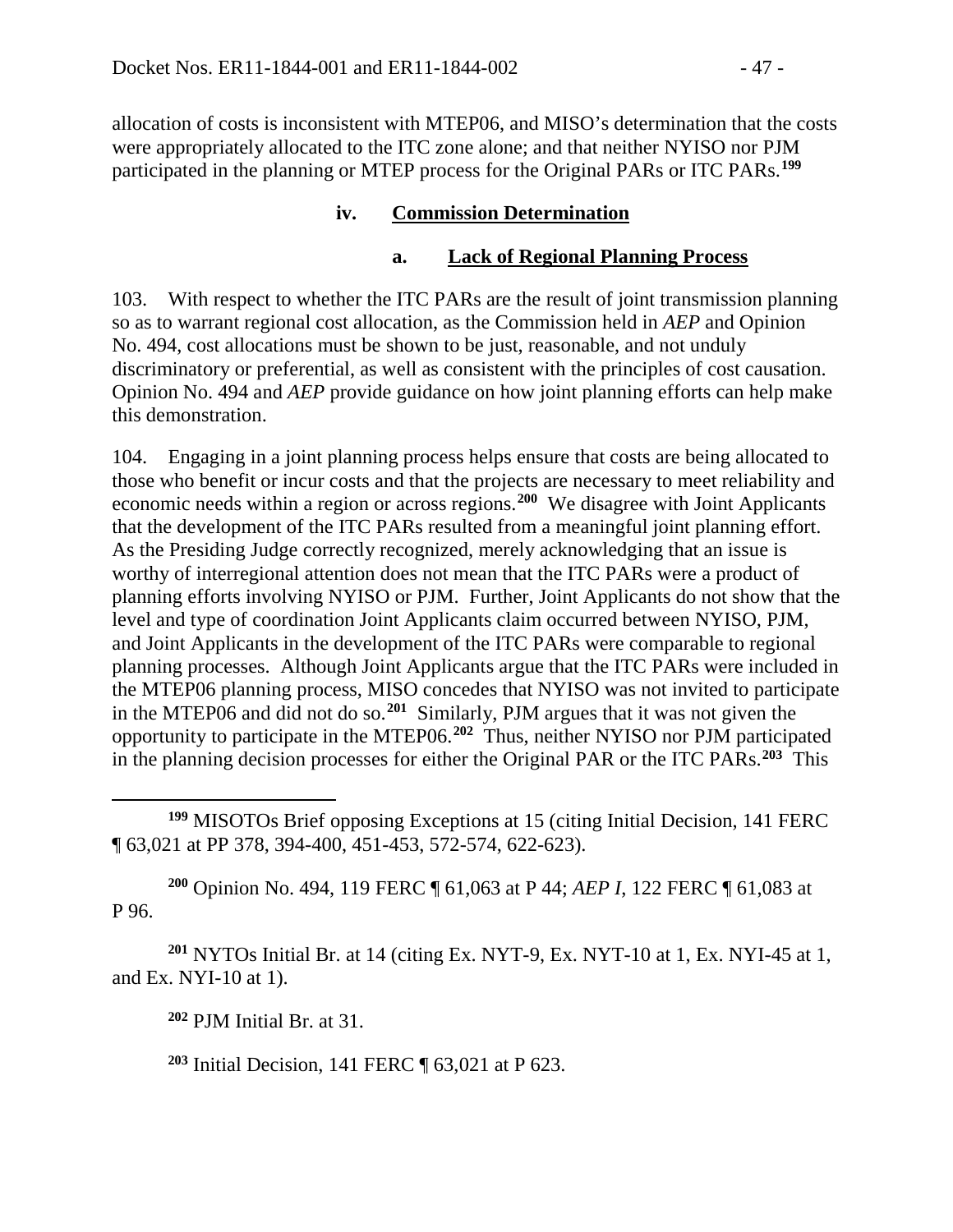lack of a meaningful, inclusive planning process is important to consider when evaluating whether the cost allocation proposal for the ITC PARs properly assigns costs to NYISO and PJM. While Opinion No. 494 and *AEP* did not mandate that a joint planning effort precede a regional cost allocation, we find that the lack of a joint planning effort is an important factor for the Commission to consider in this proceeding.

#### **b. Lack of Benefits to NYISO and PJM by Operation of ITC PARs**

### **i. Presiding Judge's Findings**

105. The Presiding Judge found that Joint Applicants failed to show that NYISO or PJM will be benefited by the operation of the ITC PARs.**[204](#page-47-0)** First, the Presiding Judge found that Joint Applicants failed to produce any credible benefits analysis to support the proposed cost allocation.**[205](#page-47-1)** The Presiding Judge found that the study performed on NYISO's behalf by Dr. David Patton estimating that, between October 2008 and November 2009 "loop flow had caused a total of approximately \$430 million in pricing inefficiencies in the four control areas around Lake Erie," is inaccurately portrayed by Joint Applicants, because the purpose of the study was not to estimate the impact of unscheduled power flows on congestion costs, but to determine the potential benefits that improved scheduling and coordinated congestion management could provide.**[206](#page-47-2)**

106. The Presiding Judge found that the three studies cited by Joint Applicants in which PJM had some participation took place in 2007, 2008, and 2009, after the installation of the ITC PARs had been approved and included in the MTEP06 and after ITC had already committed to pay for the ITC PARs on its own. The Presiding Judge found that Joint Applicants did not demonstrate that those three studies are relevant for cost allocation purposes.**[207](#page-47-3)**

107. The Presiding Judge found that although Joint Applicants contend that Lake Erie loop flow changes direction frequently, none of the studies cited provide any guidance on expected loop flow direction in the future; moreover, each predates NYISO's tariff

**<sup>204</sup>** *Id.* PP 732-749.

**<sup>205</sup>** *Id.* P 732.

<span id="page-47-2"></span><span id="page-47-1"></span><span id="page-47-0"></span> $\overline{a}$ 

**<sup>206</sup>** *Id.* P 733.

<span id="page-47-3"></span>**<sup>207</sup>** *Id.* P 735.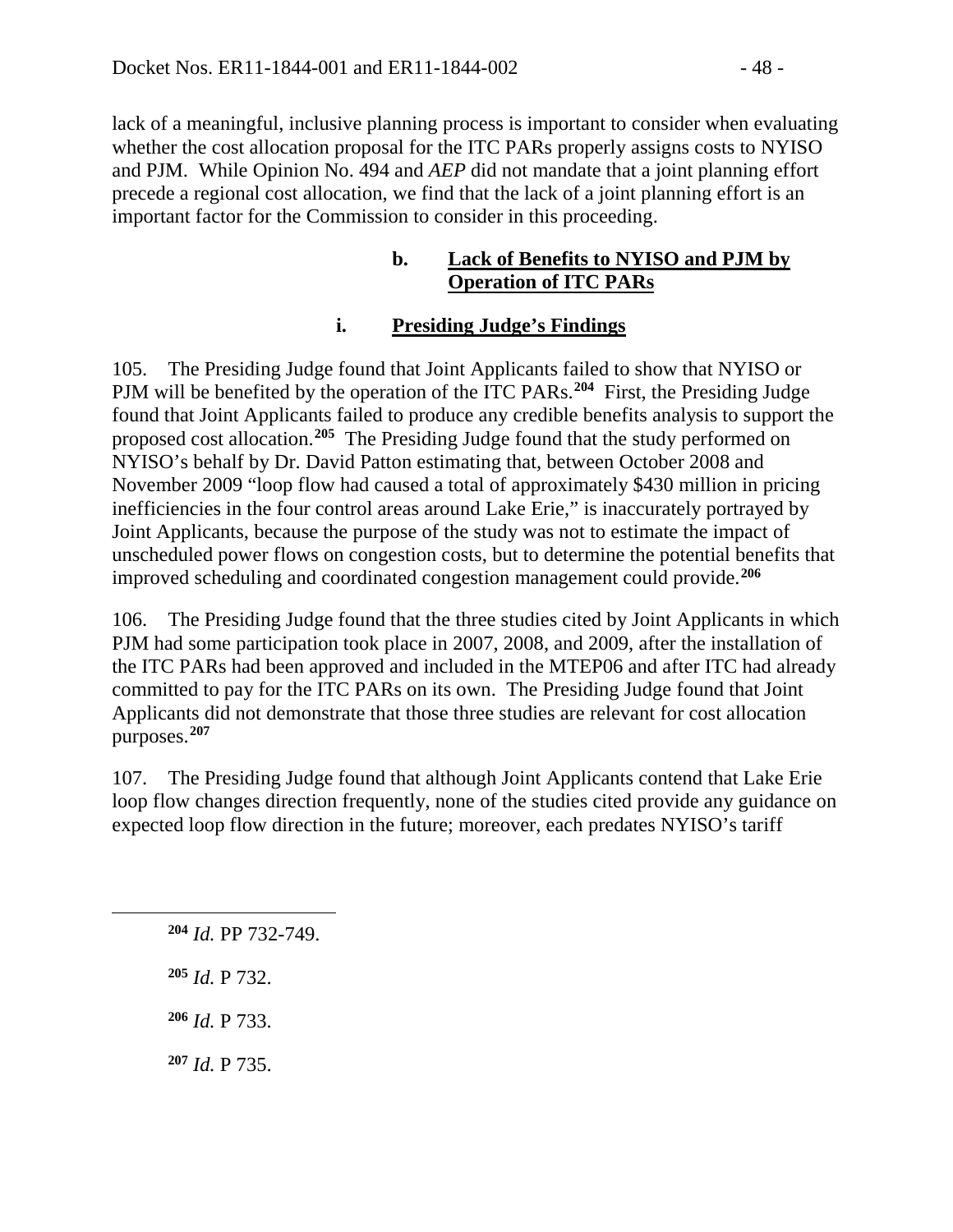revisions prohibiting the scheduling of circuitous transactions from NYISO across the Michigan-Ontario interface, which stemmed much of the counterclockwise loop flows.**[208](#page-48-0)**

108. Second, in addition to not producing a credible benefits analysis, the Presiding Judge found that Joint Applicants have failed to prove that benefits accrue to NYISO or PJM from the ITC PARs to justify the proposed cost allocation.<sup>[209](#page-48-1)</sup> In this regard, the Presiding Judge found that Joint Applicants have failed to show that the ITC PARs provide reliability benefits to New York or PJM. The Presiding Judge explained that NYISO is correct in pointing out that when challenged on the benefits analysis, Joint Applicants switched theories and claimed the ITC PARs were instead a reliability project for which cost causation, not beneficiary pays, principles apply. The Presiding Judge also found that Joint Applicants' assertion that the ITC PARs provide reliability benefits is flawed because (1) when MISO included the ITC PARs in MTEP06, MISO rejected the notion that the ITC PARs were a reliability project; (2) Joint Applicants conceded they have not performed any studies of reliability impacts of the ITC PARs; (3) Joint Applicants have not produced any evidence that NYISO or PJM contributed to the decision to construct the ITC PARs; and (4) the overwhelming weight of the evidence shows the costs were incurred to avoid curtailment of scheduled economic energy imports to Michigan from Ontario.**[210](#page-48-2)**

109. The Presiding Judge found that the following scenarios, pointed out by NYTOs, in which the New York transmission system could be harmed bear note. First, if the Michigan-Ontario PARs are operated to reduce counterclockwise loop flows, constraints on the New York transmission system could develop. Second, if the Michigan-Ontario PARs are not successfully operated to conform actual power flows to scheduled power flows, but are still declared to be "regulating" for purposes of the North American Electric Reliability Corporation Interchange Distribution Calculator, New York may not be able to use Transmission Loading Relief to obtain relief from the unscheduled Lake Erie loop flows. Third, New York may also be harmed if MISO and IESO do not accurately anticipate power flows and move the Michigan-Ontario PARs in a direction that exacerbates unscheduled flows, or if the Michigan-Ontario PARs are operated in a manner that regularly causes unscheduled power flows over the New York transmission system. The Presiding Judge found that that these concerns, coupled with Joint Applicants' failure to put forth credible, persuasive evidence concerning future flows,

**<sup>208</sup>** *Id*. P 737.

<span id="page-48-2"></span><span id="page-48-1"></span><span id="page-48-0"></span> $\overline{a}$ 

**<sup>209</sup>** *Id.* P 740.

**<sup>210</sup>** *Id.* P 742.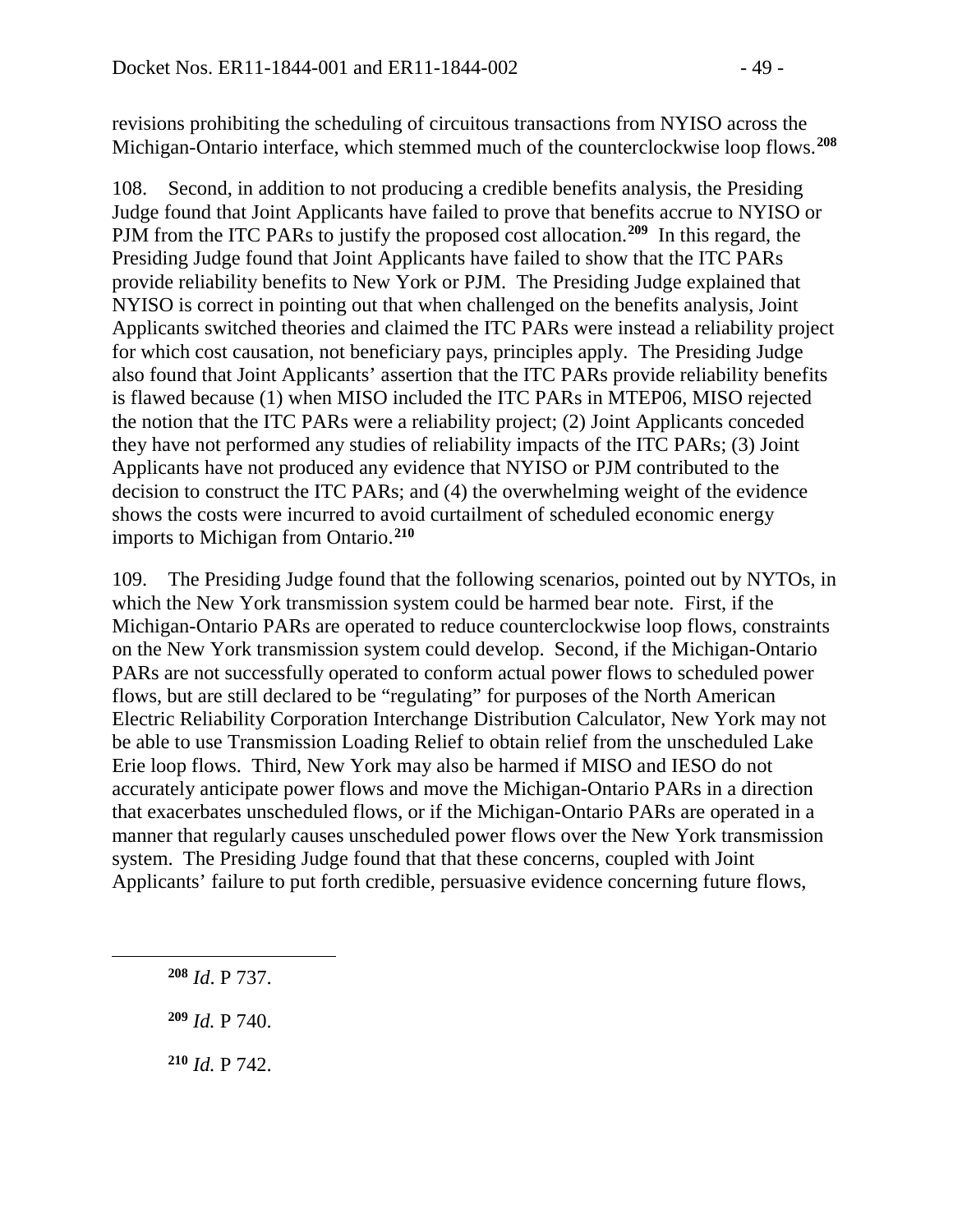caused him to accept NYTOs' scenarios of unintended future harms as credible threats to NYISO's system.**[211](#page-49-0)**

110. The Presiding Judge also found that PJM derives no benefit from the ITC PARs, but is harmed by the flow-to-schedule operation of them. The Presiding Judge found that PJM would have incurred an annual harm of \$11.4 million in 2010 and \$16 million in 2011 had the ITC PARs been so operating.**[212](#page-49-1)** The Presiding Judge found that the ITC PARs would reduce costly redispatch that would be required under market-to-market coordination between PJM and NYISO. Additionally, the Presiding Judge found that contrary to ITC witness Shavel's testimony that PJM would benefit from the operation of the ITC PARs, there would likely be no costs to PJM at all from NYISO, and that under the recently accepted market-to-market coordination process between PJM and NYISO, each RTO is granted a "firm flow entitlement" on monitored flowgates, meaning PJM would be able to place loop flows on NYISO's system similar to those it has placed in the past, without having to redispatch.**[213](#page-49-2)** Therefore, the Presiding Judge found that Joint Applicants have failed to produce evidence to prove NYISO and PJM will benefit from operation of the ITC PARs.**[214](#page-49-3)**

#### **ii. Joint Applicants' Briefs on Exceptions**

111. Joint Applicants assert that one of the most important factual issues is the extent to which NYISO and PJM benefit from the physical control of loop flows provided by the ITC PARs and that the Presiding Judge improperly found that NYISO and PJM will not derive sufficient benefits from ITC's PARs to justify the proposed cost allocation to them.**[215](#page-49-4)** Joint Applicants argue that the Presiding Judge failed to properly consider the numerous prior reports and regulatory filings in which, prior to the filing of this cost allocation proposal, both NYISO and PJM recounted the numerous problems caused on their systems by Lake Erie loop flow and endorsed the installation and activation of the ITC PARs to help control loop flow. Joint Applicants contend that Joint Applicants' 2007 and 2008 loop flow studies, NYISO's filings at the Department of Energy in the

**<sup>211</sup>** *Id.* P 744.

<span id="page-49-0"></span> $\overline{a}$ 

<span id="page-49-2"></span><span id="page-49-1"></span>**<sup>212</sup>** *Id.* P 745. "Flow to schedule operation" refers to MISO's assertion that the PARs were being operated to hold actual flow to scheduled flow. See Ex. MSO-3 (Rebuttal Testimony of Mr. Mallinger) at 8:11-12.

**<sup>213</sup>** *Id.* PP 746-747.

<span id="page-49-3"></span>**<sup>214</sup>** *Id*. P 749.

<span id="page-49-4"></span>**<sup>215</sup>** Joint Applicants Brief on Exceptions at 5, 26.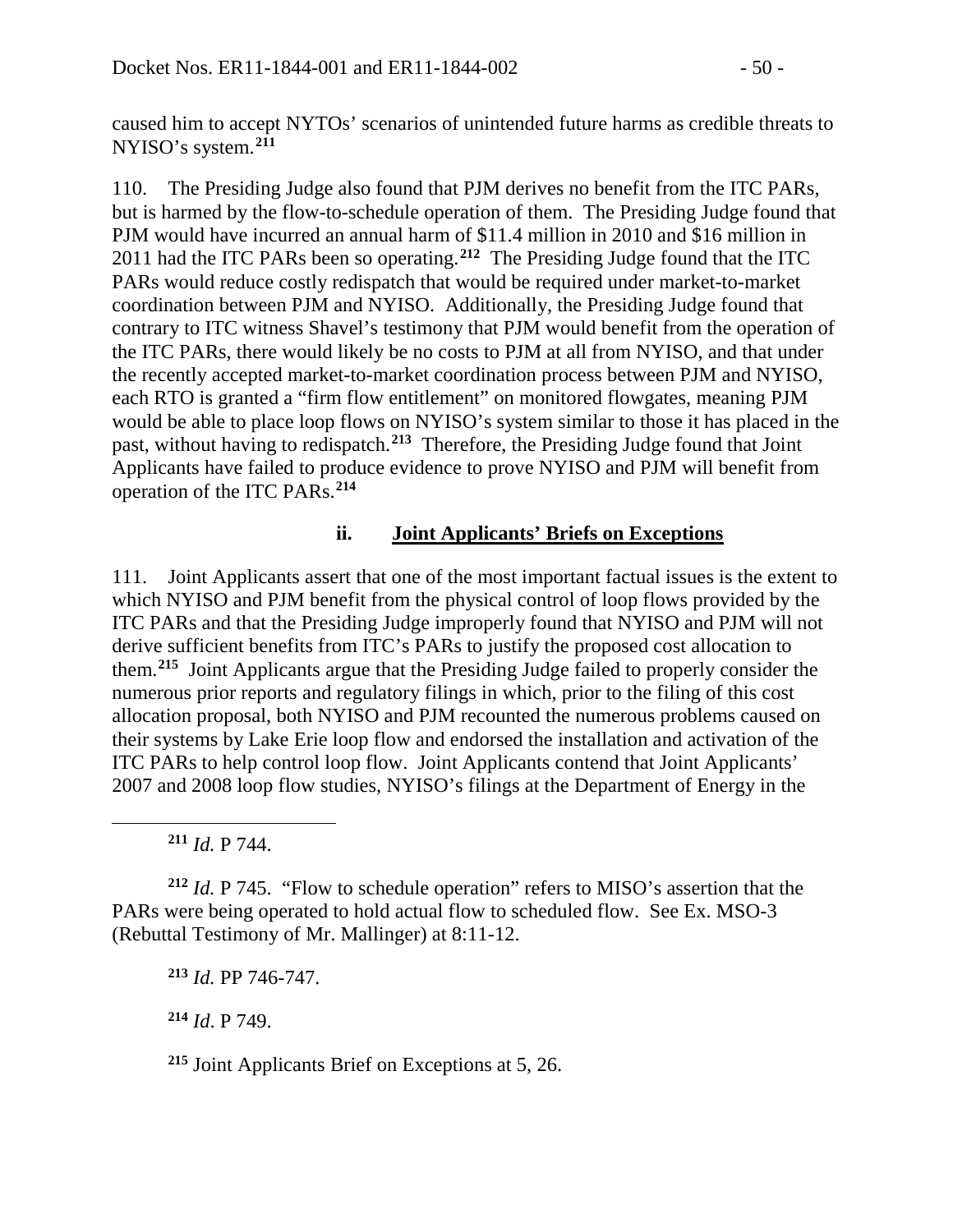PARs Presidential Permit proceeding, and NYISO's filings at the Commission in Docket No. ER08-1281 emphasized the need for and importance of the ITC PARs for helping to control loop flow.**[216](#page-50-0)** Joint Applicants argue that these prior statements by NYISO and PJM add up to an admission that NYISO and PJM will benefit substantially from the physical control of loop flow that the ITC PARs would provide.**[217](#page-50-1)** Joint Applicants also contend that the Presiding Judge improperly disregarded the testimony of ITC's witness Shavel and MISO's witness Mallinger confirming that loop flow-related problems would necessarily be eliminated or ameliorated by physical loop flow control.**[218](#page-50-2)**

112. Joint Applicants argue that the record contains evidence of the costs that uncontrolled loop flow can impose on NYISO and PJM. Joint Applicants contend that, among other things, on August 16, 2010, NYISO filed a study with the Commission in Docket No. ER08-1281, which was prepared by NYISO's independent market advisor Dr. David Patton, estimating that loop flow had caused a total of \$430 million in pricing inefficiencies in the four control areas around Lake Erie between November 2008 and October 2009, including approximately \$140 million in NYISO and \$70 million in PJM. Joint Applicants assert that NYISO's witness Pike initially confirmed that the \$430 million figure represented "the cost of congestion" caused by loop flow during that period, but later argued that to determine congestion costs, the forward and reverse loop flows should be netted, which would substantially decrease the congestion costs. Joint Applicants also argue that even if the netting argument is accepted, which it should not be, the remaining costs to NYISO and PJM of \$18 million and \$4 million, respectively, still exceed the ITC PARs costs proposed for allocation. Additionally, Joint Applicants contend that although the Presiding Judge stated that the purpose of the Patton study was to estimate the benefits of improved scheduling and coordination and not to estimate congestion costs, the Presiding Judge ignored that the Patton study states that the first step in estimating the value of coordinated scheduling is to estimate pricing inefficiencies caused by loop flow.**[219](#page-50-3)**

<span id="page-50-2"></span><span id="page-50-1"></span><span id="page-50-0"></span> $\overline{a}$ 

**<sup>218</sup>** *Id.* at 34-35.

**<sup>216</sup>** *Id.* at 33.

**<sup>217</sup>** *Id.* at 34.

<span id="page-50-3"></span>**<sup>219</sup>** *Id.* at 36 (citing Initial Decision, 141 FERC ¶ 63,021 at P 733).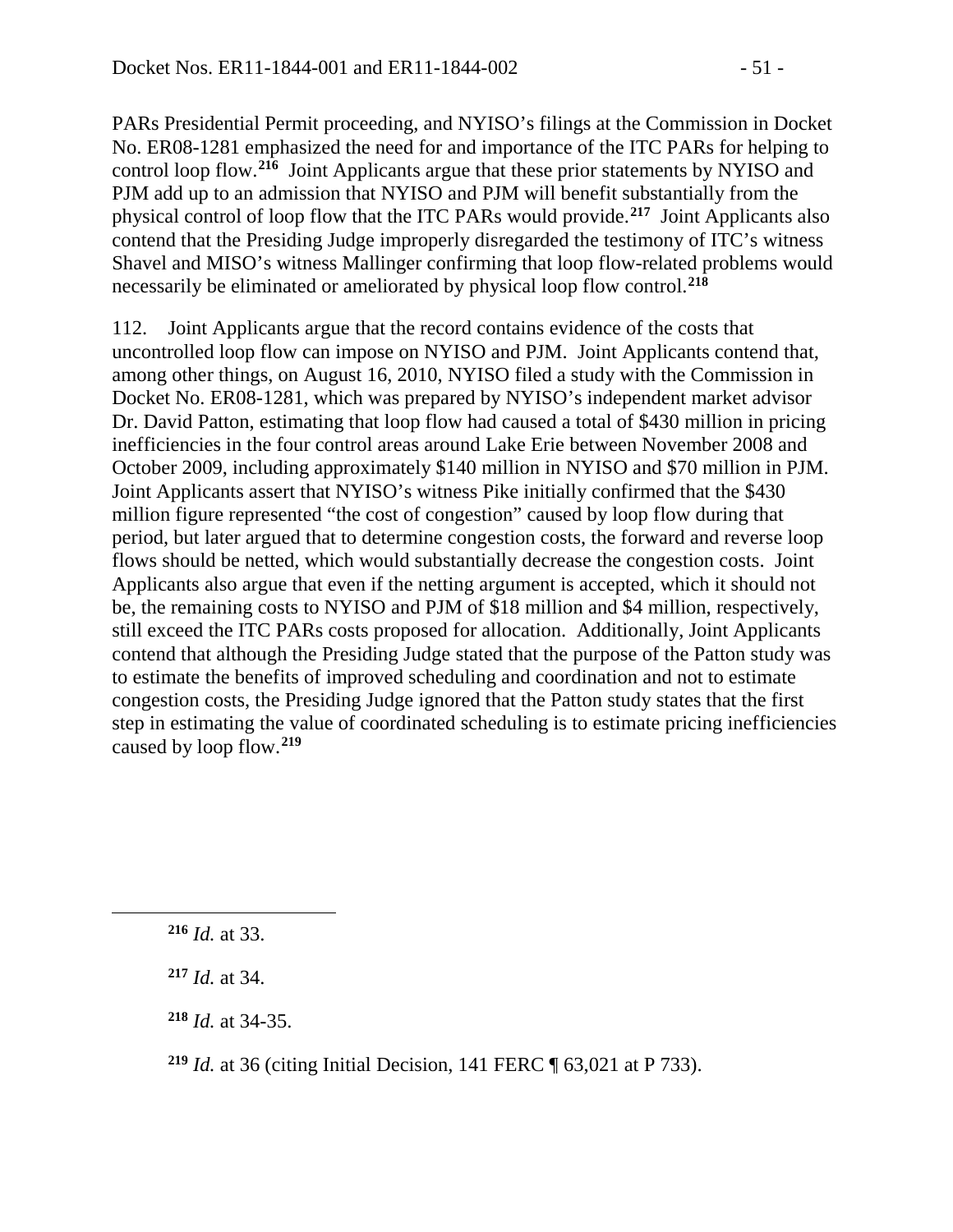#### **iii. Briefs Opposing Exceptions**

113. PJMTOs, PJM, NYTOs, NYISO, and Trial Staff argue that the Presiding Judge correctly found that Joint Applicants failed to show that NYISO or PJM will be benefited by the operation of the ITC PARs.**[220](#page-51-0)**

114. PJMTOs assert that the Presiding Judge correctly found that the Joint Applicants failed to make a sufficient showing that the ITC PARs will benefit NYISO and PJM such that the costs associated with the PARs should be allocated to NYISO and PJM. PJMTOs argue that rather than make such a showing, Joint Applicants instead claim that "it is self-evident that the physical elimination or reduction of loop flow that the PARs will provide will similarly eliminate or reduce" the problems caused by loop flows. PJMTOs contend that Joint Applicants point to historical problems caused by loop flows, but fail to present any evidence of the benefits to PJM that would result from the termination of loop flows. PJMTOs continue that although Joint Applicants propose to allocate 23.8 percent of the costs of the ITC PARs to PJM, Joint Applicants have not demonstrated that PJM or the PJMTOs receive any benefits at all from installation and operation of the ITC PARs. Additionally, PJMTOs argue that Joint Applicants have neither evaluated the economic impacts of the planned operation of the ITC PARs, nor assessed or determined the physical or economic impacts of the ITC PARs on PJM's transmission system.**[221](#page-51-1)** PJMTOs also contend that the possibility that MISO may benefit from the elimination of loop flows on its system does not constitute a benefit to PJM and PJMTOs.**[222](#page-51-2)**

115. PJM argues that Joint Applicants presented no evidence quantifying any benefit to PJM and that neither MISO nor ITC ever evaluated the economic impacts produced by the planned operation of the ITC PARs. PJM contends that as to the impacts on PJM, the record contains only PJM witness Bresler's study of the impact of the ITC PARs, and that study shows that PJM will be harmed, not benefited, by the flow-to-schedule operation of the ITC PARs, **[223](#page-51-3)** which would cost its market participants millions of dollars

<span id="page-51-2"></span>**<sup>222</sup>** *Id.* at 28.

 $\overline{a}$ 

<span id="page-51-3"></span>**<sup>223</sup>** PJM Brief Opposing Exceptions at 50.

<span id="page-51-1"></span><span id="page-51-0"></span>**<sup>220</sup>** *See, e.g.*, PJMTOs Brief Opposing Exceptions at 26-28; PJM Brief Opposing Exceptions at 49-60; NYTOs Brief Opposing Exceptions at 33-35; NYISO Brief Opposing Exceptions at 51-59; Trial Staff Brief on Exceptions at 41-44.

**<sup>221</sup>** PJMTOs Brief Opposing Exceptions at 26-27.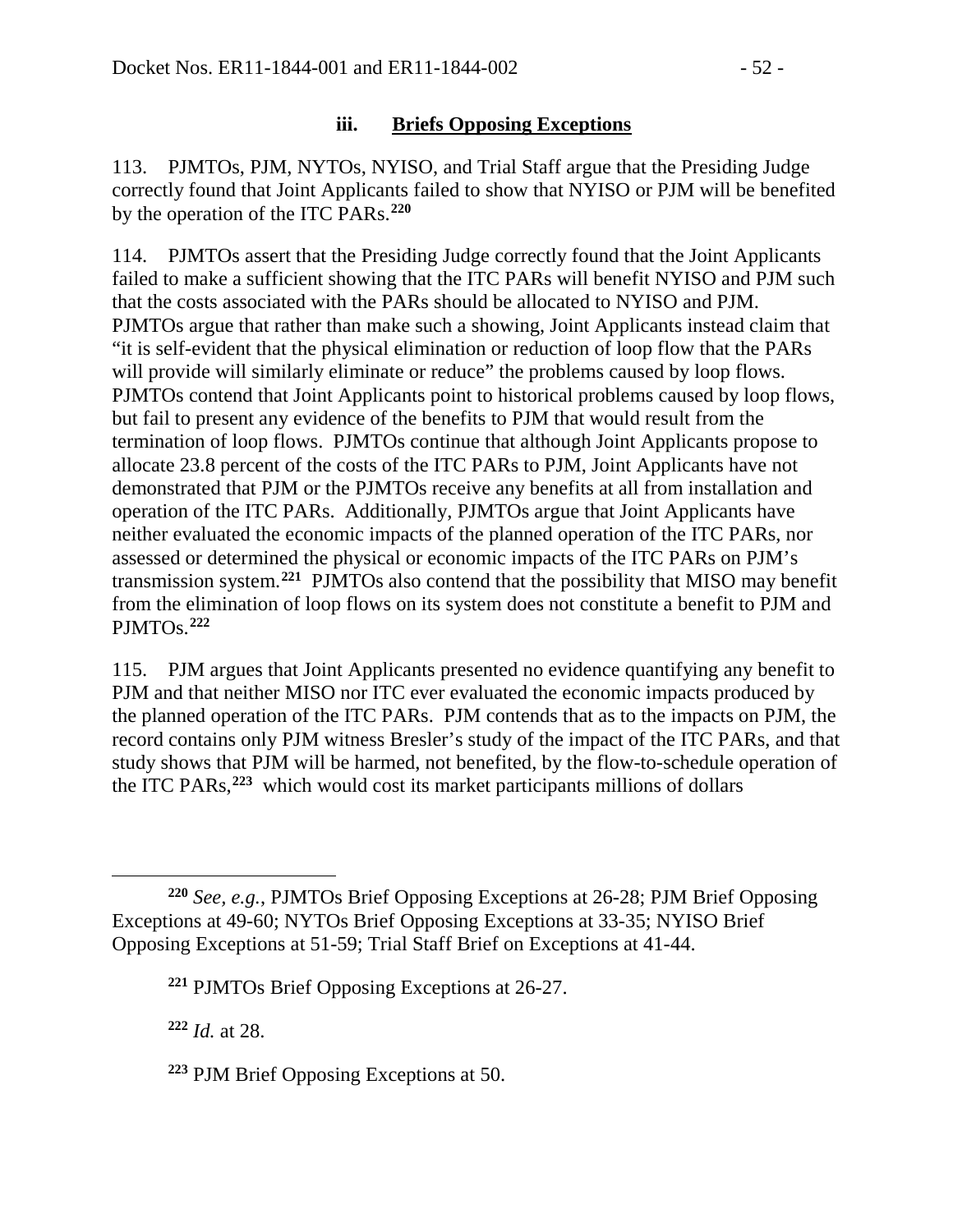annually.**[224](#page-52-0)** Against this, PJM argues that Joint Applicants provided only generalized statements that the surrounding areas would benefit.

116. PJM asserts that the various studies upon which Joint Applicants rely do not provide a basis for cost allocation to PJM. PJM argues that Joint Applicants failed to perform any studies of their own demonstrating an identified need for the ITC PARs, the harmful flows that give rise to that need, the system conditions under which that need arises, or that the ITC PARs would provide any benefit to others.**[225](#page-52-1)** PJM continues that the studies upon which Joint Applicants primarily rely were produced by NYISO or its consultants and that PJM was never approached about sharing costs for the ITC PARs until Joint Applicants submitted the instant cost allocation proposal. PJM argues that Joint Applicant's reliance on NYISO's filing with the Commission cannot support a cost allocation to PJM because the filing and associated Patton study is the product of NYISO. PJM contends that the three regional studies cited by Joint Applicants in which PJM had some participation took place in 2007, 2008, and 2010, which occurred after the installation of the ITC PARs had been approved and included in the MTEP06 and after ITC already undertook to pay for the ITC PARs on its own.**[226](#page-52-2)** PJM argues that any PJM statements in these reports were in the context only of indicating lack of opposition to Joint Applicant's installation of already planned and approved projects and have no bearing on cost allocation.

117. NYTOs argue that Joint Applicants failed to show that the ITC PARs enhance service reliability and have not provided a credible measurement of the benefits associated with that service.**[227](#page-52-3)** NYTOs contend the record shows that the only reliability benefit the ITC PARs provide is the reduction of thermal overloads on the ITC system, further asserting that the Presiding Judge correctly found that "Joint Applicants have failed to show that the ITC PARs provide reliability benefits to New York or PJM."**[228](#page-52-4)** NYTOs argue that Joint Applicants fail to cite record evidence to contradict the Presiding Judge's findings and failed to show that NYISO or PJM "caused" ITC to install the ITC PARs as they now contend. NYTOs also argue that with no credible reliability theory to support Joint Applicants' inter-regional cost allocation plan, the only alternative cost

<span id="page-52-2"></span><span id="page-52-1"></span><span id="page-52-0"></span> $\overline{a}$ 

**<sup>226</sup>** *Id.* at 55.

<span id="page-52-3"></span>**<sup>227</sup>** NYTOs Brief Opposing Exceptions at 33.

<span id="page-52-4"></span>**<sup>228</sup>** *Id.* at 33-34 (citing Initial Decision, 141 FERC ¶ 63,021 at P 742).

**<sup>224</sup>** *Id.* at 51-53.

**<sup>225</sup>** *Id.* at 53-56.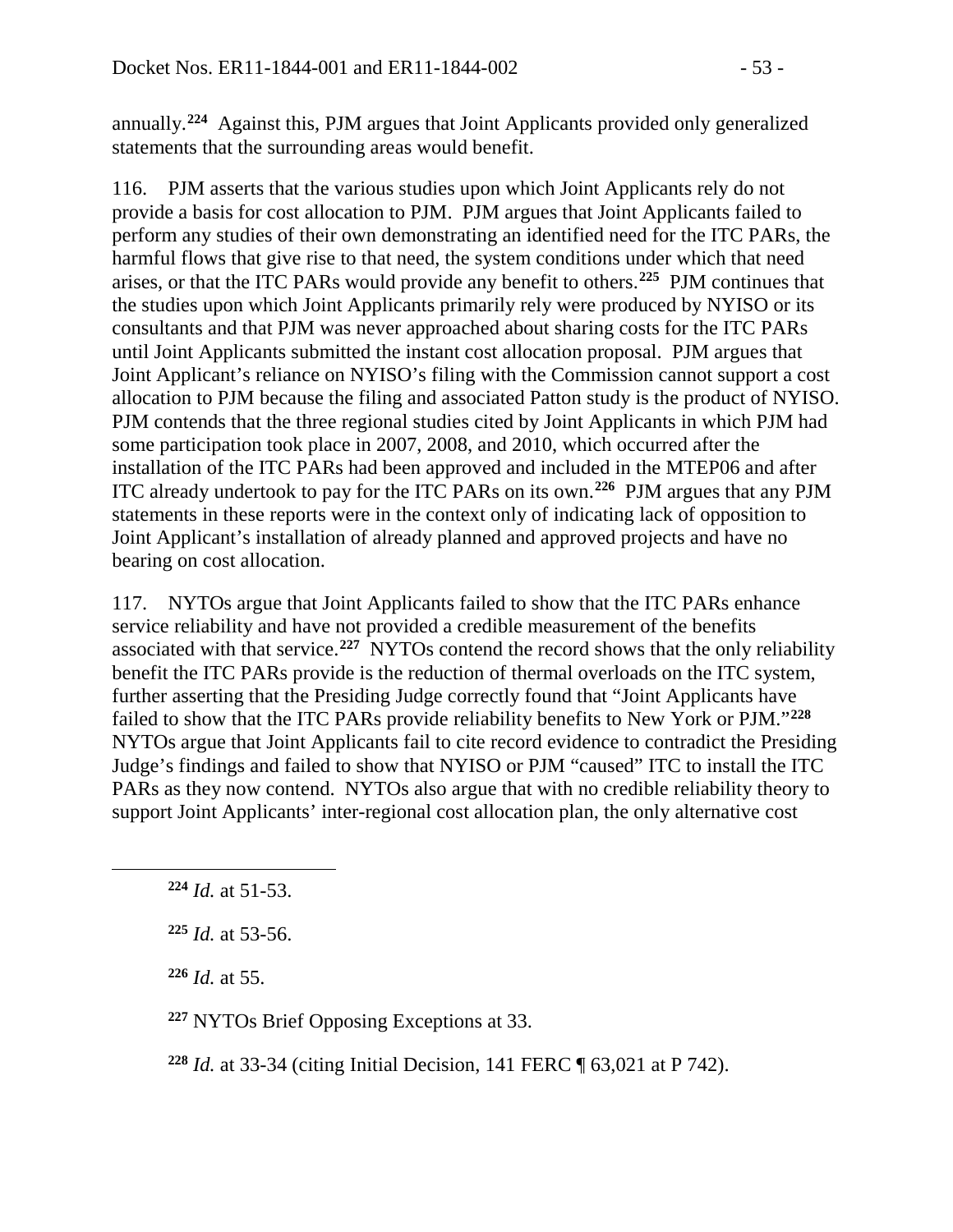allocation theory is based on the beneficiary pays approach, which Joint Applicants contend is not their theory either.**[229](#page-53-0)**

118. NYISO asserts that Joint Applicants have not performed, and did not submit, any studies that quantify the expected benefits to NYISO and its customers from the operation of the ITC PARs, and the data that NYISO submitted in Exhibit NYI-66 proves that the ITC PARs have not controlled Lake Eric loop flow in the manner Joint Applicants claimed the ITC PARs would.**[230](#page-53-1)** NYISO argues that MISO witness Chatterjee admitted that MISO did not perform a study of the "benefits" of the ITC PARs to NYISO or PJM and that ITC admitted that it did not create any documents relating to the economic or reliability benefits of the ITC PARs. Additionally, NYISO contends that MISO and ITC stated that they did not perform assessments of studies to identify specific reliability criteria that are potentially violated by Lake Erie loop flow.**[231](#page-53-2)**

119. NYISO argues that its statement indicating support for the construction and operation of the ITC PARs were all made before the ITC PARs entered service and were premised on untested MISO and ITC claims regarding loop flow control capabilities of the ITC PARs.**[232](#page-53-3)** NYISO contends that because all of these documents were produced before the ITC PARs entered service, it was not possible for NYISO to know how effective the collective operation of the ITC PARs would be, or what impact the operation of those facilities would have on the New York Control Area.**[233](#page-53-4)**

120. NYISO argues that Joint Applicants offered testimony from MISO witness Mallinger and ITC witness Shavel that identified areas in which generalized benefits, such as reductions in transmission congestion and system losses, might occur if the ITC PARs operate perfectly at all times, to the limits of their purported control capability. NYISO contends that the Mallinger and Shavel testimonies did not address or attempt to discount their claimed benefits to reflect any trade-offs that occur between and among the Independent System Operators (ISOs) and RTOs that surround Lake Erie. NYISO notes that, for example, a reduction in counterclockwise Lake Erie loop flow that might benefit MISO could, simultaneously, harm NYISO, assuming both transmission systems are

- **<sup>230</sup>** NYISO Brief Opposing Exceptions at 52.
- **<sup>231</sup>** *Id.* at 53.
- <span id="page-53-3"></span>**<sup>232</sup>** *Id.*

<span id="page-53-2"></span><span id="page-53-1"></span><span id="page-53-0"></span> $\overline{a}$ 

<span id="page-53-4"></span>**<sup>233</sup>** *Id.* at 54.

**<sup>229</sup>** *Id.* at 34-35.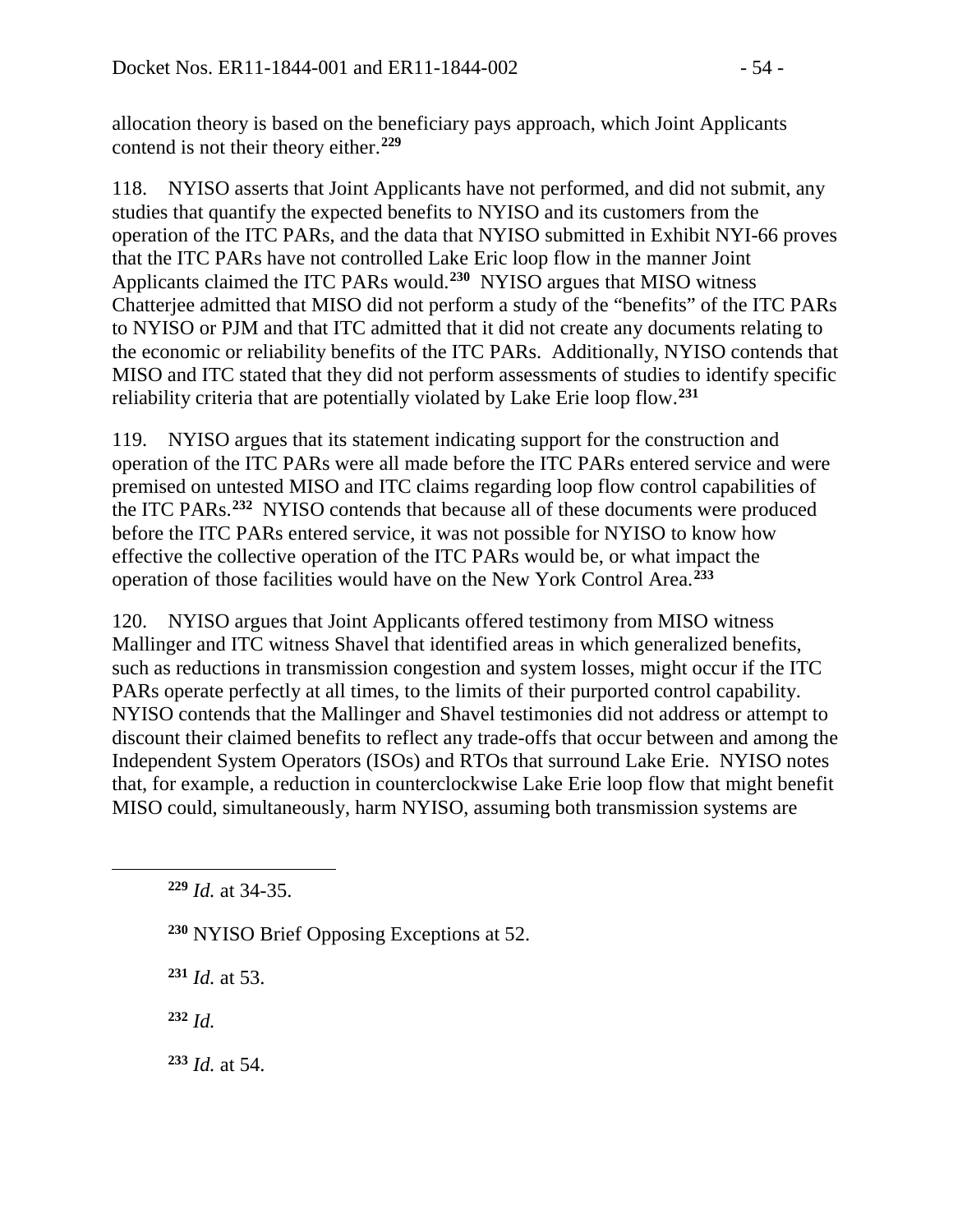experiencing congestion on transmission facilities that are impacted by Lake Erie loop flow at the same time.**[234](#page-54-0)**

121. NYISO argues that Joint Applicants did not submit any evidence supporting their claim that the ITC PARs will control 600 MW of Lake Erie loop flow nearly 100 percent of the time. Additionally, NYISO asserts that Exhibit NYI-66 demonstrates that the ITC PARs did not effectively conform actual power flows to scheduled power flows during the first 104 days of operation (from April 5 to July 18, 2012), and that the ITC PARs were frequently a cause of additional Lake Erie loop flow during that time period.**[235](#page-54-1)** NYISO also argues that Joint Applicants assert that the Patton study, which was performed for NYISO, estimated that between October 2008 and November 2009, "loop flow had caused a total of \$430 million in pricing inefficiencies in the four control areas around Lake Erie." However, as NYISO witness Pike explained, the "\$430 million is not a cost incurred by the ISOs and RTOs around Lake Erie" but rather it "is an estimate of the total gross value of the over-priced and under-priced loop flow for the specific period . . . without regard to whether the loop flow was increasing or decreasing congestion costs or whether that loop flow was circulating around Lake Erie, or not."**[236](#page-54-2)** Additionally, NYISO argues that the Patton study suggests that there may be times when NYISO, PJM, MISO, and IESO can better coordinate interregional transaction scheduling and dispatch to increase economic efficiency by taking advantage of beneficial loop flows, and that operating the ITC PARs on a strict flow-to-schedule basis could actually prevent these potential benefits of interregional coordination from being realized.**[237](#page-54-3)** NYISO contends that because the direction and magnitude of loop flow can vary significantly from hour-to-hour, day-to-day, year-to-year, a one year snapshot like the Patton study does not present a valid basis for reaching any conclusions about the expected long-term impact of loop flow on congestion costs.**[238](#page-54-4)**

122. Trial Staff argues that Joint Applicants have presented no evidence that NYISO or PJM will enjoy "substantial benefits" from the presence of the ITC PARs.**[239](#page-54-5)** With regard to Joint Applicants' contention that the Presiding Judge ignored the numerous reports and

**<sup>234</sup>** *Id. Id.* at 55-56. *Id.* at 56. *Id.* at 57. *Id.* at 58-59.

<span id="page-54-3"></span><span id="page-54-2"></span><span id="page-54-1"></span><span id="page-54-0"></span> $\overline{a}$ 

<span id="page-54-5"></span><span id="page-54-4"></span>**<sup>239</sup>** Trial Staff Brief Opposing Exceptions at 41.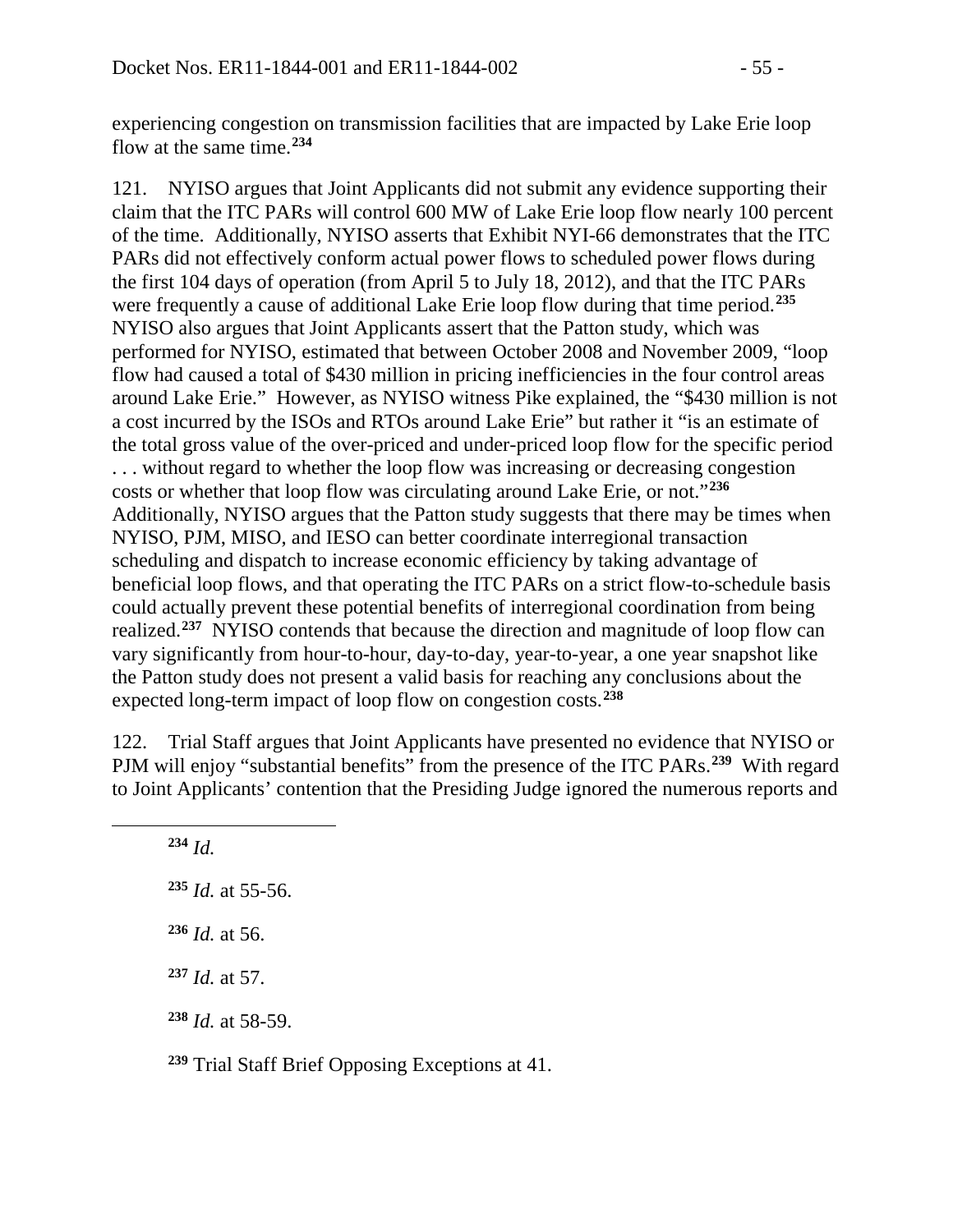regulatory filings in which NYISO and PJM recounted the problems caused by Lake Erie loop flow on their systems and endorsed the prompt installation of the ITC PARs to help control loop flow, Trial Staff asserts that Joint Applicants mischaracterize this issue. Trial Staff argues that the Presiding Judge did consider three studies produced by Joint Applicants as evidence that PJM and NYISO will receive benefits from the operation of the PARs. However, Trial Staff states that the Presiding Judge found the studies irrelevant to the issue of cost allocation because they were undertaken in 2007, 2008, and 2009, after the decision to install and pay for the PARs had been made by ITC and after the installation had been approved in MTEP06.**[240](#page-55-0)**

123. Trial Staff notes Joint Applicants' contention that the Patton study concluded that Lake Erie loop flow caused a total of \$430 million in pricing inefficiencies in the control areas around Lake Erie, and that this conclusion translates into an acknowledgement by PJM and NYISO that they will benefit from the elimination of those flows by a similar magnitude. However, Trial Staff argues that the Presiding Judge considered the study and found that the purpose of the study "was not to estimate the impact of unscheduled power flows on congestion costs, but to determine the potential benefits that improved scheduling and coordinated congestion management could provide."**[241](#page-55-1)**

124. Trial Staff points out that Joint Applicants do not address the Presiding Judge's findings that the cited reports are irrelevant or mischaracterized. Instead, Trial Staff states that Joint Applicants continue to present them as evidence of benefits that accrue to PJM and NYISO by virtue of the operation of the ITC PARs. Additionally, Trial Staff notes that Joint Applicants do not address the Presiding Judge's observation that on rebuttal, MISO witness Chatterjee claimed, "because the Joint Applicants view the PARs as a reliability project, their cost allocation is not based on a beneficiary pays theory." Trial Staff states that the Presiding Judge found that this testimony is inconsistent with the MTEP06, in which "MISO rejected the notion that the ITC PARs were a reliability project."**[242](#page-55-2)**

<span id="page-55-2"></span><span id="page-55-1"></span><span id="page-55-0"></span> $\overline{a}$ 

**<sup>240</sup>** *Id.* at 42-43.

**<sup>241</sup>** *Id.* at 43-44 (citing Initial Decision, 141 FERC ¶ 63,021 at P 733).

**<sup>242</sup>** *Id.* at 44 (citing Initial Decision, 141 FERC ¶ 63,021 at P 742).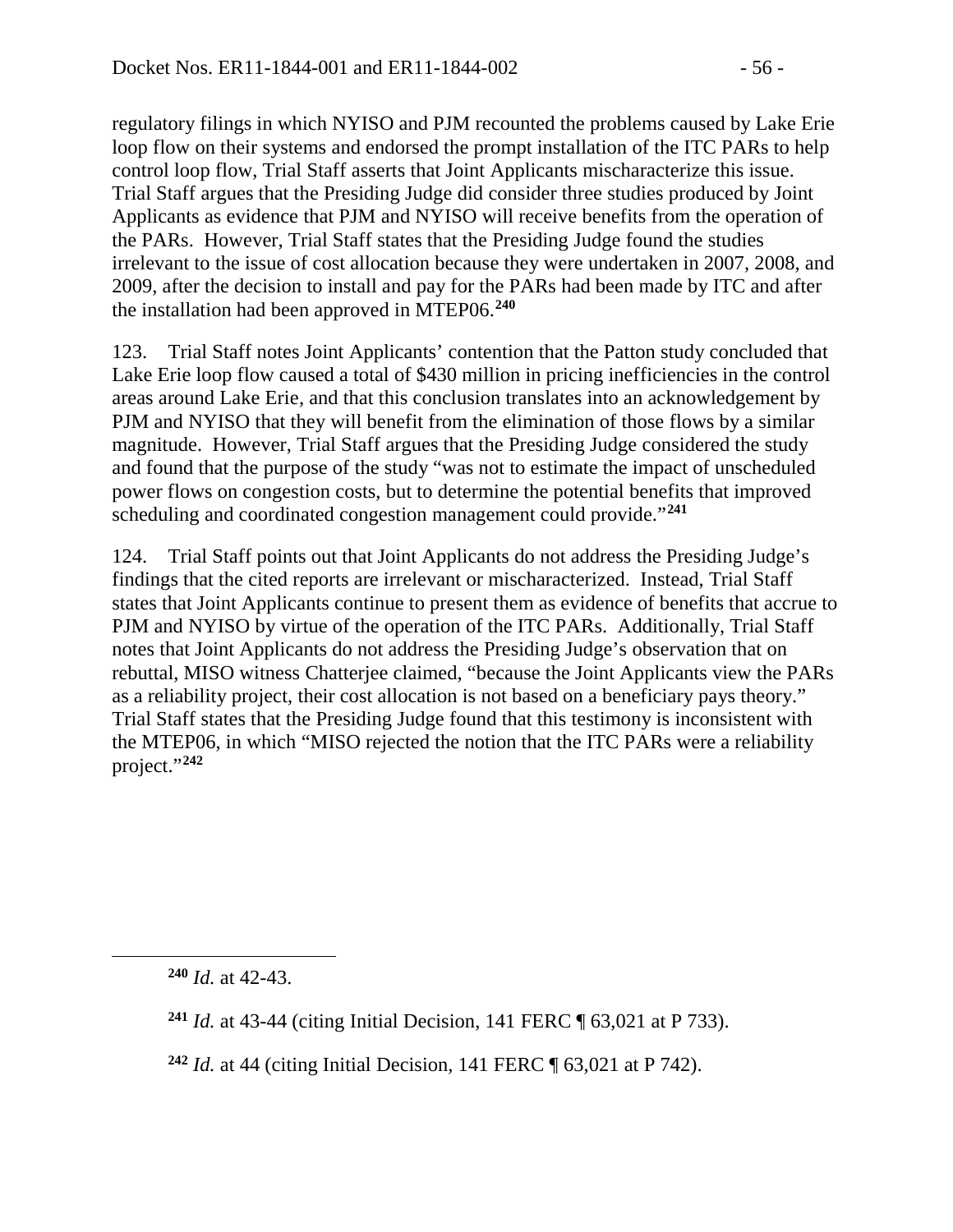#### **iv. Commission Determination**

#### **a. Lack of Benefits to NYISO and PJM by Operation of ITC PARs**

125. With respect to whether, notwithstanding the lack of joint planning, there is sufficient evidence in this record to conclude that Joint Applicants' proposed cost allocation is just and reasonable, based on the factual record in the Initial Decision, we affirm aspects of the Presiding Judge's finding that Joint Applicants failed to show that NYISO or PJM will benefit from the operation of the ITC PARs. Moreover, to the extent that Joint Applicants may have demonstrated some benefit to NYISO or PJM from the operation of the ITC PARs, we find that any such benefit does not outweigh the considerations discussed above that counsel against Joint Applicants' proposal. Therefore, we find that the proposed cost allocation has not been shown to be just and reasonable.**[243](#page-56-0)**

126. First, we find that the Presiding Judge properly found that Joint Applicants failed to produce any credible benefits analysis to support the proposed cost allocation and failed to prove that benefits accrue to NYISO or PJM from the ITC PARs to justify the proposed cost allocation.**[244](#page-56-1)** We agree that Joint Applicants failed to show that the ITC PARs provide reliability benefits to NYISO or PJM and that – as NYISO witness Pike, NYTOs, and PJM witness Bresler provide – NYISO and PJM may actually be harmed by the planned operation of the ITC PARs.**[245](#page-56-2)** For example, a reduction in counterclockwise loop flow that may benefit MISO might, at the same time, harm NYISO if both transmission systems are experiencing congestion on transmission facilities that are affected by loop flow. Additionally, we find unconvincing the testimony of ITC witness Shavel and MISO witness Mallinger stating that PJM and NYISO will benefit from the ITC PARs because general benefits, such as reductions in transmission congestion and system losses, might occur if the ITC PARs operate perfectly at all times. We note that these testimonies do not address any trade-offs that might occur between and among the ISOs and RTOs that surround Lake Erie.**[246](#page-56-3)**

<span id="page-56-2"></span><span id="page-56-1"></span><span id="page-56-0"></span> $\overline{a}$ 

**<sup>243</sup>** *See* Initial Decision, 141 FERC ¶ 63,021 at P 723.

**<sup>244</sup>** *See id.* PP 732, 740

**<sup>245</sup>** *See id.* PP 742-744.

<span id="page-56-3"></span>**<sup>246</sup>** *See id.* PP 756-747.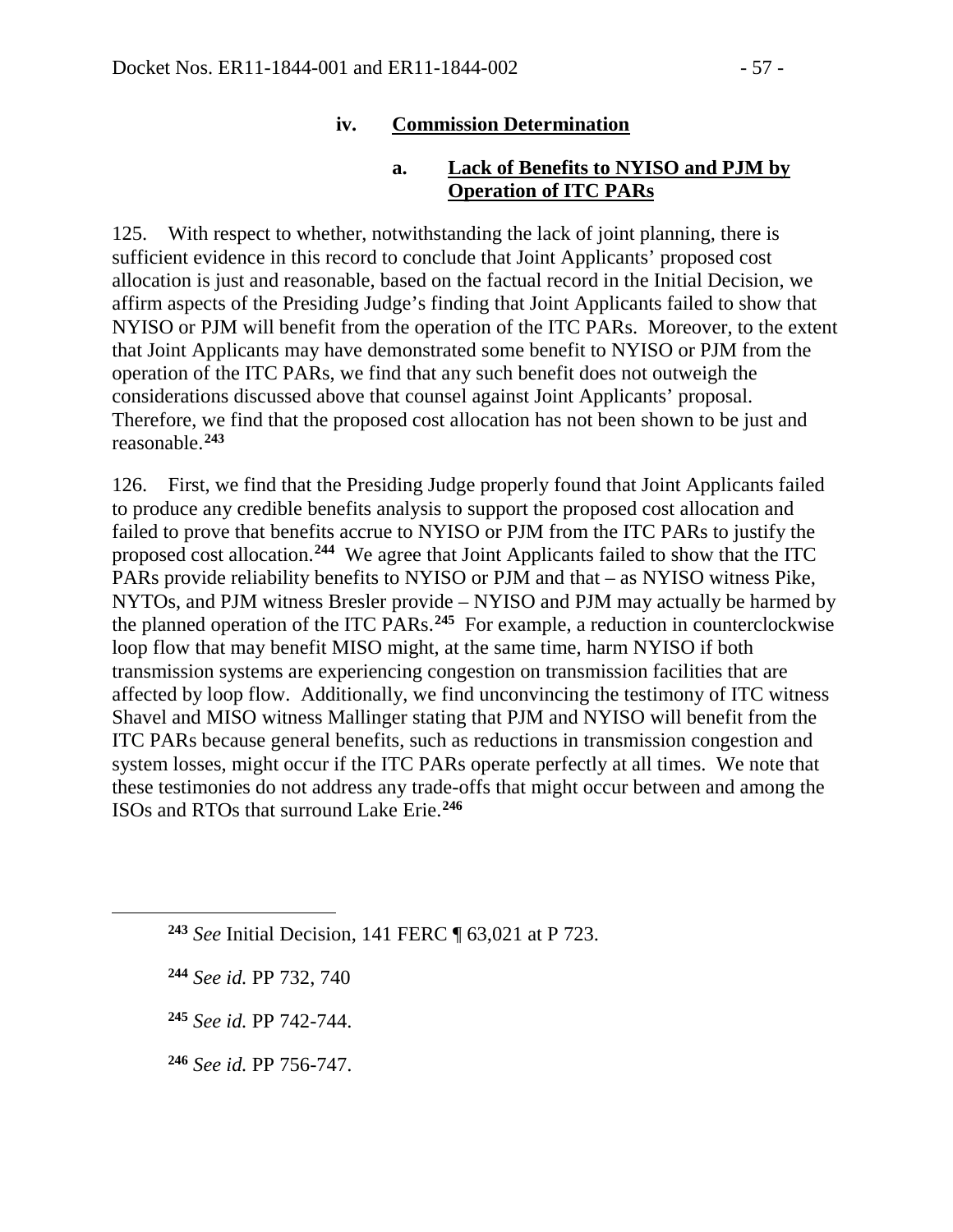127. Second, we find that the Presiding Judge properly considered the numerous reports and regulatory filings in which NYISO and PJM acknowledged that they would benefit from the ITC PARs. The Presiding Judge found that the 2007, 2008, and 2009 studies cited by Joint Applicants, in which PJM participated, were conducted after the installation of the ITC PARs had been approved and included in the MTEP06 after ITC had already committed to pay for the ITC PARs on its own. We find that NYISO's and PJM's statements in these reports and regulatory filings were premised on untested MISO and ITC claims regarding loop flow control capabilities and made without full knowledge of the operational instructions for the ITC PARs. Accordingly, Joint Applicants' reliance on these statements as a credible benefits analysis for its proposed cost allocation is insufficient.

128. Third, we find that the Presiding Judge properly accorded weight to the Patton study, which estimated that between October 2008 and November 2009, loop flow had caused approximately \$430 million in pricing inefficiencies and that this cost was not incurred by the ISOs and RTOs around Lake Erie. We agree that the purpose of the study was not to estimate the impact of unscheduled power flows on congestion costs but rather to determine the potential benefits that improved scheduling and coordinated congestion management could provide.<sup>[247](#page-57-0)</sup> Additionally, as NYISO explains, the study suggests that there may be times when NYISO, PJM, MISO, and IESO can better coordinate interregional transaction scheduling and dispatch to increase economic efficiency by taking advantage of beneficial loop flows, and operating the ITC PARs on a strict flowto-schedule basis could actually prevent this potential interregional coordination from being realized. Moreover, the estimated cost of congestion calculated in the study was an intermediate step in the process of determining potential production cost savings that could be achieved by implementing an identified set of market improvements.**[248](#page-57-1)**

129. Moreover, with respect to the Joint Applicants' May 23, 2013 motion to lodge slide 12 of a 2012 State of the Markets Report issued by the Commission's Office of Enforcement, **[249](#page-57-2)** Slide 12 merely demonstrates that ITC has benefitted by "congestion costs in Michigan [that] are lower with fewer binding constraints and the interchange capacity across the Michigan-Ontario interface has been boosted." However, Slide 12 does not analyze the degree to which NYISO and PJM benefit, if at all, from the ITC

<span id="page-57-2"></span><span id="page-57-1"></span><span id="page-57-0"></span> $\overline{a}$ 

**<sup>249</sup>** *See supra* P 22.

**<sup>247</sup>** *See id.* P 732.

**<sup>248</sup>** *See* NYISO Brief Opposing Exceptions at 57.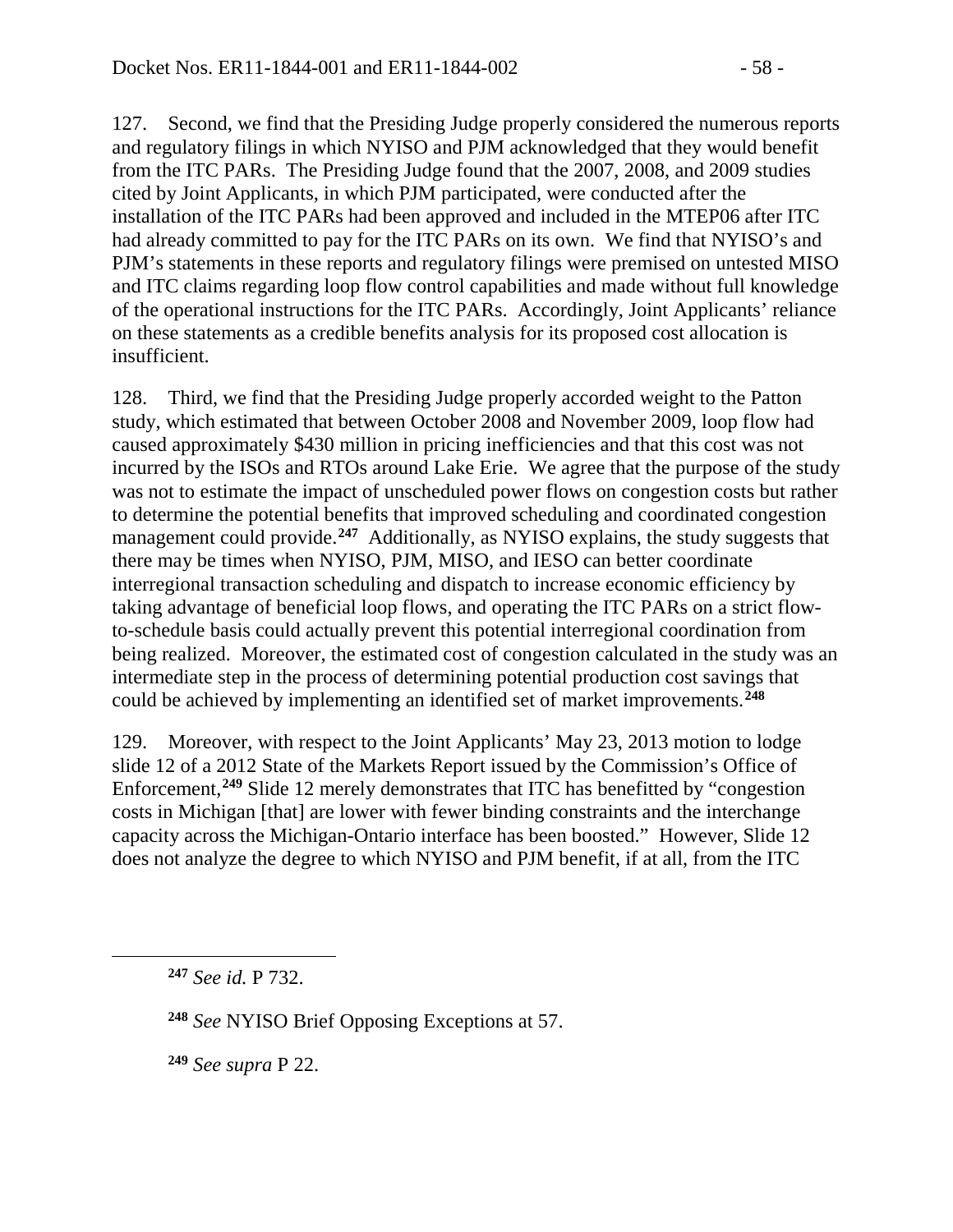PARs. Thus, slide 12 is not dispositive on the issue of benefits to NYISO and PJM, and we deny the motion to lodge.**[250](#page-58-0)**

130. Similarly, with respect to the Joint Applicants' April 7, 2014 motion to lodge a performance study and related report, which we deny above, the documents do not help Joint Applicants support the proposed cost allocation. The performance study and related report show that the ITC PARs, "in conjunction with controls already operational elsewhere on the system," have helped to limit the flows over the Michigan-Ontario. But, the study was performed to address a Joint and Common Market initiative to evaluate the ability of the ITC PARs to have actual flow equal scheduled flow. In fact, the study and related report note that the study should be considered "a limited scope study that addressed a specific [Joint and Common Market] Initiative." Similar to the studies submitted by the Joint Applicants during the proceeding, as discussed above, this study and related report do not produce any credible benefits analysis to support the proposed cost allocation and failed to demonstrate that NYISO, PJM accrue benefits from the ITC PARs. While it shows Lake Erie flow is decreased, during the hearing it was shown that a reduction in counterclockwise loop flow that may benefit MISO might, at the same time, harm NYISO if both transmission systems are experiencing congestion on transmission facilities that are affected by loop flow.**[251](#page-58-1)** Thus, the performance study and related report are not dispositive on the issue of benefits to NYISO and PJM, and we deny the motion to lodge.

131. Therefore, for the reasons discussed above, Joint Applicants' proposed cost allocation has not been shown to be just and reasonable. Accordingly, we reject it.

132. Pursuant to our determination in this order, within 30 days of the date of this order, Joint Applicants are required to submit a compliance filing making any necessary changes to the Tariff. In addition, Joint Applicants shall refund all amounts collected pursuant to their October 20, 2010 filing in excess of rates in effect prior to January 1, 2011, with interest at the rate prescribed by section 35.19a of the Commission's Rules of Practice and Procedure, 18 C.F.R. § 35.19a (2016), and then file with the Commission a refund report, within thirty (30) and sixty (60) days, respectively, of the date of the issuance of this order, unless there is a timely request for rehearing in these dockets. In

<span id="page-58-1"></span>**<sup>251</sup>** *See* Initial Decision, 141 FERC ¶ 63,021 at PP 742-744.

 $\overline{a}$ 

<span id="page-58-0"></span>**<sup>250</sup>** *See, e.g., California Indep. Sys. Operator Corp*., 137 FERC ¶ 61,062, at P 13 (2011) (denying motion to lodge where the proffered document did not assist in the Commission's decision-making); *Maritimes & Northeast Pipeline, L.L.C*., 93 FERC ¶ 61,117, at 61,339 (2000) (the Commission granted the motion to lodge but held that it was not persuaded that the information contained therein was dispositive on the issue).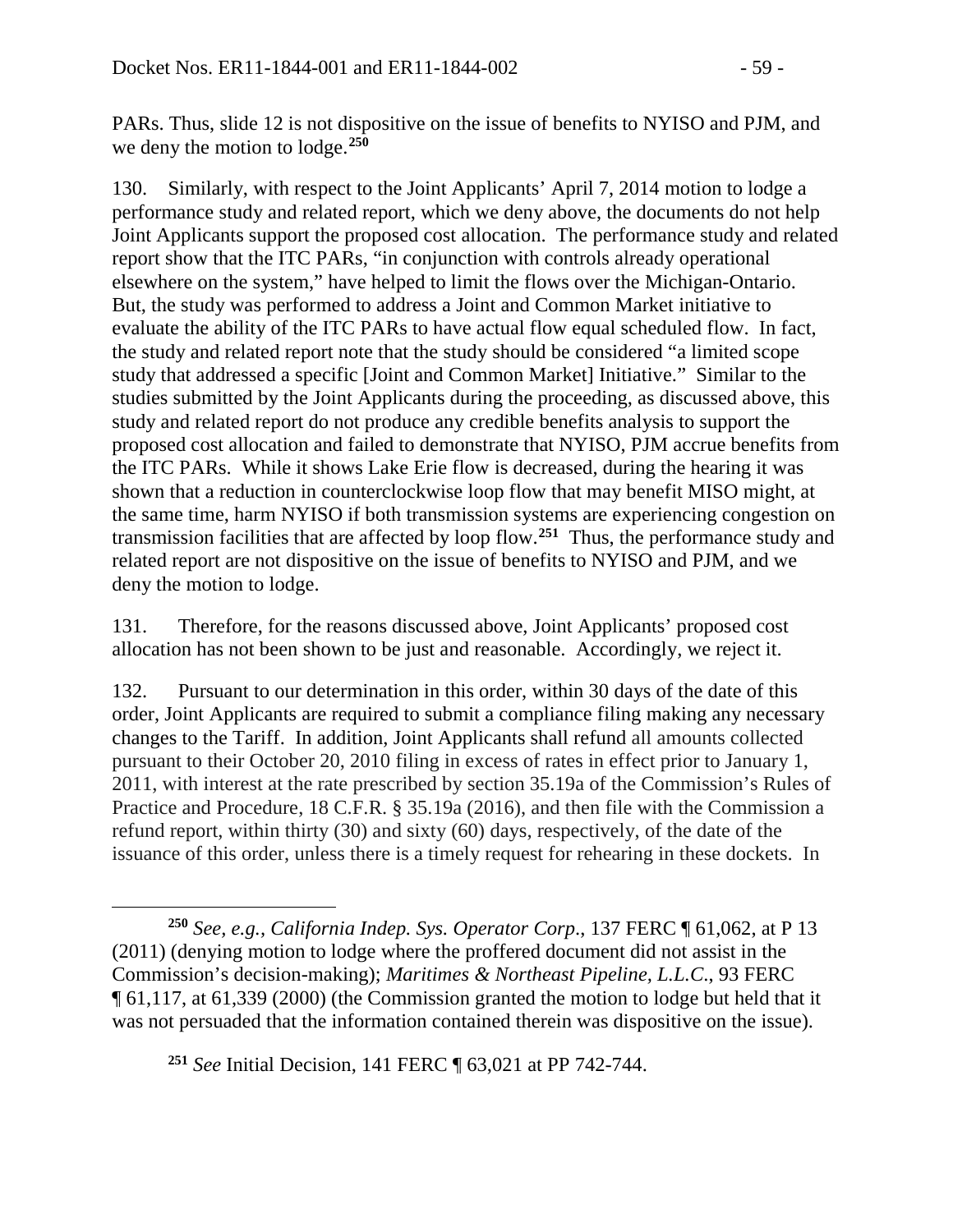that event, the refunds and refund report must be submitted within thirty (30) and sixty (60) days, respectively, of the Commission's final disposition of any such rehearing request.

## **5. Remaining Issues**

133. In their Brief on Exceptions, Joint Applicants argue that the Presiding Judge erroneously found that Joint Applicants failed to comply with the Commission's regulations by not providing cost of service data.**[252](#page-59-0)** In view of our determination that the proposed cost allocation has not been shown to be just and reasonable, we find that this issue is moot and we need not address it.

134. Joint Applicants also argue that the Presiding Judge erroneously found that the proposed allocation of ITC PARs costs to PJM is precluded by the JOA. In view of our determination that the proposed cost allocation has not been shown to be just and reasonable, we find that this issue is moot and we need not address it.

135. Joint Applicants also argue that the Presiding Judge erroneously found that Joint Applicants failed to show that the benefits of the ITC PARs were roughly commensurate with the proposed costs to be allocated.<sup>[253](#page-59-1)</sup> Concerning the ITC PARs cost allocation proposal, Joint Applicants argue that the Presiding Judge's findings of fact were erroneously found.<sup>[254](#page-59-2)</sup> In view of our determination that the proposed cost allocation has not been shown to be just and reasonable, we find that the issues of fact regarding the contributions to loop flow, the DFAX study, whether the filing creates a service obligation of MISO and ITC to NYISO or PJM or their customers, whether the ITC PARs will control Lake Erie loop flow, and the impact of MISO's January 2012 testimony on PJM's cost responsibility to MISO (see Issues 6–10 in the Appendix) are moot and we need not address them.

136. Finally, Joint Applicants argue that the Presiding Judge erroneously found that Joint Applicants failed to satisfy the elements of the judicial estoppel doctrine raised against NYISO's challenge of the efficacy of the ITC PARs. In its Initial Brief, NYISO argued that the PARs, including the ITC PARs, will experience outages. According to NYISO, Joint Applicants' failure to address the possibility of such outages in the proposed tariff revisions was one of many reasons that their proposed charge to the

<span id="page-59-2"></span><span id="page-59-1"></span><span id="page-59-0"></span> $\overline{a}$ 

**<sup>254</sup>** *See* Appendix, Issues 6-10.

**<sup>252</sup>** *See id*. PP 667-668. This issue is subsumed within Issue 4.

**<sup>253</sup>** *See* Appendix, Issue 5.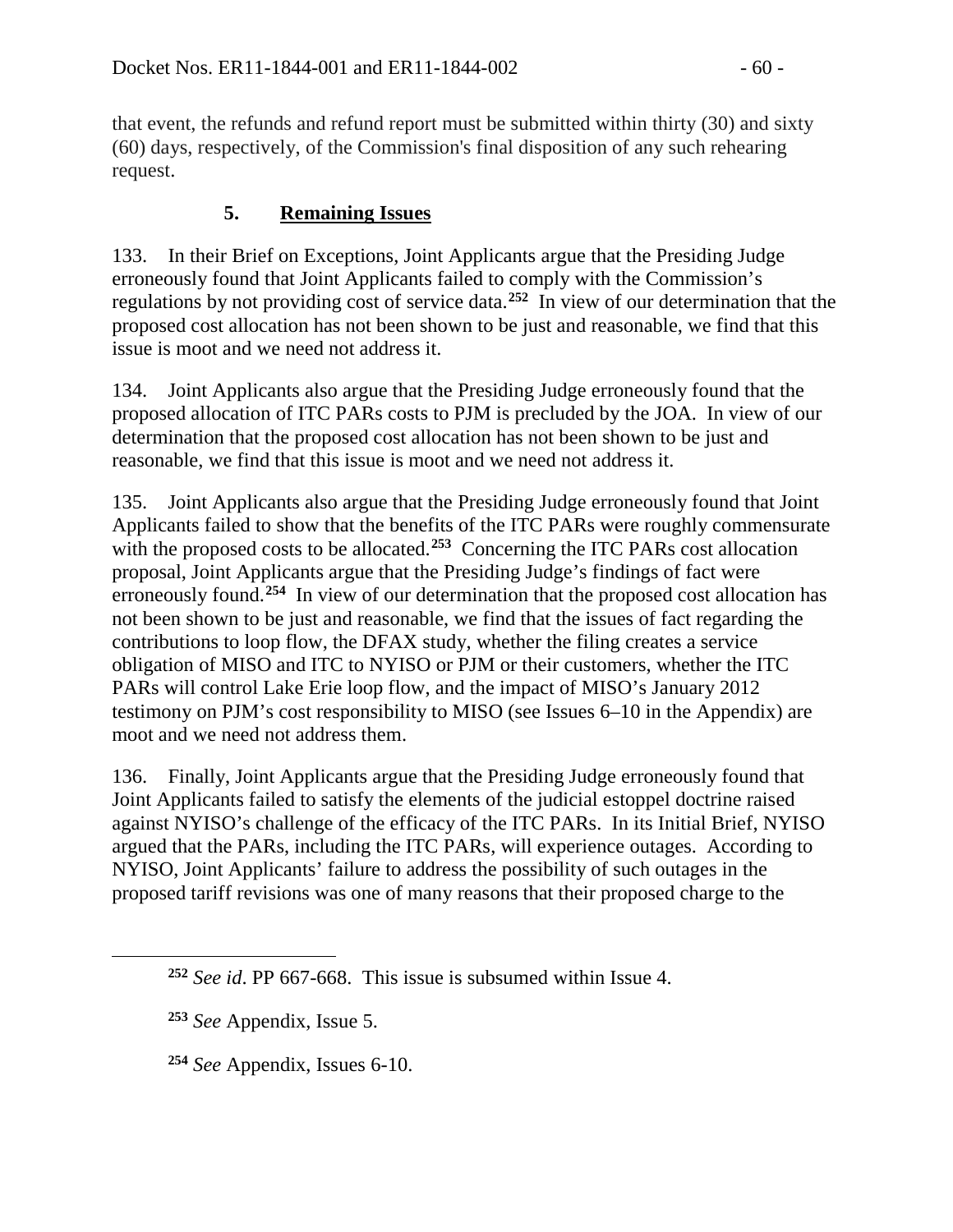NYISO's customers was unjust and unreasonable.**[255](#page-60-0)** To support its argument, NYISO reviewed the outage history of the PARs between Ontario and Michigan and stated that "the history of [these] PARs indicates that they are prone to failure."<sup>[256](#page-60-1)</sup>

137. In their Initial Brief, Joint Applicants argue that NYISO is estopped from challenging the efficacy of the PARs because NYISO's position is inconsistent and irreconcilable with the position it took regarding the PARs both before the Commission in Docket No. ER08-1281-000**[257](#page-60-2)** and before the Department of Energy in the ITC Presidential Permit proceeding.**[258](#page-60-3)** Joint Applicants contend that NYISO violated the doctrine of judicial estoppel by deliberately changing positions "according to the exigencies of the moment."**[259](#page-60-4)** According to Joint Applicants, NYISO touted the capability of the PARs and their benefits in the exigent circumstances proceeding and filed two sets of comments in support of the PARs in the Presidential Permit proceeding at the Department of Energy, never suggesting the PARs would not work as proposed.**[260](#page-60-5)**

138. The Presiding Judge found that Joint Applicants failed to allege, or convincingly prove, both that they relied on NYISO's prior testimony in the exigent circumstances or Presidential Permit proceedings and changed their position in this proceeding as a result of that reliance. Further, the Presiding Judge found that in none of the statements cited by Joint Applicants from those proceedings did NYISO take a position on the justness and reasonableness of recovering the costs of the ITC PARs through rates charged to NYISO and PJM customers or on the effectiveness of the ITC PARs.**[261](#page-60-6)**

**<sup>255</sup>** NYISO Initial Br. at 150-153.

**<sup>256</sup>** *Id.* at 150.

<span id="page-60-0"></span> $\overline{a}$ 

<span id="page-60-2"></span><span id="page-60-1"></span>**<sup>257</sup>** The Commission required NYISO to submit status reports addressing its progress in developing long-term, comprehensive solutions to the occurrence of the Lake Erie region loop flows. *See N.Y. Indep. Sys. Operator, Inc.*, 128 FERC ¶ 61,049.

**<sup>258</sup>** Joint Applicants Initial Br. at 22-28, 33.

<span id="page-60-4"></span><span id="page-60-3"></span>**<sup>259</sup>** *Id.* at 39 (citing *Mo. Interstate Gas, LLC*, 122 FERC ¶ 61,136, at P 29 (2008), *vacated sub nom. Mo. Pub. Serv. Comm'n v. FERC*, 601 F.3d 581 (D.C. Cir. 2010) and *New Hampshire v. Maine*, 532 U.S. 742, 749–50 (2001) (quoting *United States v. McCaskey*, 9 F.3d 368, 378 (5th Cir. 1993))).

<span id="page-60-6"></span><span id="page-60-5"></span>**<sup>260</sup>** *Id.* at 39–40 (citing Ex. ITC-3 at 10–11 and the attached July 21, 2008, exigent circumstances filing at 4 n.11, 7 n.30, 26–27, Ex. ITC-26 at 7–8, Ex. ITC-23 at 17, Ex. ITC-14 at 4, and Ex. MSO-7).

**<sup>261</sup>** Initial Decision, 141 FERC ¶ 63,021 at PP 892-893.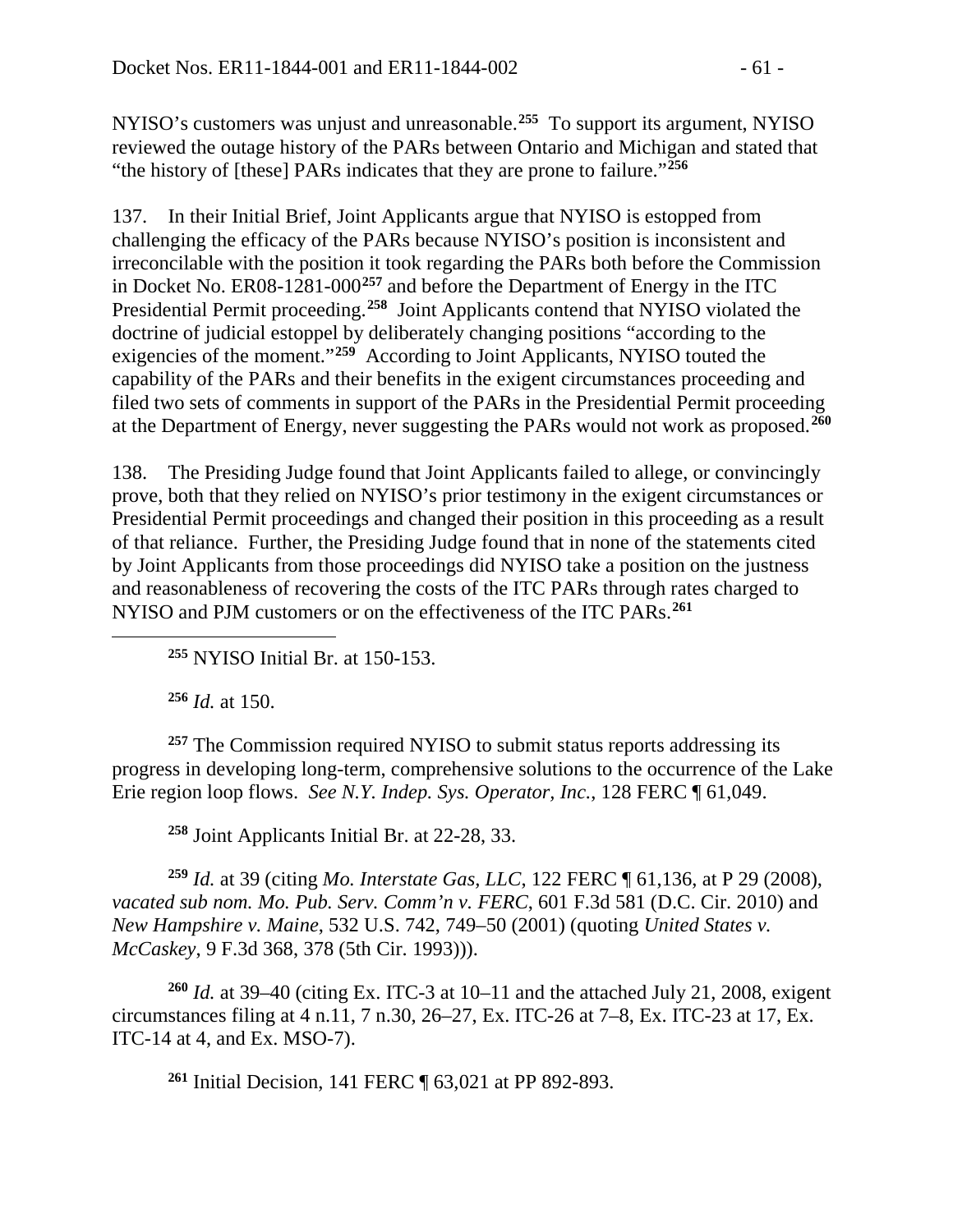139. In their Brief on Exceptions, Joint Applicants argue that the Presiding Judge erroneously found that the doctrine of judicial estoppel does not apply to the facts of this case. Joint Applicants argue that the Presiding Judge failed to address NYISO's attack of the PARs operating plan and instead focused on NYISO's claim that the PARs are prone to failure. Joint Applicants contend that there could not be more inconsistency than that between NYISO's "specific, unconditional support for the operating plan before [the Department of Energy] and its attack on the plan as discriminatory in this case."**[262](#page-61-0)** Further, Joint Applicants argue that the Initial Decision failed to recognize that the essence of the judicial estoppel doctrine is whether a party has taken a position on an issue in one case and thereby gained a benefit, and then sought to take a contrary position on the same issue in a subsequent case to "fit the exigencies of the moment" and gain another separate advantage.**[263](#page-61-1)**

140. The Commission has said "the doctrine of judicial estoppel applies only where, as a result of prior testimony, parties have relied upon that testimony and changed positions by reason of that testimony."**[264](#page-61-2)** At no point in Joint Applicants' Brief on Exceptions do they argue that they relied upon NYISO's prior testimony made in the exigent circumstances and the Department of Energy Presidential Permit proceedings. Further, Joint Applicants never argue that they changed positions by reason of NYISO's testimony. Thus, Joint Applicants have failed to make the required allegations under the doctrine of judicial estoppel. Accordingly, we affirm the Initial Decision on this issue.

141. In view of our determinations on the Initial Decision herein, we will dismiss the requests for rehearing as moot.

### The Commission orders:

<span id="page-61-0"></span> $\overline{a}$ 

(A) The Initial Decision is hereby affirmed in part, and reversed in part, and the remaining determinations of the Presiding Judge are dismissed as moot, as discussed in the body of this order.

(B) Joint Applicants are hereby directed to submit a compliance filing to revise the MISO Tariff within 30 days of the date of this order, as discussed in the body of this order.

**<sup>263</sup>** *Id.* at 25 (referencing *New Hampshire v. Maine*, 532 U.S. 742 (2001)).

<span id="page-61-2"></span><span id="page-61-1"></span>**<sup>264</sup>** *San Diego Gas & Elec. Co. v. Sellers of Energy and Ancillary Servs.*, 115 FERC ¶ 61,230, at P 33 n.59 (2006).

**<sup>262</sup>** Joint Applicants Brief at 24-25.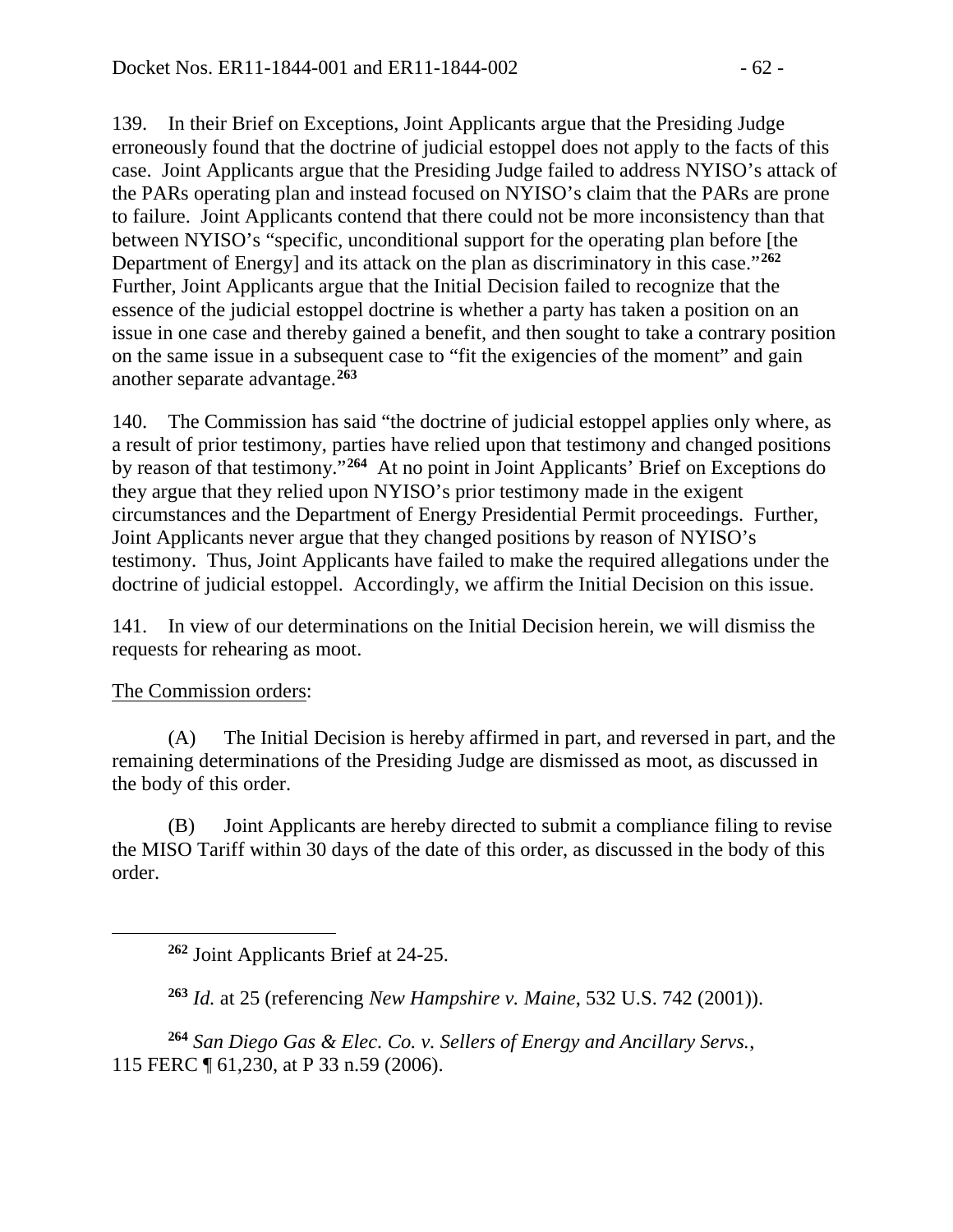(C) Joint Applicants are hereby ordered to make refunds of all amounts collected pursuant to their October 20, 2010 filing in excess of rates in effect prior to January 1, 2011, with interest at the rate prescribed by section 35.19a of the Commission's Rules of Practice and Procedure, 18 C.F.R. § 35.19a (2016), and then to file with the Commission a refund report, within thirty (30) and sixty (60) days, respectively, of the date of the issuance of this order, unless there is a timely request for rehearing in these dockets. In that event, the refunds and refund report must be submitted within thirty (30) and sixty (60) days, respectively, of the Commission's final disposition of any such rehearing request.

(D) Joint Applicants' motions to lodge are hereby denied, as discussed in the body of this order.

(E) Joint Applicants' motion to strike is hereby dismissed as moot, as discussed in the body of this order.

(F) The requests for rehearing of the Hearing Order are hereby dismissed as moot, as discussed in the body of this order.

By the Commission.

 $(S E A L)$ 

Nathaniel J. Davis, Sr., Deputy Secretary.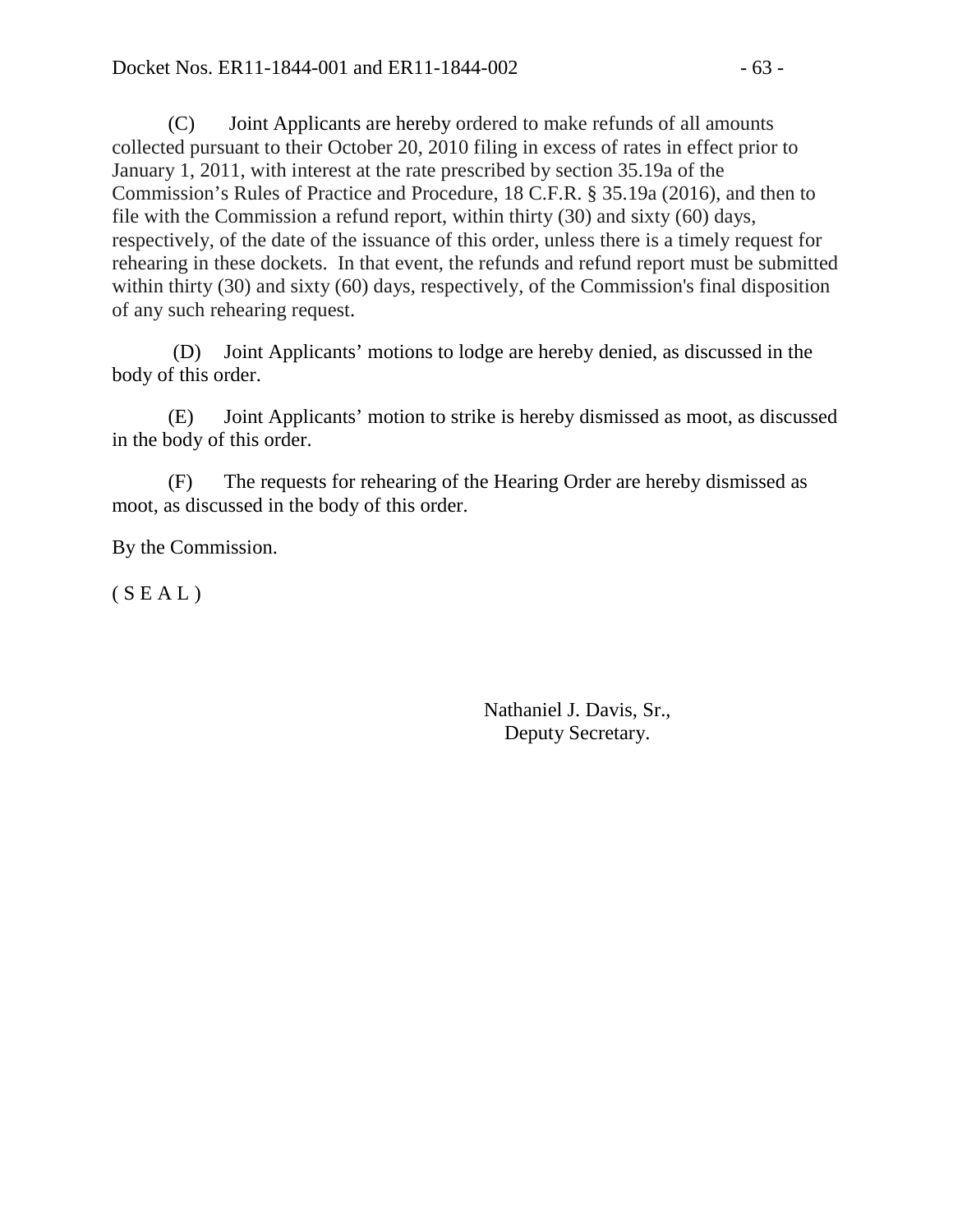#### **APPENDIX**

#### Issues Addressed by the Initial Decision

ISSUE 1: Whether the FPA and applicable Commission policies thereunder permit MISO and ITC to make, and the Commission to approve, the October 20, 2010 filing (as amended on January 31, 2012)?

ISSUE 2: Whether the JOA between MISO and PJM precludes allocation of costs associated with the ITC PARs to PJM?

ISSUE 3: Whether there are any other customer or contractual relationships or interregional plans, or lack thereof, that are relevant to the proposed cost allocation?

ISSUE 4: Whether the allocation of the costs of the ITC PARs to NYISO and PJM, and the level of such allocations, is just, reasonable, and not unduly discriminatory or preferential under the FPA and the applicable Commission policies, orders, and precedent thereunder (including but not limited to the policies, if applicable, contained in Order No. 1000)?

ISSUE 5: Whether any allocation of costs of the ITC PARs to NYISO and PJM and their customers (or others) is appropriate based on cost causation/incurrence and/or beneficiary pays principles or on other considerations and, if so, is the proposed cost allocation roughly commensurate with: (a) the extent to which NYISO and PJM and their customers (or MISO, IESO, or others) caused ITC to incur the costs of the installation and operation of the ITC PARs (and, to the extent relevant, the reasons for which Detroit Edison/ITC incurred costs for installation of the Original PAR); and/or (b) the extent to which NYISO and PJM and their customers (or MISO, IESO, or others) will benefit from (or be harmed by) the installation and operation of the ITC PARs?

ISSUE 6: What is the extent of the contributions to loop flows of MISO, IESO, NYISO, PJM, and others, and do they represent a basis for MISO/ITC to allocate the costs of the ITC PARs to PJM and NYISO?

ISSUE 7: Whether Joint Applicants' DFAX study provides an adequate basis for the proposed cost allocation?

ISSUE 8: Whether the filing creates a service obligation of MISO and ITC to NYISO or PJM or their customers and, if so, what is the nature of the obligation?

ISSUE 9: Whether and to what extent will the PARs control Lake Erie loop flow, including whether, if any of the ITC PARs (or the Hydro One PARs) are unavailable, bypassed, or not being operated in a manner that is consistent with the Presidential Permit